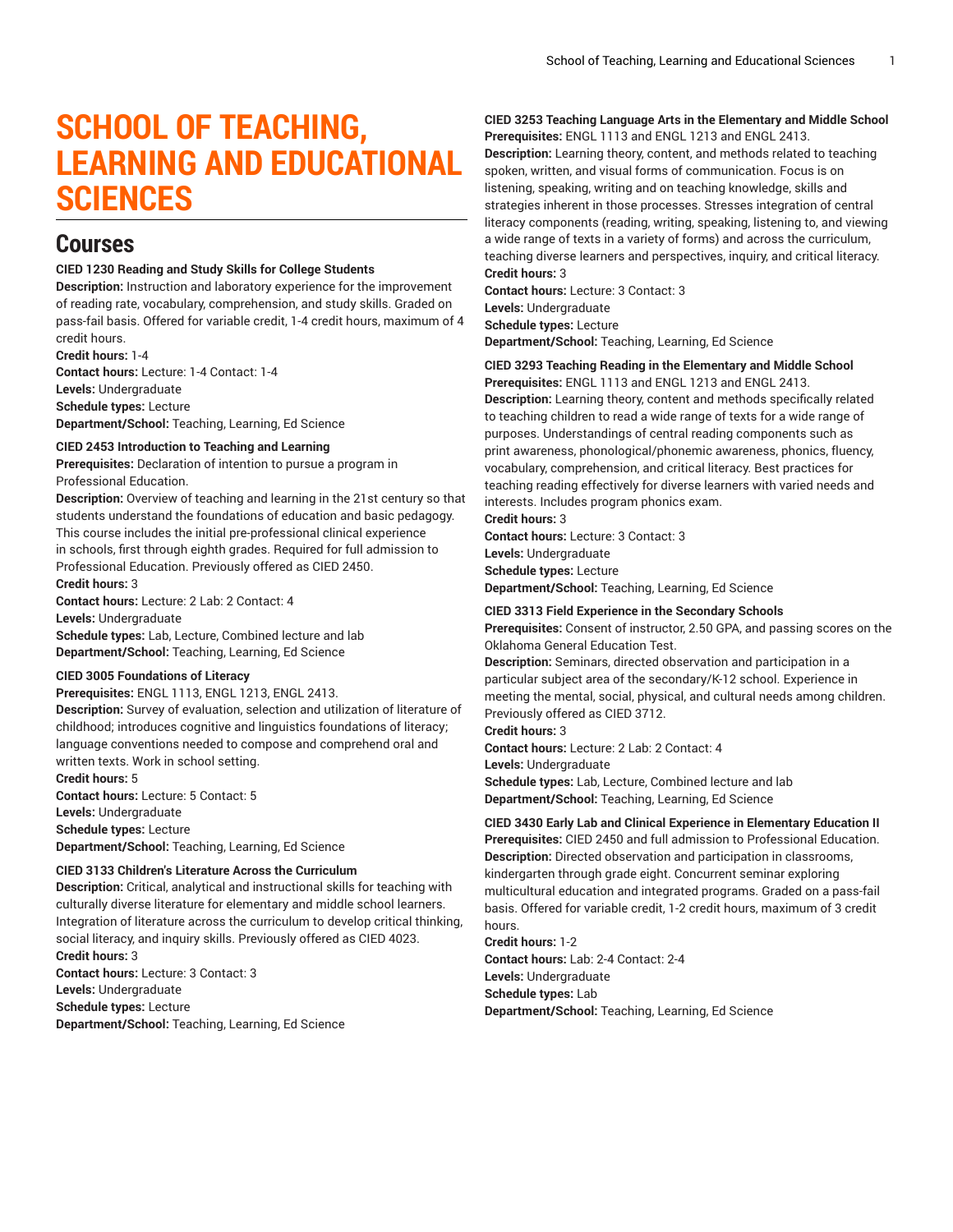#### **CIED 3622 Middle Level Education**

#### **Prerequisites:** CIED 2450.

**Description:** Overview of the nature of young adolescents as well as an examination of the curriculum, instruction, and organization of middle grade schools. Also includes a field-based experience in a middle school. Previously offered as CIED 3623.

**Credit hours:** 2

**Contact hours:** Lecture: 1 Lab: 2 Contact: 3 **Levels:** Undergraduate

**Schedule types:** Lab, Lecture, Combined lecture and lab **Department/School:** Teaching, Learning, Ed Science

### **CIED 4000 Field Studies in Education**

**Description:** Independent study and/or field experiences, such as spending a semester in an experimental program working with handicapped children in schools, in-depth studies in research projects, internships with school personnel. Graded on a pass-fail basis. Offered for variable credit, 1-4 credit hours, maximum of 4 credit hours. **Credit hours:** 1-4

**Contact hours:** Contact: 1-4 Other: 1-4 **Levels:** Undergraduate **Schedule types:** Independent Study **Department/School:** Teaching, Learning, Ed Science

**CIED 4005 Literacy Assessment and Instruction**

**Prerequisites:** CIED 3005 or HDFS 3213.

**Description:** Provides a comprehensive survey of teaching strategies, formal and informal assessment, curriculum materials, theory, and research pertaining to reading, writing, spelling and oral language development at the primary and elementary school levels. Practical experiences required.

**Credit hours:** 5

**Contact hours:** Lecture: 4 Lab: 2 Contact: 6

**Levels:** Undergraduate

**Schedule types:** Lab, Lecture, Combined lecture and lab **Department/School:** Teaching, Learning, Ed Science

#### **CIED 4012 Integration of Literacy**

**Prerequisites:** CIED 4005; full admission to Professional Education. **Description:** Integration of reading, writing, and oral language; integration of literacy instruction into the content areas in elementary school curriculum.

**Credit hours:** 2 **Contact hours:** Lecture: 2 Contact: 2 **Levels:** Undergraduate **Schedule types:** Lecture **Department/School:** Teaching, Learning, Ed Science

### **CIED 4041 Interdisciplinary Curriculum Design and Development**

**Prerequisites:** Full admission to Professional Education and concurrent enrollment in 3430, 4012, 4153, 4323, 4353, and 4362.

**Description:** Planning and development of interdisciplinary teaching units for the elementary school classroom. Pedagogical approaches and materials for teaching integrated themes, as well as research on effective integrated teaching practices.

**Credit hours:** 1 **Contact hours:** Lab: 2 Contact: 2 **Levels:** Undergraduate **Schedule types:** Lab **Department/School:** Teaching, Learning, Ed Science

#### **CIED 4073 Elementary School Curriculum Design and Development Prerequisites:** Full admission to Professional Education.

**Description:** Students will understand and learn to apply the foundations of elementary curriculum, the processes of designing curriculum for elementary classrooms, the analysis of instructional practices, and the data driven decision making to improve student learning. May not be used for degree credit with CIED 5093.

#### **Credit hours:** 3

**Contact hours:** Lecture: 3 Contact: 3 **Levels:** Undergraduate **Schedule types:** Lecture **Department/School:** Teaching, Learning, Ed Science

**CIED 4093 Teaching Grammar in the Secondary Schools**

**Prerequisites:** ENGL 4013 (or concurrent enrollment) or instructor permission is required.

**Description:** Inductive teaching of grammar and usage for writing and oral communication. Lessons include learning to teach literary devices, poetic nomenclature, etymology of idiomatic expressions, and such linguistic elements as homonyms, synonyms, and antonyms.

**Credit hours:** 3

**Contact hours:** Lecture: 3 Contact: 3 **Levels:** Undergraduate **Schedule types:** Lecture

**Department/School:** Teaching, Learning, Ed Science

#### **CIED 4133 Introduction to K-12 English Language Learners**

**Description:** This course facilitates prospective teachers' learning about how to educate English Language Learners in their classes, schools, and communities. Taking a comprehensive, learner-centered approach to research, theory, policy, and practice, topics covered include current trends, pedagogical strategies, and instructional theories related to English Language Learners.

**Credit hours:** 3 **Contact hours:** Lecture: 3 Contact: 3 **Levels:** Undergraduate **Schedule types:** Lecture **Department/School:** Teaching, Learning, Ed Science

#### **CIED 4194 Teaching Writing in the Secondary School**

**Prerequisites:** ENGL 1113, ENGL 1213, ENGL 3203, all with grade of "B" or better; ENGL 4013 or concurrent or with instructor permission. **Description:** Teaching secondary writing inductively in order to build on future students' reasoning skills ultimately leading to cogent, cohesive, audience-appropriate multimodal composition. Previously offered as CIED 4193.

**Credit hours:** 4

**Contact hours:** Lecture: 4 Contact: 4 **Levels:** Undergraduate **Schedule types:** Lecture **Department/School:** Teaching, Learning, Ed Science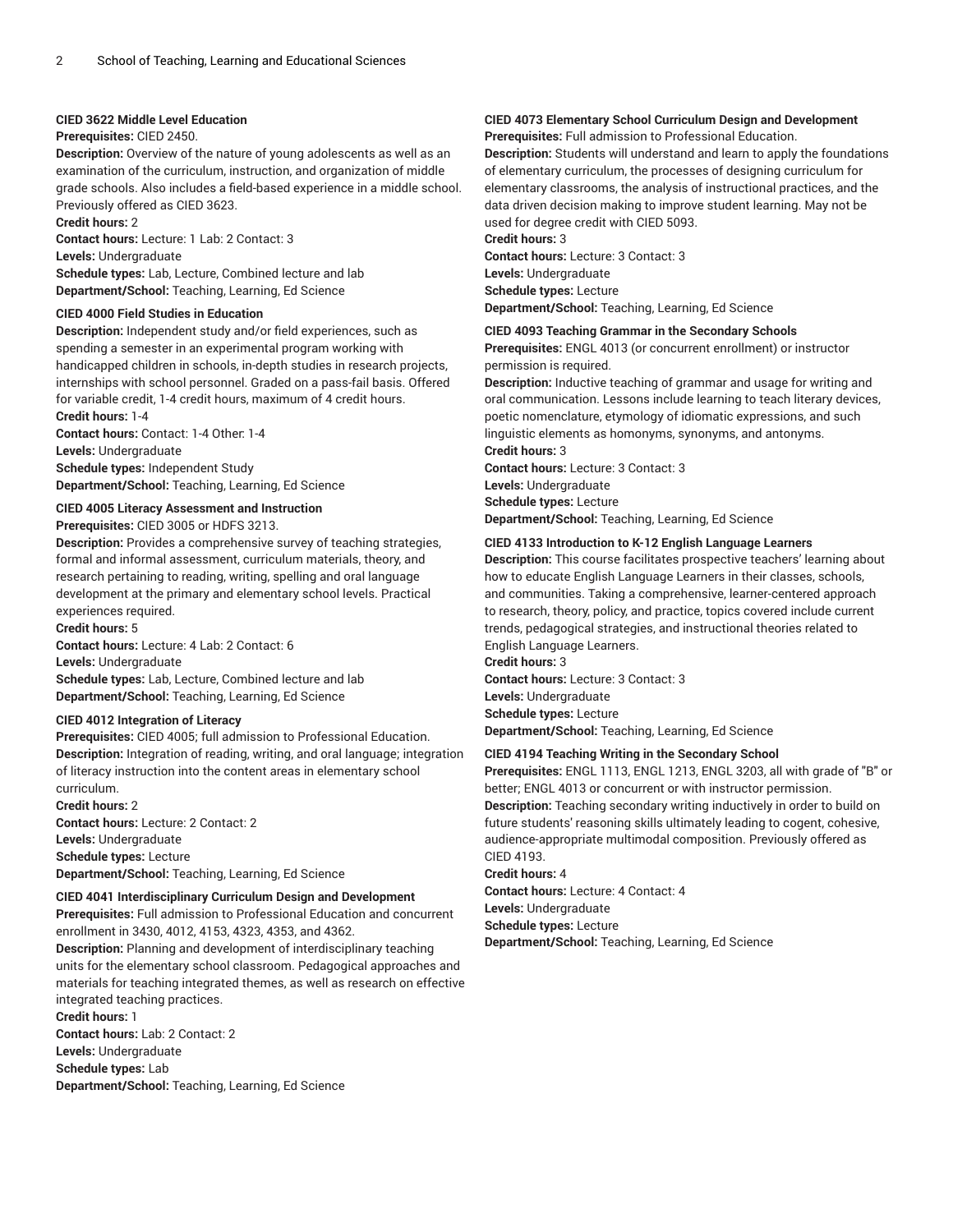### **CIED 4213 Introduction to Visual Arts in the Curriculum**

**Description:** Provides an understanding of the theoretical basis for the use of art activities in developing sensory perception and aesthetic sensitivity as an integral part of the curriculum. Includes a wide range of opportunities for student involvement in experimentation and exploration with a variety of two- and three-dimensional art media. Emphasis on both creative expression and appreciation of the visual arts in the home, school and community as a vital aspect of instruction in the school, preschool level through grade eight. May not be used for degree credit with CIED 5350.

#### **Credit hours:** 3

**Contact hours:** Lecture: 2 Lab: 2 Contact: 4 **Levels:** Undergraduate

**Schedule types:** Lab, Lecture, Combined lecture and lab **Department/School:** Teaching, Learning, Ed Science

**CIED 4233 Literacy Assessment and Instruction Prerequisites:** CIED 3293 and CIED 3253.

**Description:** Selection, administration, and interpretation of a variety of formal and informal literacy assessments. Use of assessment results to plan, evaluate, and revise effective instruction for diverse learners within an assessment/evaluation/instruction cycle. Tutoring practicum is required.

**Credit hours:** 3

**Contact hours:** Lecture: 2 Lab: 2 Contact: 4

**Levels:** Undergraduate

**Schedule types:** Lab, Lecture, Combined lecture and lab **Department/School:** Teaching, Learning, Ed Science

### **CIED 4263 Teaching and Learning Foreign Languages in the Elementary Schools (Grades 1-8)**

**Description:** Purpose, selection and organization of foreign language curriculum content, teaching and learning theories, and procedure and evaluation of outcome for diverse students. Teaching techniques and materials for grades 1-8. May not be used for degree credit with CIED 5303.

**Credit hours:** 3 **Contact hours:** Lecture: 3 Contact: 3 **Levels:** Undergraduate **Schedule types:** Lecture **Department/School:** Teaching, Learning, Ed Science

#### **CIED 4313 Young Adult Literature**

**Prerequisites:** Senior or Graduate level standing.

**Description:** Survey of print and non-print materials, including multicultural and multi-ethnic materials for young adults from middle school through high school. History, criticism, selection, and evaluation of young adult literature and exploration of its relation to the needs and interests of young people. May not be used for degree credit with CIED 5513.

**Credit hours:** 3 **Contact hours:** Lecture: 3 Contact: 3 **Levels:** Undergraduate **Schedule types:** Lecture **Department/School:** Teaching, Learning, Ed Science

## **CIED 4323 Social Studies in the Elementary School Curriculum**

**Prerequisites:** Full admission to Professional Education. **Description:** Purposes, selection and organization of content, teaching and learning procedures, and evaluation of outcomes in elementary social

studies. May not be used for degree credit with CIED 5323. **Credit hours:** 3

**Contact hours:** Lecture: 3 Contact: 3 **Levels:** Undergraduate **Schedule types:** Lecture **Department/School:** Teaching, Learning, Ed Science

### **CIED 4362 Design and Management of the Elementary School Classroom Prerequisites:** Full admission to Professional Education.

**Description:** Introduction to the design and management of the physical, social, intellectual aspects of the elementary classroom. Overview of the purposes, selection and organization of classroom management systems and teaching approaches. Previously offered as CIED 4363. May not be used for degree credit with CIED 5362.

**Credit hours:** 2

**Contact hours:** Lecture: 2 Contact: 2 **Levels:** Undergraduate **Schedule types:** Lecture **Department/School:** Teaching, Learning, Ed Science

### **CIED 4450 Internship in Elementary Education**

**Prerequisites:** Concurrent enrollment in CIED 4453 or CIED 4720 and CIED 4730, successfully pass the subject area test, and full admission to Professional Education.

**Description:** Advanced clinical experience as associate (student) teacher in schools, pre-kindergarten through grade eight. Graded on a pass-fail basis. Offered for variable credit, 1-12 credit hours, maximum of 12 credit hours.

**Credit hours:** 1-12 **Contact hours:** Contact: 1-12 Other: 1-12 **Levels:** Undergraduate **Schedule types:** Independent Study **Department/School:** Teaching, Learning, Ed Science

#### **CIED 4453 Senior Seminar in Elementary Education**

**Prerequisites:** Concurrent enrollment in CIED 4450 and full admission to Professional Education.

**Description:** Legal and ethical issues, forms of assessment, including standardized testing, working with colleagues and other professionals, integration of performing arts including music and drama, and completion of a professional portfolio. Taken concurrently with student teaching in the final semester of the elementary education program. **Credit hours:** 3

**Contact hours:** Lecture: 3 Contact: 3 **Levels:** Undergraduate **Schedule types:** Lecture **Department/School:** Teaching, Learning, Ed Science

### **CIED 4463 Senior Seminar: Learning and Teaching in Diverse School Cultures**

**Prerequisites:** Senior classification; full admission to Professional Education and concurrent enrollment in CIED 4450. **Description:** Designing elementary classroom environments and curriculum that meet the needs of diverse populations. **Credit hours:** 3 **Contact hours:** Lecture: 3 Contact: 3 **Levels:** Undergraduate **Schedule types:** Lecture **Department/School:** Teaching, Learning, Ed Science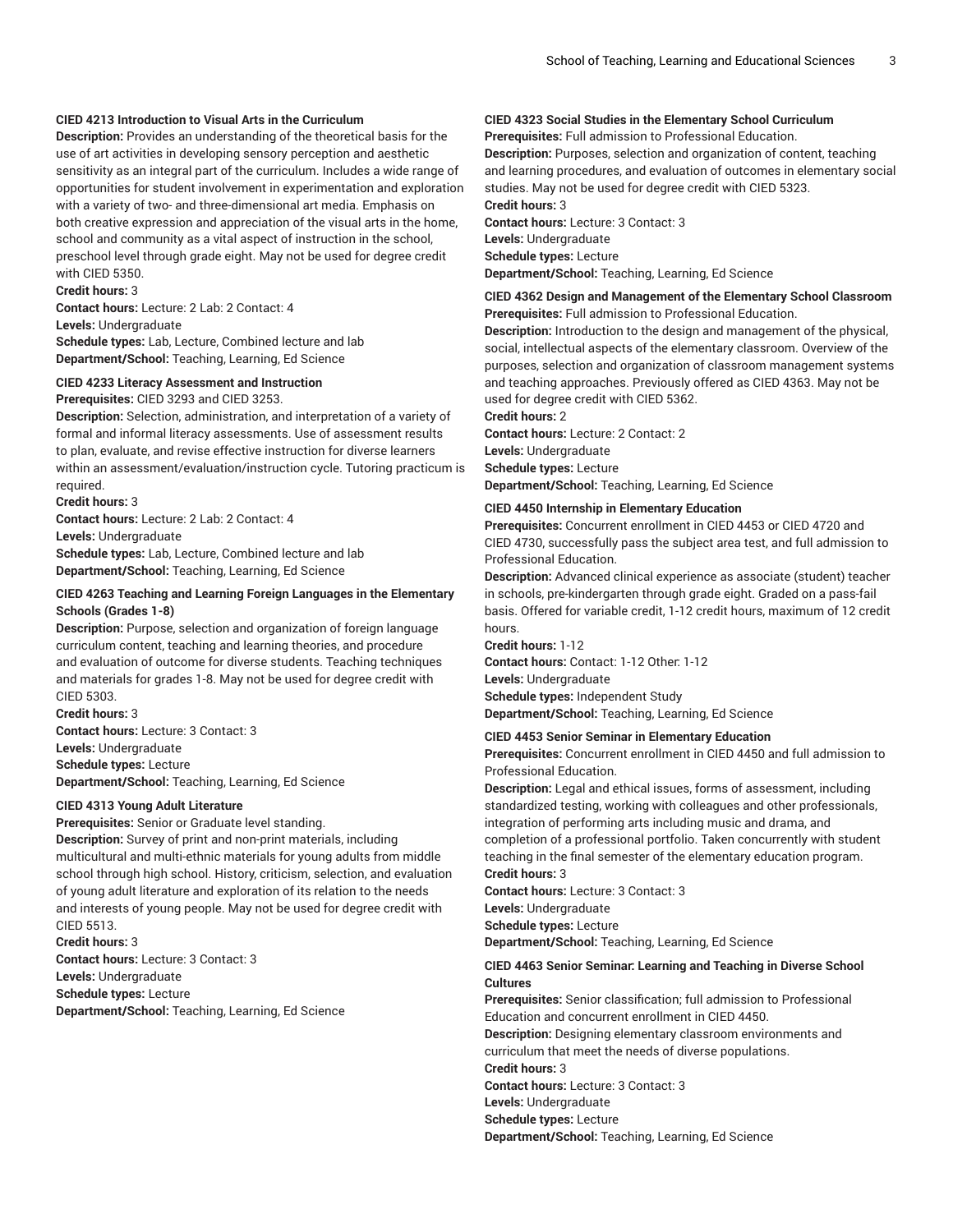#### **CIED 4473 Reading for the Secondary Teacher**

**Prerequisites:** Full admission to Professional Education and consent of instructor.

**Description:** Materials and procedures in the teaching of reading in secondary schools for content area teachers.

**Credit hours:** 3

**Contact hours:** Lecture: 3 Contact: 3

**Levels:** Undergraduate

**Schedule types:** Lecture

**Department/School:** Teaching, Learning, Ed Science

#### **CIED 4713 Teaching and Learning in the Secondary School**

**Prerequisites:** Full admission to Professional Education and consent of instructor.

**Description:** Purposes, selection and organization of curriculum content, teaching and learning theories and procedures, and evaluation of outcomes for diverse students. Teaching techniques and materials for art, English, foreign languages, science, and the social studies. This course MUST be taken the semester prior to student teaching/internship. May not be used for degree credit with CIED 5713. **Credit hours:** 3

**Contact hours:** Lecture: 3 Contact: 3

**Levels:** Undergraduate

**Schedule types:** Lecture

**Department/School:** Teaching, Learning, Ed Science

#### **CIED 4720 Internship in the Secondary Classroom**

**Prerequisites:** CIED 4713, CIED 4724 or CIED 4734 or CIED 4744, full admission to Professional Education and successfully passing the subject area test in the content area of Internship.

**Description:** Supervised observation and student teaching in fields in which the student intends to qualify for teaching certification. Development of awareness of and experience with mental, social, physical and cultural differences among adolescents. Graded on a passfail basis. Offered for variable credit, 1-12 credit hours, maximum of 12 credit hours.

**Credit hours:** 1-12 **Contact hours:** Contact: 1-12 Other: 1-12 **Levels:** Undergraduate

**Schedule types:** Independent Study **Department/School:** Teaching, Learning, Ed Science

### **CIED 4724 Classroom Management in the Multicultural PK-12/ Secondary School**

**Prerequisites:** Full admission to Professional Education.

**Description:** An overview of classroom management and discipline approaches, parental involvement, school climate, and community relations. Includes field experiences in a diverse secondary classroom. Course previously offered as CIED 4723. May not be used for degree credit with CIED 5724.

**Credit hours:** 4

**Contact hours:** Lecture: 2 Lab: 4 Contact: 6

**Levels:** Undergraduate

**Schedule types:** Lab, Lecture, Combined lecture and lab **Department/School:** Teaching, Learning, Ed Science

### **CIED 4734 Planning and Management in the Multicultural Foreign Language K-12 Classroom**

**Prerequisites:** Full admission to Professional Education. **Description:** An overview of classroom management and discipline approaches, parental involvement, school climate, and community relations. Includes field experiences in a diverse secondary classroom. **Credit hours:** 4

**Contact hours:** Lecture: 2 Lab: 4 Contact: 6

**Levels:** Undergraduate

**Schedule types:** Lab, Lecture, Combined lecture and lab **Department/School:** Teaching, Learning, Ed Science

### **CIED 4744 Planning and Management in the Multicultural Art K-12 Classroom**

**Prerequisites:** Full admission to Professional Education.

**Description:** An overview of classroom management and discipline approaches, parental involvement, school climate, and community relations. Includes field experiences in a diverse secondary classroom. Previously offered as CIED 4730.

### **Credit hours:** 4

**Contact hours:** Lecture: 2 Lab: 4 Contact: 6 **Levels:** Undergraduate **Schedule types:** Lab, Lecture, Combined lecture and lab **Department/School:** Teaching, Learning, Ed Science

#### **CIED 4813 Second Language Acquisition Research and Pedagogy**

**Description:** The overall focus of this course is on introduction to theory, research, and practice in the fields of first and second language acquisition; understanding of language acquisition at various developmental levels, both within and outside of the classroom; and application of language acquisition theories to instructional practice. May not be used for degree credit with CIED 5843. **Credit hours:** 3

**Contact hours:** Lecture: 3 Contact: 3 **Levels:** Undergraduate **Schedule types:** Lecture **Department/School:** Teaching, Learning, Ed Science

### **CIED 4823 Foreign Language Instruction, Curriculum, and Assessment: Grades PK-12**

#### **Prerequisites:** CIED 4813.

**Description:** History of foreign language education and teaching; understanding the role of foreign language in PK-12 programs; application of national and state foreign language learning standards in instructional planning; application of approaches, methods, strategies, and techniques of foreign language teaching; utilization of assessment tools to obtain information about foreign language learners' learning; and selection, evaluation, development, and modification of foreign language curricula. May not be used for degree credit with CIED 5863. **Credit hours:** 3

**Contact hours:** Lecture: 3 Contact: 3 **Levels:** Undergraduate

**Schedule types:** Lecture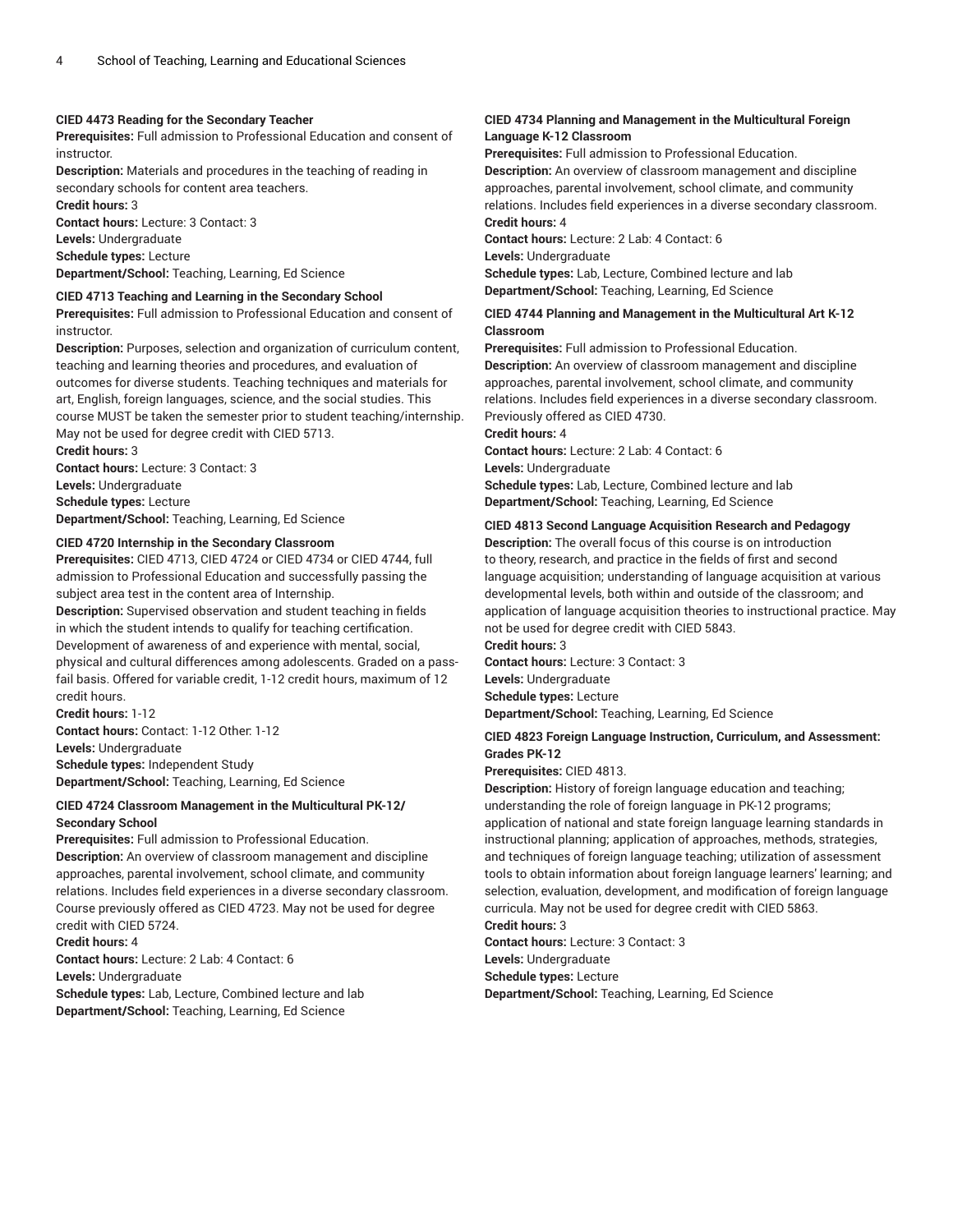### **CIED 5000 Master's Report or Thesis**

### **Prerequisites:** Consent of adviser.

**Description:** Students studying for a master's degree enroll in this course for a total of 2 credit hours if they write a report or 6 hours if they write a thesis. Offered for variable credit, 1-6 credit hours, maximum of 6 credit hours.

**Credit hours:** 1-6

**Contact hours:** Contact: 1-6 Other: 1-6 **Levels:** Graduate **Schedule types:** Independent Study

**Department/School:** Teaching, Learning, Ed Science

### **CIED 5010 Practicum for Early Career Secondary Teachers**

**Prerequisites:** Admission into the Secondary Teaching Graduate Certificate Program or permission of instructor.

**Description:** Facilitated mentoring support for performing professional functions in classroom settings for early career teachers. Offered for variable credit, 1-4 credit hours, maximum of 4 credit hours.

**Credit hours:** 1-4 **Contact hours:** Contact: 1-4 Other: 1-4 **Levels:** Graduate **Schedule types:** Independent Study **Department/School:** Teaching, Learning, Ed Science

**CIED 5033 Teaching Foreign Languages in the Schools K-12**

**Description:** Curriculum, materials, methods and procedures related to foreign languages (grades K-12).

**Credit hours:** 3 **Contact hours:** Lecture: 3 Contact: 3 **Levels:** Graduate

**Schedule types:** Lecture **Department/School:** Teaching, Learning, Ed Science

### **CIED 5043 Issues in Teaching**

**Description:** Current issues and trends in teaching theory, practice and research with emphasis on teacher reflection. **Credit hours:** 3 **Contact hours:** Lecture: 3 Contact: 3 **Levels:** Graduate **Schedule types:** Lecture **Department/School:** Teaching, Learning, Ed Science

#### **CIED 5053 Curriculum Issues**

**Description:** A study of curriculum that includes philosophy, history, decision-making, major concepts and terms.

**Credit hours:** 3 **Contact hours:** Lecture: 3 Contact: 3 **Levels:** Graduate **Schedule types:** Lecture **Department/School:** Teaching, Learning, Ed Science

#### **CIED 5073 Pedagogical Research**

**Description:** Theory and application of pedagogical inquiry with emphasis on teacher as researcher, pedagogical question posing, and techniques of pedagogical inquiry, including narrative, autobiography, case writing, action research, and artifactual documentation of teacher performance. **Credit hours:** 3

**Contact hours:** Lecture: 3 Contact: 3 **Levels:** Graduate **Schedule types:** Lecture **Department/School:** Teaching, Learning, Ed Science

### **CIED 5093 Curriculum Design**

**Description:** The theorizing and practical development of course and curriculum design. Focus on learning sciences, social implications, and interpreting student goals through state and national standards.

**Credit hours:** 3

**Contact hours:** Lecture: 3 Contact: 3 **Levels:** Graduate

**Schedule types:** Lecture

**Department/School:** Teaching, Learning, Ed Science

### **CIED 5123 Curriculum in the Secondary School**

**Description:** Contemporary curricular issues, philosophies, and points of view in secondary school education.

**Credit hours:** 3 **Contact hours:** Lecture: 3 Contact: 3 **Levels:** Graduate **Schedule types:** Lecture

**Department/School:** Teaching, Learning, Ed Science

#### **CIED 5143 Language Arts in the Curriculum**

**Description:** Content and current issues in the language arts. Materials and methods for teaching the communication skills. **Credit hours:** 3 **Contact hours:** Lecture: 3 Contact: 3 **Levels:** Graduate **Schedule types:** Lecture **Department/School:** Teaching, Learning, Ed Science

#### **CIED 5153 Advanced Studies in Children's Literature**

**Description:** Study of children's literature within the prevailing political, economic and social factors influencing cultural patterns and values. The tools of research in children's literature and the nature and direction of contemporary children's book publishing.

**Credit hours:** 3 **Contact hours:** Lecture: 3 Contact: 3 **Levels:** Graduate **Schedule types:** Lecture **Department/School:** Teaching, Learning, Ed Science

### **CIED 5173 Kindergarten-Primary Curriculum**

**Description:** Study of kindergarten-primary curriculum, including philosophy, history, current practice, and issues. For administrators, teachers and students in curriculum and early childhood education. **Credit hours:** 3

**Contact hours:** Lecture: 3 Contact: 3 **Levels:** Graduate **Schedule types:** Lecture **Department/School:** Teaching, Learning, Ed Science

#### **CIED 5183 Media Literacy Across the Curriculum**

**Description:** Examination of the history of media literacy. Major topics and issues in the field of media literacy and curriculum in media literacy across subject areas.

**Credit hours:** 3 **Contact hours:** Lecture: 3 Contact: 3 **Levels:** Graduate **Schedule types:** Lecture **Department/School:** Teaching, Learning, Ed Science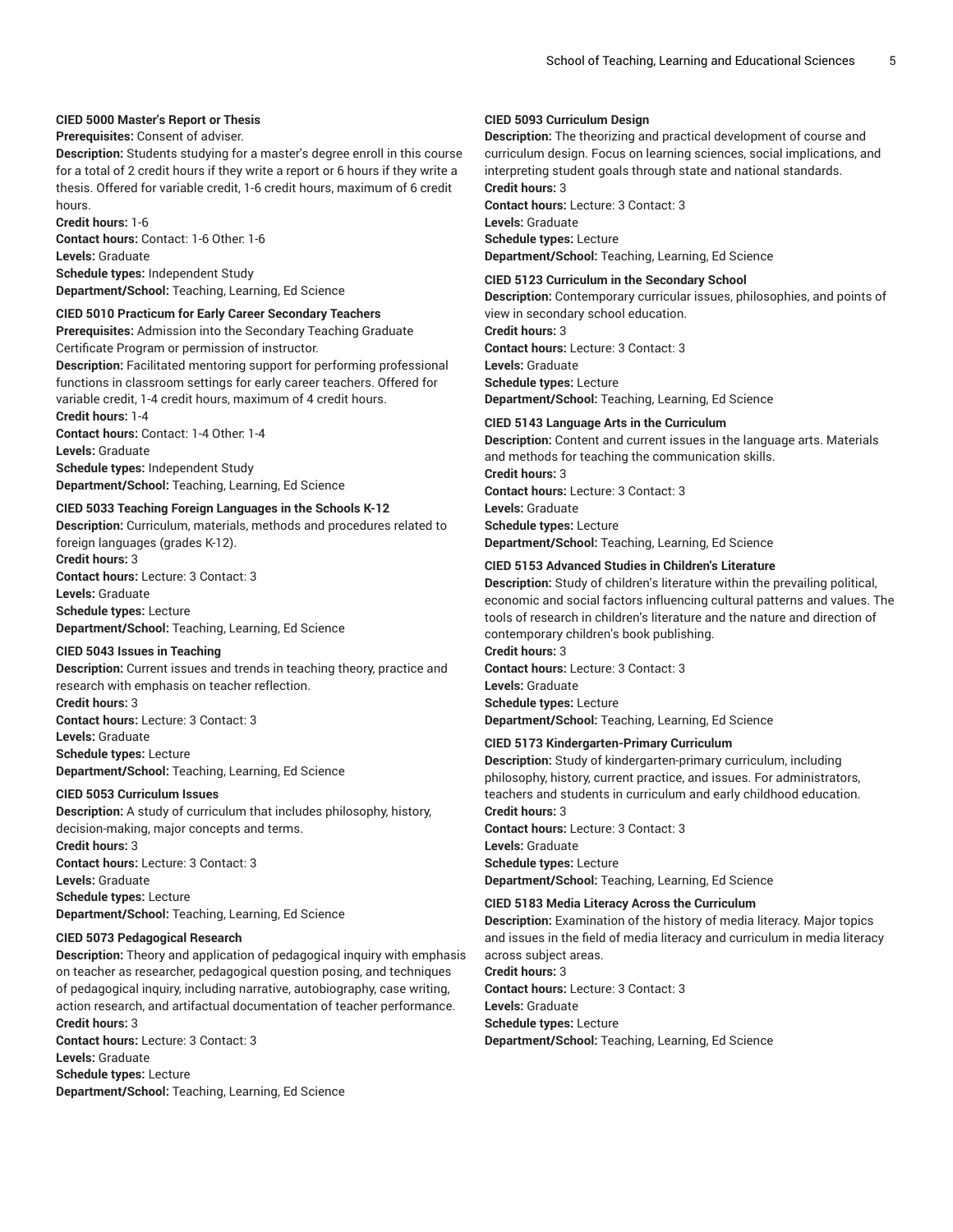### **CIED 5203 Foundations of Literacy Education 1-8**

**Description:** Major literacy theories, content, and pedagogy with a required 45-hour field experience. For graduate students seeking initial certification in elementary education.

**Credit hours:** 3 **Contact hours:** Lecture: 3 Contact: 3 **Levels:** Graduate **Schedule types:** Lecture

**Department/School:** Teaching, Learning, Ed Science

### **CIED 5213 Introduction to Teaching and Learning**

**Prerequisites:** Admission to the MAT program. **Description:** Overview of teaching and learning in the 21st Century. Requires field experience in PK-12 Classrooms. **Credit hours:** 3

**Contact hours:** Lecture: 2 Lab: 2 Contact: 4 **Levels:** Graduate

**Schedule types:** Lab, Lecture, Combined lecture and lab **Department/School:** Teaching, Learning, Ed Science

### **CIED 5303 Teaching and Learning Foreign Languages in the Elementary Schools (Grades 1-8)**

**Description:** Purpose, selection and organization of foreign language curriculum content, teaching and learning theories, and procedure and evaluation of outcome for diverse students. Teaching techniques and materials for grades 1-8. May not be used for degree credit with CIED 4263.

**Credit hours:** 3 **Contact hours:** Lecture: 3 Contact: 3 **Levels:** Graduate **Schedule types:** Lecture **Department/School:** Teaching, Learning, Ed Science

#### **CIED 5310 Field Experience in the Elementary School**

**Description:** Directed observation and participation in classrooms, First through grade eight. Concurrent seminar exploring multicultural education and integrated programs. Offered for variable credit, 1-2 credit hours, maximum of 3 credit hours. Corequisite(s): CIED 4362; full admission to Professional Education.

**Credit hours:** 1-2 **Contact hours:** Lab: 3-6 Contact: 3-6 **Levels:** Graduate, Undergraduate **Schedule types:** Lab **Department/School:** Teaching, Learning, Ed Science

### **CIED 5313 Curriculum of the Elementary School**

**Description:** Contemporary trends, philosophies and points of view in elementary school education. Previously offered as CIED 6113. **Credit hours:** 3

**Contact hours:** Lecture: 3 Contact: 3 **Levels:** Graduate **Schedule types:** Lecture **Department/School:** Teaching, Learning, Ed Science

#### **CIED 5323 Teaching Social Studies in the Schools**

**Description:** Curriculum, materials, methods, and procedures related to social studies. **Credit hours:** 3 **Contact hours:** Lecture: 3 Contact: 3 **Levels:** Graduate **Schedule types:** Lecture **Department/School:** Teaching, Learning, Ed Science

### **CIED 5333 Effective Classroom Management for Secondary Schools**

**Prerequisites:** Admission into the Secondary Teaching Graduate Certificate Program or permission of instructor.

**Description:** Examines classroom management, classroom discipline, and education issues of immediate concern (culturally responsive pedagogy, social justice, anti-bias applications, and using diverse technologies in the secondary classroom) for novice teachers. Course is required in the Graduate Certificate for Effective Teaching in Secondary Schools program.

**Credit hours:** 3 **Contact hours:** Lecture: 3 Contact: 3 **Levels:** Graduate **Schedule types:** Lecture **Department/School:** Teaching, Learning, Ed Science

#### **CIED 5343 Introduction to K-12 English Language Learners**

**Description:** Pedagogical strategies and instructional theories related to English Language Learners and culturally diverse students. **Credit hours:** 3

**Contact hours:** Lecture: 3 Contact: 3 **Levels:** Graduate **Schedule types:** Lecture **Department/School:** Teaching, Learning, Ed Science

#### **CIED 5350 The Visual Arts in the Curriculum**

**Description:** Creative approaches to the use of two- and threedimensional media as they relate to various aspects of education. Opportunities available for periodic group and individual evaluation in order to give direction and significance to future growth. Offered for variable credit, 1-3 credit hours, maximum of 6 credit hours.

#### **Credit hours:** 1-3

**Contact hours:** Contact: 1-3 Other: 1-3

#### **Levels:** Graduate

**Schedule types:** Independent Study **Department/School:** Teaching, Learning, Ed Science

#### **CIED 5353 Literature for Children, Adolescents and Adults**

**Description:** Exploration of the elements and characteristics of quality literature for readers of all ages, addressing evaluation, selection, and utilization. Research component requiring learners to design and conduct relevant research into literature learning and engagement with selected populations.

**Credit hours:** 3 **Contact hours:** Lecture: 3 Contact: 3 **Levels:** Graduate **Schedule types:** Lecture

**Department/School:** Teaching, Learning, Ed Science

### **CIED 5363 Effective Teaching Strategies for the 6-12 Classroom**

**Prerequisites:** Admission into the Secondary Teaching Graduate Certificate Program or permission of instructor.

**Description:** Includes a study of effective instructional practices and assessment in the 6-12 classroom. Topics will include but not be limited to: research-based models of instruction, teacher questioning, facilitating classroom discussions, lesson planning, assessment, differentiated instruction, culturally responsive pedagogy, and teaching culturally and linguistically diverse learners. Course is required as part of the graduate certificate program for Effective Teaching in the Secondary Schools.

**Credit hours:** 3

**Contact hours:** Lecture: 3 Contact: 3

**Levels:** Graduate

**Schedule types:** Lecture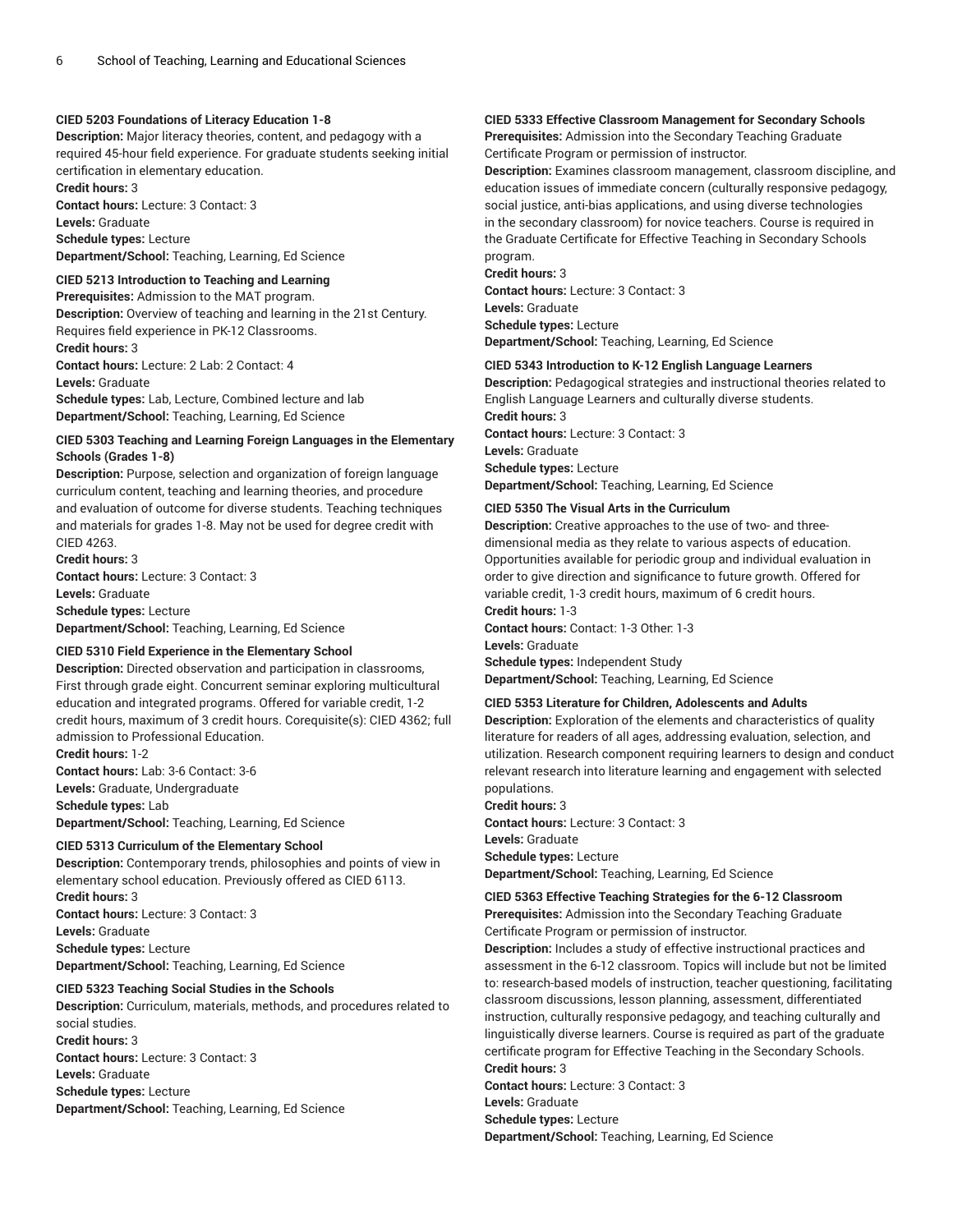### **CIED 5373 Design and Management of the Elementary School Classroom**

**Description:** Introduction to the design and management of the physical, social, and intellectual aspects of the elementary classroom. Overview of the purposes, selection and organization or applicable classroom management systems and teaching approaches. May not be used for degree credit with CIED 4362. Previously offered as CIED 5362. **Credit hours:** 3

**Contact hours:** Lecture: 3 Contact: 3 **Levels:** Graduate **Schedule types:** Lecture **Department/School:** Teaching, Learning, Ed Science

### **CIED 5403 Teaching and Learning in the Secondary Schools: English Language Arts Methods**

**Prerequisites:** Admission into the Secondary Teaching Graduate Certificate Program or permission of instructor.

**Description:** Examines current trends and issues in Secondary English Language Arts. The major focus is to provide an overview of instructional strategies, assessment techniques, and curriculum development. Course is required in the Graduate Certificate for Effective Teaching in Secondary Schools program.

**Credit hours:** 3 **Contact hours:** Lecture: 3 Contact: 3 **Levels:** Graduate **Schedule types:** Lecture **Department/School:** Teaching, Learning, Ed Science

#### **CIED 5413 Teaching and Learning in the Secondary Schools: Social Studies Methods**

**Prerequisites:** Admission into the Secondary Teaching Graduate Certificate Program or permission of instructor.

**Description:** Examines current trends and issues in Secondary Social Studies Education. The major focus is to provide an overview of instructional strategies, assessment techniques, and curriculum development. Course is required in the Graduate Certificate for Effective Teaching in Secondary Schools program.

**Credit hours:** 3 **Contact hours:** Lecture: 3 Contact: 3 **Levels:** Graduate **Schedule types:** Lecture **Department/School:** Teaching, Learning, Ed Science

### **CIED 5423 Literacy Instruction in Primary Grades**

**Description:** Analysis of growth in literacy from the preschool level through early elementary years. Examination of literacy learning processes and instructional procedures.

**Credit hours:** 3 **Contact hours:** Lecture: 3 Contact: 3 **Levels:** Graduate **Schedule types:** Lecture **Department/School:** Teaching, Learning, Ed Science

#### **CIED 5433 Reading and Writing in the Content Areas**

**Description:** Study of the development and use of reading and writing across the content areas. **Credit hours:** 3 **Contact hours:** Lecture: 3 Contact: 3 **Levels:** Graduate **Schedule types:** Lecture **Department/School:** Teaching, Learning, Ed Science

### **CIED 5443 Teaching Reading with Literature**

**Description:** Teaching reading comprehension strategies through the use of children's literature. Designed to prepare library media specialists and other literacy educators to explicitly teach comprehension strategies to PK-12 students.

**Credit hours:** 3

**Contact hours:** Lecture: 3 Contact: 3 **Levels:** Graduate **Schedule types:** Lecture **Department/School:** Teaching, Learning, Ed Science

#### **CIED 5450 Internship in Elementary Education**

**Prerequisites:** Full admission to professional education; successfully pass the subject area OSAT; successful completion of all other course work.

**Description:** Clinical internship for teacher candidates in schools. Concurrent seminar on educational policy, legal, and curriculum development issues. Offered for variable credit, 3-6 credit hours, maximum of 9 credit hours.

**Credit hours:** 3-6

**Contact hours:** Lab: 6-12 Contact: 6-12 **Levels:** Graduate **Schedule types:** Lab **Department/School:** Teaching, Learning, Ed Science

#### **CIED 5463 Reading Assessment and Instruction**

**Prerequisites:** CIED 5423 or CIED 5433 or consent of instructor. **Description:** Development of knowledge of reading assessment and instruction for children and adults who find reading difficult. Laboratory experience for authentic assessment and tutoring in reading.

**Credit hours:** 3

**Contact hours:** Lecture: 3 Lab: 0 Contact: 3 **Levels:** Graduate

**Schedule types:** Lab, Lecture, Combined lecture and lab **Department/School:** Teaching, Learning, Ed Science

### **CIED 5473 Reading & Writing Difficulties**

**Description:** Study of research and formal assessment tools related to reading and writing difficulties in children and adults. **Credit hours:** 3

**Contact hours:** Lecture: 3 Contact: 3 **Levels:** Graduate **Schedule types:** Lecture **Department/School:** Teaching, Learning, Ed Science

#### **CIED 5483 Literacy and Technology Across the Curriculum**

**Description:** The characteristics of computer-facilitated learning relating to broad definitions of literacy. Use of a variety of computer and literacy tools across the curriculum.

**Credit hours:** 3 **Contact hours:** Lecture: 3 Contact: 3 **Levels:** Graduate

**Schedule types:** Lecture

**Department/School:** Teaching, Learning, Ed Science

#### **CIED 5493 Multisensory Phonics Instruction**

**Description:** This course provides in-depth content specifically focused on evidence-based instruction in phonemic awareness, systematic and explicit phonics, and spelling. The course supports teachers and reading specialists who work with students with dyslexia.

**Credit hours:** 3 **Contact hours:** Lecture: 3 Contact: 3 **Levels:** Graduate **Schedule types:** Lecture **Department/School:** Teaching, Learning, Ed Science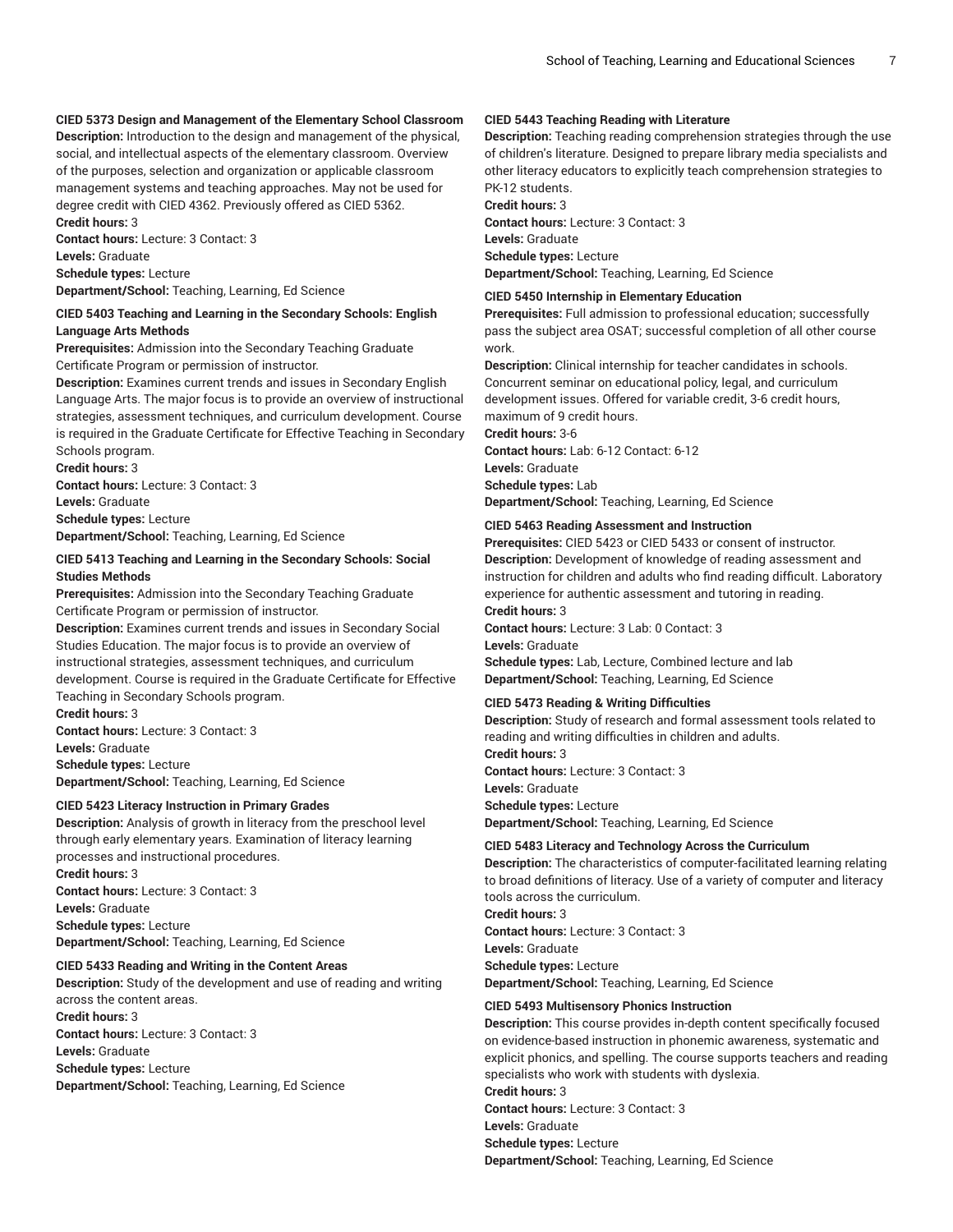### **CIED 5513 Young Adult Literature**

**Description:** Survey of print and non-print materials, including multicultural and multi-ethnic materials for young adults from middle school through high school. History, criticism, selection, and evaluation of young adult literature and exploration of its relation to the needs and interests of young people. May not be used for degree credit with CIED 4313.

#### **Credit hours:** 3

**Contact hours:** Lecture: 3 Contact: 3 **Levels:** Graduate **Schedule types:** Lecture **Department/School:** Teaching, Learning, Ed Science

### **CIED 5523 Practicum in Reading Instruction**

**Description:** Evaluation and instruction in reading and writing for children who experience difficulty learning to read. Collaboration among teachers, learners, and resource personnel. Previously offered as CIED 5520. **Credit hours:** 3

**Contact hours:** Lecture: 3 Contact: 3 **Levels:** Graduate

**Schedule types:** Lecture **Department/School:** Teaching, Learning, Ed Science

### **CIED 5553 Literacy Leadership and Coaching**

**Prerequisites:** CIED 5463.

**Description:** Develops skills and knowledge for school literacy program design and leadership, and for coaching other teaching professionals in literacy teaching.

**Credit hours:** 3 **Contact hours:** Lecture: 3 Contact: 3

**Levels:** Graduate

**Schedule types:** Lecture

**Department/School:** Teaching, Learning, Ed Science

#### **CIED 5623 Multicultural and Diversity Issues in Curriculum**

**Description:** Understanding of the historical and contemporary perspectives toward cultural diversity. Development of an awareness of diverse culture and language communities; understanding of critical issues of race, class, gender, and ethnicity in education; perennial issues of multiculturalism in public education and in global society; a comprehensive overview of principles and current research on bilingual and multicultural education.

**Credit hours:** 3

**Contact hours:** Lecture: 3 Contact: 3 **Levels:** Graduate **Schedule types:** Lecture **Department/School:** Teaching, Learning, Ed Science

#### **CIED 5640 Special Topics in Literacy Education**

**Description:** Topics vary to address special topics in literacy education. Offered for variable credit, 1-6 credit hours, maximum of 6 credit hours. **Credit hours:** 1-6

**Contact hours:** Lecture: 1-6 Contact: 1-6 **Levels:** Graduate **Schedule types:** Lecture

**Department/School:** Teaching, Learning, Ed Science

### **CIED 5643 Integrating Teaching at the Elementary Level**

**Description:** Study and analysis of theories related to children's learning and implications for integrating teaching at the elementary level. Examination of teachers, own practices through reflection and research, study diverse populations, share teaching approaches and materials across the curriculum, and explore outreach to school, family and community.

**Credit hours:** 3

**Contact hours:** Lecture: 3 Contact: 3 **Levels:** Graduate **Schedule types:** Lecture **Department/School:** Teaching, Learning, Ed Science

#### **CIED 5663 Integrating Teaching in the Secondary School**

**Description:** In-service for middle to secondary teachers especially with professional development in their own school settings and in further graduate work. Examination of own practices through reflection and research, study of diverse adolescents, sharing of teaching approaches and materials across the curriculum, and exploration of outreach to school, family and community. Teacher leadership. Previously offered as CIED 5664.

**Credit hours:** 3

**Contact hours:** Lecture: 3 Contact: 3 **Levels:** Graduate

**Schedule types:** Lecture

**Department/School:** Teaching, Learning, Ed Science

#### **CIED 5710 Internship in Secondary School**

**Prerequisites:** Full admission to professional education; successfully pass the subject area OSAT; successful completion of all other course work.

**Description:** Advanced clinical experience for teacher candidates (student teacher) in secondary schools. Offered for variable credit, 3-6 credit hours, maximum of 9 credit hours. **Credit hours:** 3-6

**Contact hours:** Lab: 6-12 Contact: 6-12 **Levels:** Graduate **Schedule types:** Lab

**Department/School:** Teaching, Learning, Ed Science

#### **CIED 5713 Teaching and Learning in the Secondary School**

**Prerequisites:** Full admission to Professional Education. **Description:** Purposes, selection and organization of curriculum content, teaching and learning theories and procedures, and evaluation of outcomes for diverse students. Teaching techniques and materials for art, English, foreign languages, science, and the social studies. This course MUST be taken the semester prior to student teaching/internship. May not be used for degree credit with CIED 4713.

**Credit hours:** 3 **Contact hours:** Lecture: 3 Contact: 3 **Levels:** Graduate **Schedule types:** Lecture **Department/School:** Teaching, Learning, Ed Science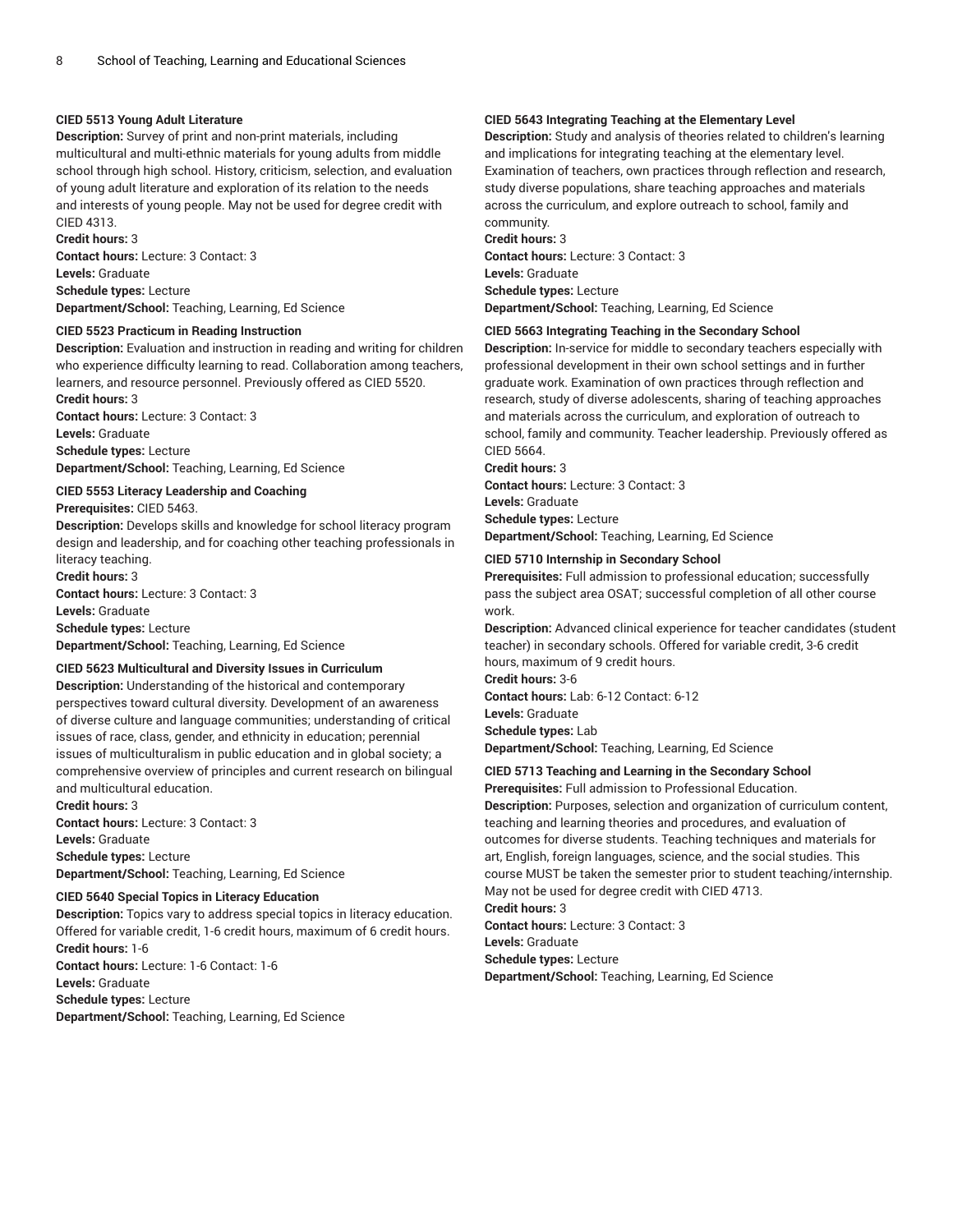### **CIED 5720 Education Workshop**

**Description:** For teachers, principals, superintendents and supervisors who need advanced curriculum and instruction course work related to K-12 subject areas and pedagogy, in the areas of instruction and administration. Students must register for the full number of credit hours for which the workshop is scheduled for a particular term. Offered for variable credit, 1-8 credit hours, maximum of 8 credit hours.

**Credit hours:** 1-8 **Contact hours:** Contact: 1-8 Other: 1-8 **Levels:** Graduate

**Schedule types:** Independent Study **Department/School:** Teaching, Learning, Ed Science

#### **CIED 5723 Gender and Curriculum**

**Description:** An overview of gender issues in curriculum theory and practice. Understanding of historical and contemporary perspectives on gender in the context of schooling, pedagogy, and education. **Credit hours:** 3

**Contact hours:** Lecture: 3 Contact: 3 **Levels:** Graduate

**Schedule types:** Lecture

**Department/School:** Teaching, Learning, Ed Science

#### **CIED 5724 Classroom Management in the Multicultural PK-12/Secondary School**

**Prerequisites:** Full admission to Professional Education.

**Description:** An overview of classroom management and discipline approaches, parental involvement, school climate, and community relations. Includes field experiences in a diverse secondary classroom. Course previously offered as CIED 4723. May not be used for degree credit with CIED 4724.

**Credit hours:** 4

**Contact hours:** Lecture: 2 Lab: 4 Contact: 6 **Levels:** Graduate

**Schedule types:** Lab, Lecture, Combined lecture and lab

**Department/School:** Teaching, Learning, Ed Science

### **CIED 5730 Seminar in Education**

**Description:** Seminar topics may differ depending upon the nature of current interests and topics in American education. May not be used for degree credit with SMED 4560. Offered for variable credit, 1-6 credit hours, maximum of 6 credit hours.

**Credit hours:** 1-6 **Contact hours:** Contact: 1-6 Other: 1-6 **Levels:** Graduate **Schedule types:** Independent Study **Department/School:** Teaching, Learning, Ed Science

#### **CIED 5733 History of Reading**

**Prerequisites:** Graduate standing with the Graduate College. **Description:** This course provides an examination of the historical landscape of reading education paradigms, research, theory development, instruction, and policy in the U.S. Key research pioneers in reading/ literacy education and their work, from a variety of "camps" (e.g. psychological or information processing, phonics, behaviorist, constructivist, reading and writing process, socio-cultural, etc.), will also be examined.

**Credit hours:** 3

**Contact hours:** Lecture: 3 Contact: 3 **Levels:** Graduate **Schedule types:** Lecture **Department/School:** Teaching, Learning, Ed Science

### **CIED 5810 Internship Art and Foreign Language in PK-12 School**

**Prerequisites:** Full admission to professional education; successfully pass the subject area OSAT; successful completion of all other course work.

**Description:** Advanced clinical experience for art or foreign language teacher candidates (student teacher) in PK-12 schools. Offered for variable credit, 3-6 credit hours, maximum of 9 credit hours.

**Credit hours:** 3-6 **Contact hours:** Lab: 6-12 Contact: 6-12

**Levels:** Graduate

**Schedule types:** Lab

**Department/School:** Teaching, Learning, Ed Science

### **CIED 5813 Educational Advocacy and Leadership**

**Description:** Preparation of teachers as advocates and leaders in educational policy and practice at various levels. Skills in action research, policy analysis, and coalition building leading to advocacy.

**Credit hours:** 3 **Contact hours:** Lecture: 3 Contact: 3

**Levels:** Graduate

**Schedule types:** Lecture

**Department/School:** Teaching, Learning, Ed Science

#### **CIED 5823 Mindfulness, Curriculum, and Teaching**

**Description:** The concept of mindfulness and its meanings for education. Theory and practice of mindful curriculum and teaching.

**Credit hours:** 3 **Contact hours:** Lecture: 3 Contact: 3 **Levels:** Graduate **Schedule types:** Lecture **Department/School:** Teaching, Learning, Ed Science

#### **CIED 5843 First and Second Language Acquisition for Teachers**

**Description:** The overall focus of this course is on introduction to theory, research, and practice in the fields of first and second language acquisition; understanding of language acquisition at various developmental levels, both within and outside of the classroom; and application of language acquisition theories to instructional practice. May not be used for degree credit with CIED 4813.

**Credit hours:** 3 **Contact hours:** Lecture: 3 Contact: 3 **Levels:** Graduate **Schedule types:** Lecture **Department/School:** Teaching, Learning, Ed Science

## **CIED 5850 Directed Study**

**Prerequisites:** Consent of instructor. **Description:** Directed study for master's level students. Offered for variable credit, 1-6 credit hours, maximum of 6 credit hours. **Credit hours:** 1-6

**Contact hours:** Contact: 1-6 Other: 1-6

**Levels:** Graduate

**Schedule types:** Independent Study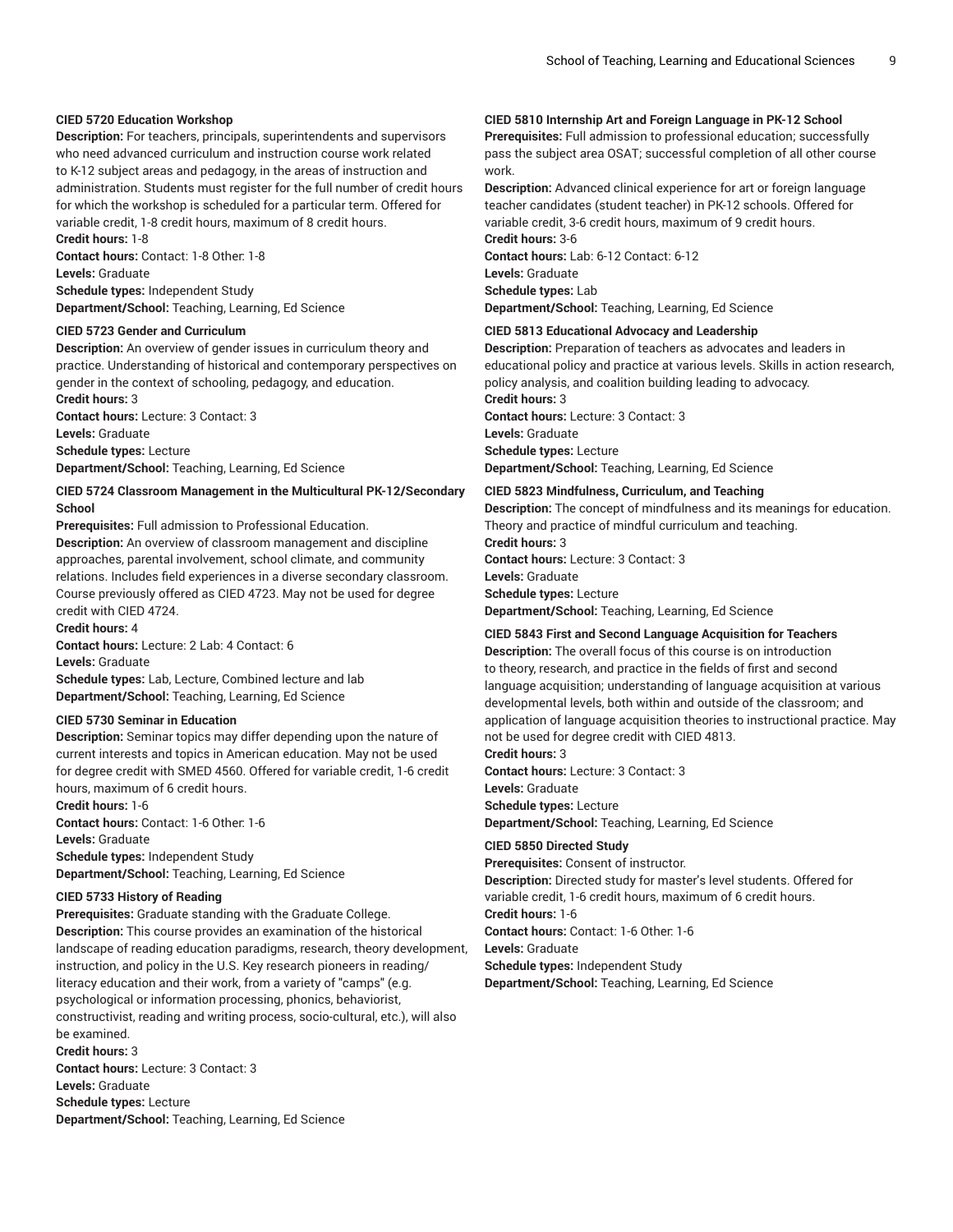#### **CIED 5853 Teaching Writing GR 1-8**

**Prerequisites:** Admission into MAT program.

**Description:** Learning theory, content, and methods related to teaching spoken, written, and visual forms of communication. Focus on listening, speaking, writing and on teaching knowledge, skills and strategies inherent in those processes. Stresses integration of central literacy components and across the curriculum, teaching diverse learners and perspectives, inquiry, and critical literacy. Meets with CIED 3253. No degree credit for those with credit in CIED 3253. **Credit hours:** 3

**Contact hours:** Lecture: 3 Contact: 3

**Levels:** Graduate

**Schedule types:** Lecture **Department/School:** Teaching, Learning, Ed Science

### **CIED 5863 Foreign Language Instruction, Curriculum and Assessment: Grades Pk-12**

**Description:** History of foreign language education and teaching; understanding the role of foreign language in PK-12 programs; application of national and state foreign language learning standards in instructional planning; application of approaches, methods, strategies, and techniques of foreign language teaching; utilization of assessment tools to obtain information about foreign language learners' learning; and selection, evaluation, development, and modification of foreign language curricula. May not be used for degree credit with CIED 4863.

**Credit hours:** 3 **Contact hours:** Lecture: 3 Contact: 3 **Levels:** Graduate

**Schedule types:** Lecture **Department/School:** Teaching, Learning, Ed Science

#### **CIED 5893 Reading Processes and Practices GR 1-8**

**Prerequisites:** Graduate Standing and consent of Instructor. **Description:** Learning theory, content, and methods specifically related to teaching children to read a wide range of texts. Understandings of central reading components such as print awareness, phonological/ phonemic awareness, phonics, fluency, vocabulary, comprehension, and critical literacy. Best practices for teaching reading effectively for diverse learners with varied needs and interests. Includes program phonics exam. Meets with CIED 3293. No degree credit for those with credit in CIED 3293.

**Credit hours:** 3 **Contact hours:** Lecture: 3 Contact: 3 **Levels:** Graduate **Schedule types:** Lecture **Department/School:** Teaching, Learning, Ed Science

### **CIED 5963 Teaching Grammar in the Secondary Schools**

**Prerequisites:** Graduate status or instructor permission. **Description:** Students learn to teach language inductively to build thinking, language and writing skills. Meets with CIED 4093. No degree credit for those with credit in CIED 4093.

**Credit hours:** 3 **Contact hours:** Lecture: 3 Contact: 3 **Levels:** Graduate **Schedule types:** Lecture **Department/School:** Teaching, Learning, Ed Science

### **CIED 5973 Formative Literacy Assessment GR 1-8**

**Prerequisites:** CIED 5893 and CIED 5853; or consent of instructor. **Description:** Selection, administration, and interpretation of a variety of formal and informal literacy assessments. Use of assessment results to plan, evaluate, and revise effective instruction for diverse learners within an assessment/evaluation/instruction cycle. Tutoring practicum required. Meets with CIED 4233. No degree credit for those with credit in CIED 4233.

**Credit hours:** 3 **Contact hours:** Lecture: 3 Contact: 3 **Levels:** Graduate **Schedule types:** Lecture **Department/School:** Teaching, Learning, Ed Science

### **CIED 5993 Teaching Writing in the Secondary Schools**

**Prerequisites:** Graduate status or instructor permission.

**Description:** Students learn to teach writing inductively by building the reasoning skills that lead to cogent, cohesive, audience-appropriate writing. Focus is on increasing the underlying skills necessary for writing description through argumentation. Meets with CIED 4193. No degree credit for those with credit in CIED 4193 or CIED 4194.

**Credit hours:** 3

**Contact hours:** Lecture: 3 Contact: 3 **Levels:** Graduate **Schedule types:** Lecture **Department/School:** Teaching, Learning, Ed Science

### **CIED 6000 Doctoral Dissertation**

**Description:** Required of all candidates for the Doctor of Philosophy degree. Credit is given upon completion of the dissertation. Offered for variable credit, 1-25 credit hours, maximum of 25 credit hours. **Credit hours:** 1-25 **Contact hours:** Contact: 1-25 Other: 1-25 **Levels:** Graduate

**Schedule types:** Independent Study **Department/School:** Teaching, Learning, Ed Science

#### **CIED 6030 Contemporary Issues in Curriculum Studies**

**Description:** Examination of selected contemporary topics in curriculum studies. Offered for variable credit, 1-6 credit hours, maximum of 6 credit hours.

**Credit hours:** 1-6 **Contact hours:** Contact: 1-6 Other: 1-6 **Levels:** Graduate **Schedule types:** Independent Study **Department/School:** Teaching, Learning, Ed Science

#### **CIED 6033 Analysis of Teaching**

**Description:** Advanced study of multiple forms of analysis of teaching such as behavioral, phenomenological, and constructivist with emphasis on major research on teacher reflection and teacher narrative. **Credit hours:** 3

**Contact hours:** Lecture: 3 Contact: 3 **Levels:** Graduate **Schedule types:** Lecture **Department/School:** Teaching, Learning, Ed Science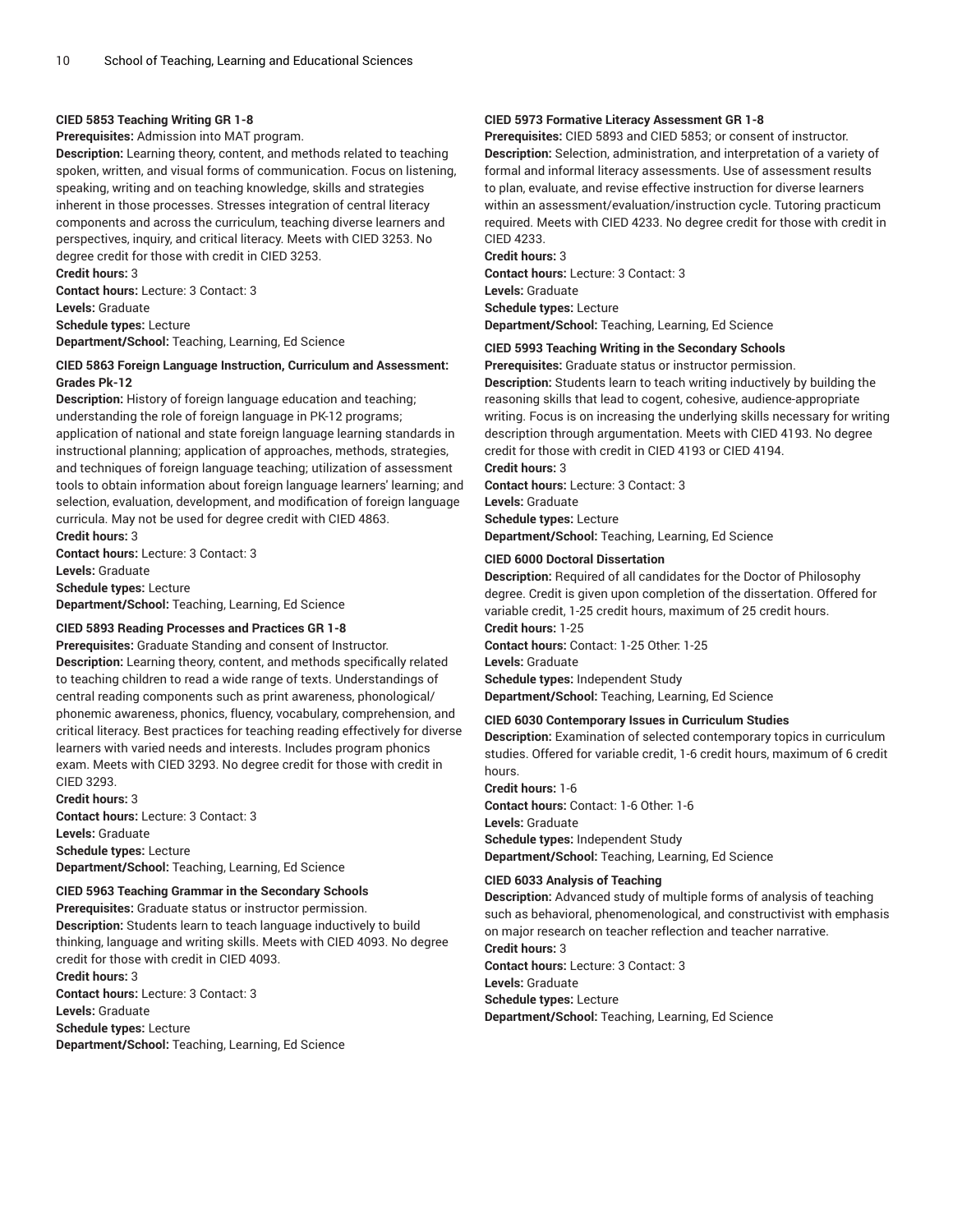### **CIED 6040 Special Topics in College Curriculum and Teaching**

**Description:** Topics vary to address issues related to college curriculum and teaching at various levels of higher education. Offered for variable credit, 1-6 credit hours, maximum of 6 credit hours.

**Credit hours:** 1-6 **Contact hours:** Lecture: 1-6 Contact: 1-6 **Levels:** Graduate **Schedule types:** Lecture

**Department/School:** Teaching, Learning, Ed Science

### **CIED 6043 Curriculum Leadership**

**Description:** A study of curriculum leadership and implications for schooling; focus on what it means to be a curriculum leader in times of major societal change and educational reform. **Credit hours:** 3

**Contact hours:** Lecture: 3 Contact: 3 **Levels:** Graduate **Schedule types:** Lecture **Department/School:** Teaching, Learning, Ed Science

#### **CIED 6053 Advanced Curriculum Studies**

**Description:** In-depth examination of key concepts, topics, trends, and the interdisciplinary nature of curriculum studies. Critical analysis of contemporary curriculum discourses.

**Credit hours:** 3 **Contact hours:** Lecture: 3 Contact: 3 **Levels:** Graduate **Schedule types:** Lecture **Department/School:** Teaching, Learning, Ed Science

#### **CIED 6060 Advanced Special Topics in Literacy Education**

**Description:** Topics vary to address special topics in literacy education at the doctoral level. Offered for variable credit, 1-6 credit hours, maximum of 6 credit hours. **Credit hours:** 1-6 **Contact hours:** Contact: 1-6 Other: 1-6 **Levels:** Graduate

**Schedule types:** Independent Study **Department/School:** Teaching, Learning, Ed Science

### **CIED 6063 Curriculum History**

**Description:** Examines in-depth the history of various movements in U.S. curriculum thinking and the individuals who promoted them, with attention to the cultural and institutional contexts within which they worked. Emphasis is given to primary sources and the position of curriculum thinking within evolving educational thinking. **Credit hours:** 3

**Contact hours:** Lecture: 3 Contact: 3 **Levels:** Graduate **Schedule types:** Lecture **Department/School:** Teaching, Learning, Ed Science

#### **CIED 6070 Seminar in Arts and Humanities Education**

**Prerequisites:** Graduate standing or instructor permission is required. **Description:** Topics, research trends, theories, themes, and/or problems of interest and use in research, theorizing, publishing, and teaching. Particular focus on the skill of writing a theoretical lens and analyzing texts through that lens. Offered for fixed credit, 3 credit hours, maximum of 6 credit hours.

**Credit hours:** 3 **Contact hours:** Lecture: 3 Contact: 3 **Levels:** Graduate **Schedule types:** Lecture **Department/School:** Teaching, Learning, Ed Science

### **CIED 6073 Advanced Pedagogical Research**

**Description:** Advanced theory and application of pedagogical research with emphasis on teacher as researcher, teacher research as professional development and education reform, techniques of pedagogical research and pedagogical question posing.

**Credit hours:** 3 **Contact hours:** Lecture: 3 Contact: 3 **Levels:** Graduate **Schedule types:** Lecture **Department/School:** Teaching, Learning, Ed Science

#### **CIED 6090 Readings in Arts and Humanities Education**

**Prerequisites:** Graduate standing or instructor permission is required. **Description:** In-depth readings specific to research and theorizing in arts and humanities education. Focusing on analysis, students examine primary texts and related secondary texts. Offered for fixed credit, 3 credit hours.

**Credit hours:** 3

**Contact hours:** Lecture: 3 Contact: 3 **Levels:** Graduate **Schedule types:** Lecture **Department/School:** Teaching, Learning, Ed Science

#### **CIED 6133 Theory to Practice in Education**

**Description:** A culminating seminar demonstrating the application of theory from several disciplines to the practical problems of education: curriculum development, organization, teaching strategies and evaluations.

**Credit hours:** 3

**Contact hours:** Lecture: 3 Contact: 3

**Levels:** Graduate

**Schedule types:** Lecture

**Department/School:** Teaching, Learning, Ed Science

#### **CIED 6143 School Reform**

**Description:** Current issues in school reform with an emphasis on U.S. education; focus on what it means to engage in reform from dual points of view: curriculum leader and recipient of reform mandate.

**Credit hours:** 3

**Contact hours:** Lecture: 3 Contact: 3

**Levels:** Graduate **Schedule types:** Lecture

**Department/School:** Teaching, Learning, Ed Science

#### **CIED 6153 Curriculum of Nonviolence**

**Description:** The concept of nonviolence and its implications for curriculum and education. Curriculum dynamics of nonviolence. Curriculum theory and practice for, about, and through nonviolence. **Credit hours:** 3

**Contact hours:** Lecture: 3 Contact: 3

**Levels:** Graduate

**Schedule types:** Lecture

**Department/School:** Teaching, Learning, Ed Science

## **CIED 6163 Advanced Research Strategies in Curriculum**

**Prerequisites:** SCFD 6113.

**Description:** Exploration of designs and methods within qualitative and quantitative research as applied to the field of curriculum. Articulation on how to ensure that both qualitative and quantitative studies meet their respective standards of rigor. Previously offered as CIED 5063.

**Credit hours:** 3

**Contact hours:** Lecture: 3 Contact: 3 **Levels:** Graduate

**Schedule types:** Lecture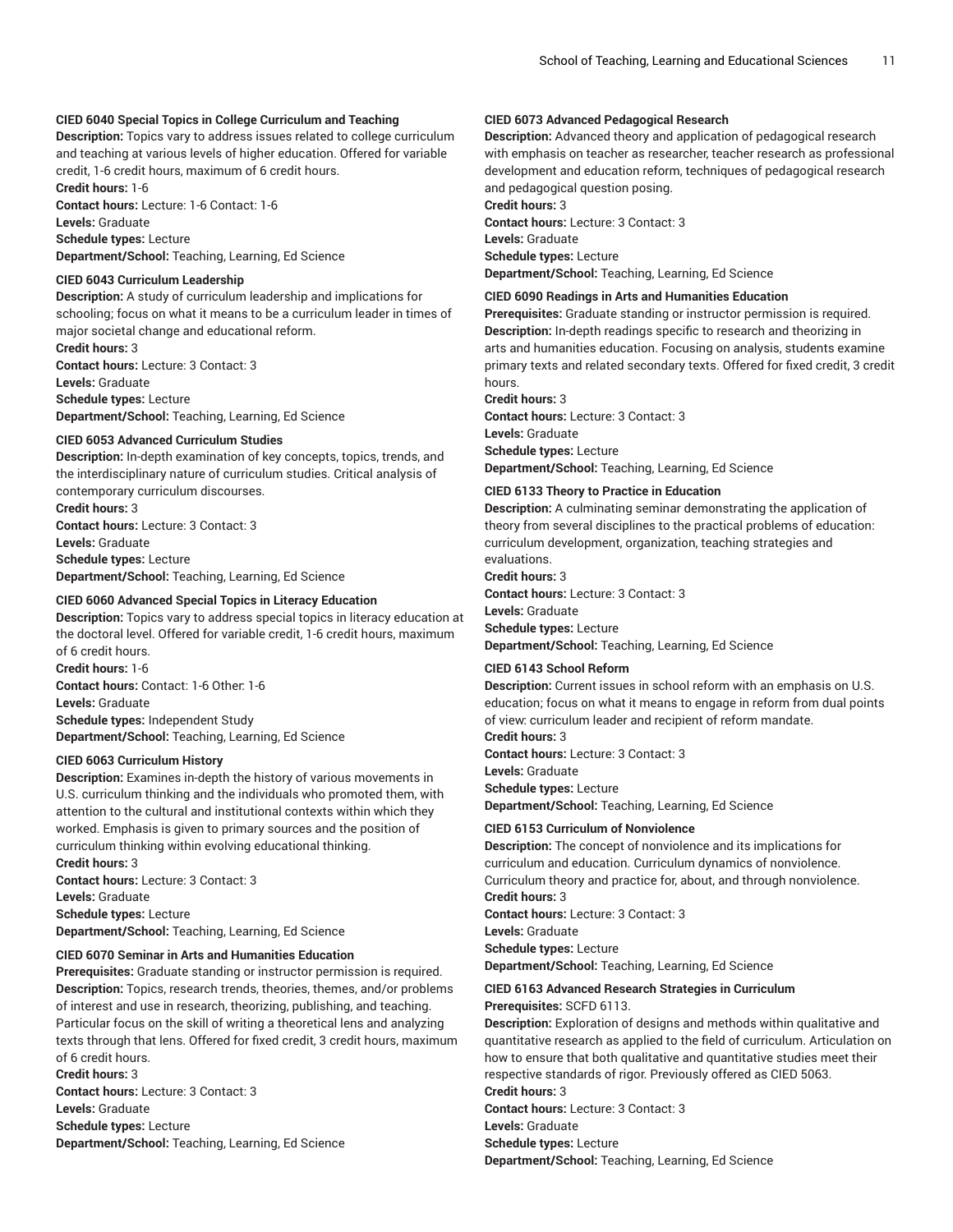### **CIED 6173 International Peace Curriculum Development**

**Description:** Conceptual foundations of peace education; theory and practice of developing school and college curriculum about and for international peace; case studies of international conflict resolution and peace curriculum.

**Credit hours:** 3 **Contact hours:** Lecture: 3 Contact: 3 **Levels:** Graduate **Schedule types:** Lecture **Department/School:** Teaching, Learning, Ed Science

#### **CIED 6183 Advanced Media Literacy Across the Curriculum**

**Description:** This course examines the interdisciplinary area of media literacy across the curriculum. Major themes such as issues of hegemony and strategies of media literacy in diverse classrooms will be explored. Students will analyze and evaluate various curriculum theories as applied to media literacy as well as research in the field. Finally, the future of media literacy and debates in the field will be considered. **Credit hours:** 3

**Contact hours:** Lecture: 3 Contact: 3 **Levels:** Graduate **Schedule types:** Lecture **Department/School:** Teaching, Learning, Ed Science

#### **CIED 6253 Designing and Conducting Mixed Methods Research**

**Prerequisites:** REMS 5953 (or equivalent) and SCFD 5913 (or equivalent); admittance to a doctoral level program.

**Description:** Participants will examine the history, philosophical foundations, and methodological issues of mixed methods research. **Credit hours:** 3

**Contact hours:** Lecture: 3 Contact: 3 **Levels:** Graduate **Schedule types:** Lecture **Department/School:** Teaching, Learning, Ed Science

#### **CIED 6433 Seminar in Literacy**

**Description:** Research of issues in literacy education using knowledge gained through both research and classroom practice.

**Credit hours:** 3 **Contact hours:** Lecture: 3 Contact: 3

**Levels:** Graduate

**Schedule types:** Lecture **Department/School:** Teaching, Learning, Ed Science

#### **CIED 6503 Doctoral Seminar**

**Description:** In-depth investigation into the doctoral experience and the professoriate including research and writing for the dissertation and for publication; grant writing; professionalism and ethics; professional service; and teaching in higher education. Primarily for students in the PhD program in Curriculum Studies and Professional Education Studies. **Credit hours:** 3

**Contact hours:** Lecture: 3 Contact: 3 **Levels:** Graduate **Schedule types:** Lecture **Department/School:** Teaching, Learning, Ed Science

### **CIED 6850 Directed Reading**

**Prerequisites:** Consent of instructor.

**Description:** Directed reading for students with advanced graduate standing to enhance students' understanding in areas where they wish additional knowledge. Offered for variable credit, 1-6 credit hours, maximum of 6 credit hours.

**Credit hours:** 1-6

**Contact hours:** Contact: 1-6 Other: 1-6

**Levels:** Graduate **Schedule types:** Independent Study

**Department/School:** Teaching, Learning, Ed Science

#### **CIED 6853 Improvement of Instruction in Reading**

**Description:** Problems and issues related to reading instruction. The roles of various school personnel in changing curriculum and methods.

**Credit hours:** 3 **Contact hours:** Lecture: 3 Contact: 3 **Levels:** Graduate **Schedule types:** Lecture **Department/School:** Teaching, Learning, Ed Science

#### **CIED 6880 Internship in Education**

**Prerequisites:** Consent of instructor.

**Description:** Directed off-campus experiences designed to relate ideas and concepts to problems encountered in the management of the school program. Offered for variable credit, 1-8 credit hours, maximum of 8 credit hours.

### **Credit hours:** 1-8

**Contact hours:** Contact: 1-8 Other: 1-8 **Levels:** Graduate

**Schedule types:** Independent Study **Department/School:** Teaching, Learning, Ed Science

#### **CIED 6910 Practicum**

**Prerequisites:** Consent of adviser.

**Description:** Helps the student carry out an acceptable research problem (practicum) in his/her local school situation. Credit given upon completion of the written report. Offered for variable credit, 1-6 credit hours, maximum of 6 credit hours.

**Credit hours:** 1-6

**Contact hours:** Contact: 1-6 Other: 1-6 **Levels:** Graduate **Schedule types:** Independent Study **Department/School:** Teaching, Learning, Ed Science

#### **CTED 2000 Field Experience**

**Description:** Supervised work experience in student's proposed teaching area with special emphasis on occupational skill development. Written agreement between student, employer and department must be made prior to beginning of field experience program. Graded on a pass-fail basis. Previously offered as TIED 2000. Offered for variable credit, 1-6 credit hours, maximum of 6 credit hours.

**Credit hours:** 1-6

**Contact hours:** Contact: 1-6 Other: 1-6

**Levels:** Undergraduate

**Schedule types:** Independent Study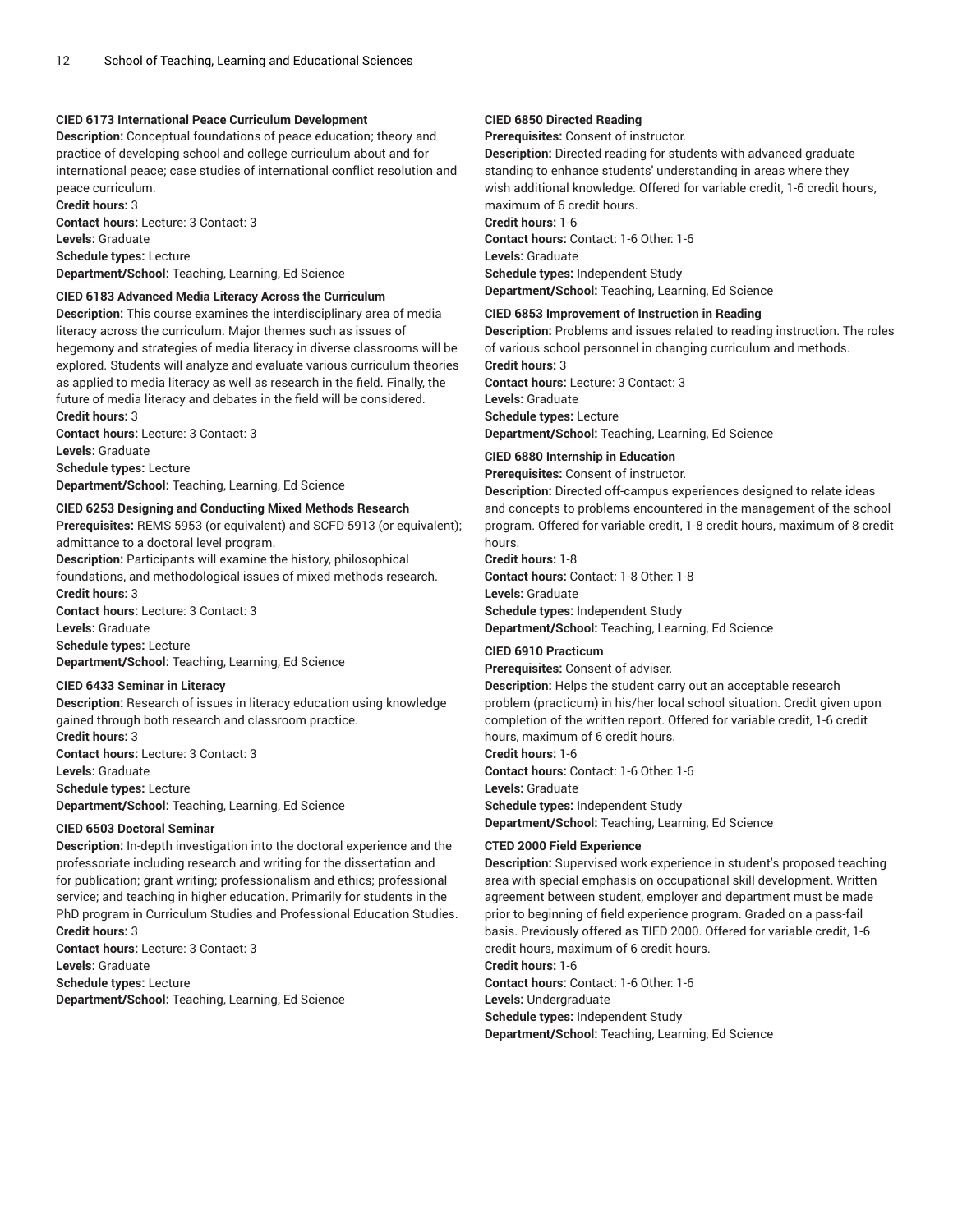### **CTED 3000 Occupational Experience**

**Description:** Credit to be determined by a special skill competency examination. Previously offered as TIED 3000. Offered for variable credit, 1-24 credit hours, maximum of 24 credit hours.

**Credit hours:** 1-24 **Contact hours:** Lecture: 1-24 Contact: 1-24 **Levels:** Undergraduate **Schedule types:** Lecture

**Department/School:** Teaching, Learning, Ed Science

### **CTED 3203 Foundations of Career and Technical Education**

**Description:** Opportunities provided by career and technical education through the programmatic areas of trade and industrial, marketing, business and information technology, health occupations, and technology education. The relationship of CTED to other elements of the educational system, including legislative aspects, student guidance, and programs for students with special needs. Previously offered as TIED 3203. **Credit hours:** 3

**Contact hours:** Lecture: 3 Contact: 3 **Levels:** Undergraduate **Schedule types:** Lecture

**Department/School:** Teaching, Learning, Ed Science

#### **CTED 3903 Seminar in Professional Education**

**Description:** Procedures for completing certification and portfolio requirements and gaining admission to Professional Education and student teaching. Documentation of field experiences, professional development opportunities, and observations of at least 45 clock hours of master teachers in various school settings. Previously offered as TIED 3900.

**Credit hours:** 3 **Contact hours:** Lecture: 3 Contact: 3 **Levels:** Undergraduate **Schedule types:** Lecture **Department/School:** Teaching, Learning, Ed Science

#### **CTED 4010 Career and Technical Education Workshop**

**Description:** Professional workshops of various topics and lengths. Focus on a particular topic from such areas as the development, use, and evaluation of instructional methods and materials. Previously offered as TIED 4010. May not be used for degree credit with WAED 5170. Offered for variable credit, 1-6 credit hours, maximum of 12 credit hours. **Credit hours:** 1-6

**Contact hours:** Contact: 1-6 Other: 1-6 **Levels:** Undergraduate **Schedule types:** Independent Study **Department/School:** Teaching, Learning, Ed Science

**CTED 4103 Instructional Procedures in Career and Technical Education**

**Description:** Methods and techniques for effective teaching and learning in career and technical classroom, laboratories, and technology-based environments. Previously offered as TIED 4103. May not be used for degree credit with WAED 5163. **Credit hours:** 3

**Contact hours:** Lecture: 3 Contact: 3 **Levels:** Undergraduate **Schedule types:** Lecture **Department/School:** Teaching, Learning, Ed Science

### **CTED 4110 Career and Technical Information**

**Description:** New developments in scientific and technical information and knowledge that are relevant to current career, technical and trade practices. Previously offered as TIED 4110. May not be used for degree credit with WAED 5110. Offered for variable credit, 1-6 credit hours, maximum of 12 credit hours. **Credit hours:** 1-6 **Contact hours:** Contact: 1-6 Other: 1-6 **Levels:** Undergraduate

**Schedule types:** Independent Study

**Department/School:** Teaching, Learning, Ed Science

#### **CTED 4113 Career and Technical Education in American Society**

**Description:** Characteristics of career and technical education and its development, role and function in a changing American society. Economic and sociological considerations of career and technical programs. Exploration of the interrelationship of career and technical and academic subject strategies for teaching multicultural and special needs in career and technical and adult education. Previously offered as TIED 4113, OAED 4113, and OCED 4113.

**Credit hours:** 3

**Contact hours:** Lecture: 3 Contact: 3

**Levels:** Undergraduate

**Schedule types:** Lecture

**Department/School:** Teaching, Learning, Ed Science

#### **CTED 4123 Coordinating Career and Technical Student Organizations and Activities**

**Description:** Student organizations and activities in career and technical education at local, state and national levels. Procedures for planning programs of work, incorporation of student organization activities into curriculum, adviser characteristics and responsibilities, fund-raising activities, and techniques for recognizing outstanding members and community supporters. Previously offered as TIED 4123. May not be used for degree credit with WAED 5183.

**Credit hours:** 3

**Contact hours:** Lecture: 3 Contact: 3 **Levels:** Undergraduate **Schedule types:** Lecture

**Department/School:** Teaching, Learning, Ed Science

### **CTED 4213 Safety, Organization and Management of Learning Facilities Description:** Techniques and procedures for organizing and managing career and technical laboratory facilities and learner activities to enhance the quality of instruction and improve efficiency of equipment and space utilization, including all safety rules and procedures. Previously offered as TIED 4213 and TIED 4214. May not be used for degree credit with

WAED 5193. **Credit hours:** 3 **Contact hours:** Lecture: 3 Contact: 3 **Levels:** Undergraduate **Schedule types:** Lecture **Department/School:** Teaching, Learning, Ed Science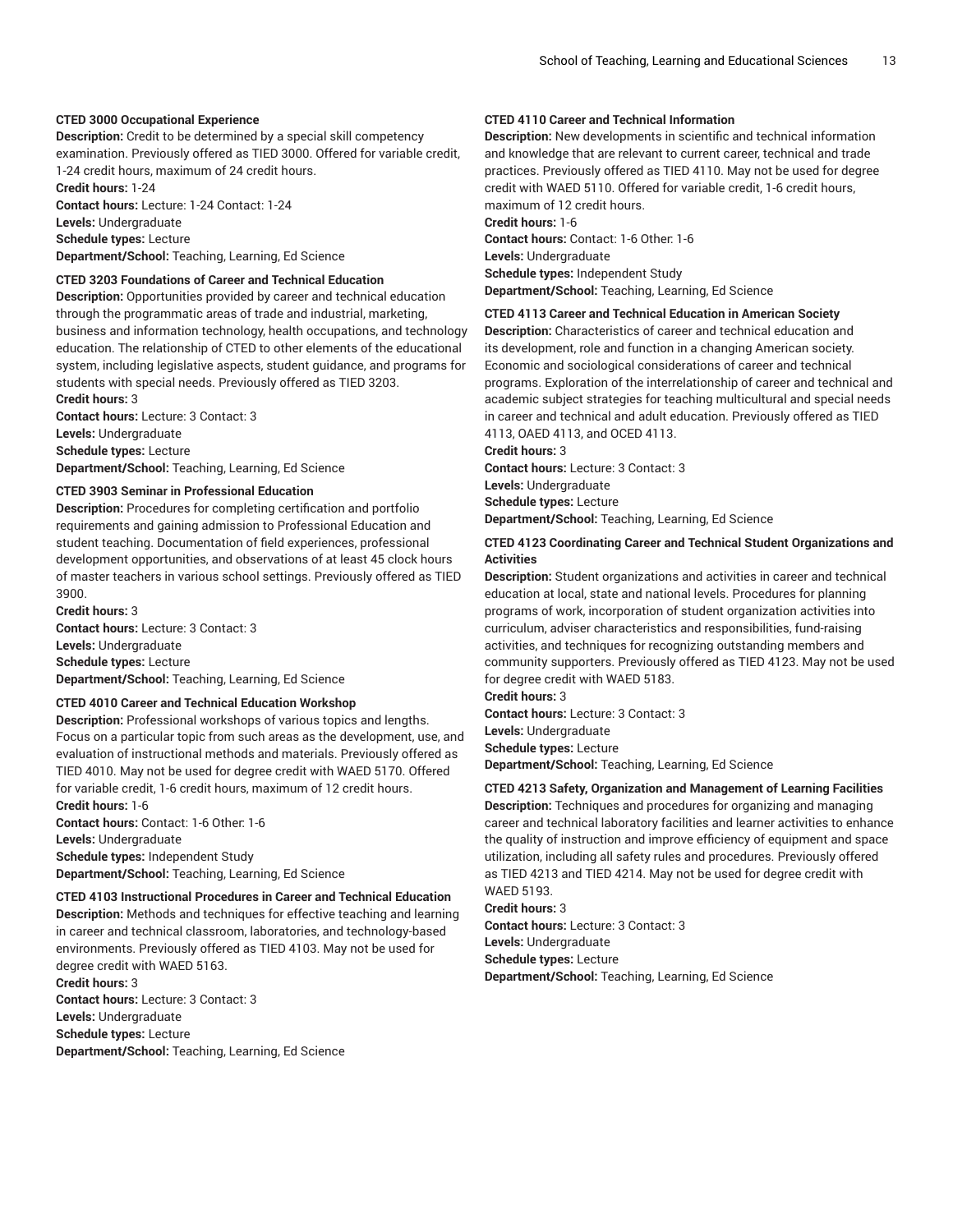### **CTED 4223 Program Planning and Development in Career and Technical Education**

**Description:** Planning and designing programs for the development of human resources. Program goals and objectives, curriculum, facilities, teaching-learning theories, materials development, program resources, and program and instructional evaluation. Previously offered as TIED 4223 and OAED 4223.

**Credit hours:** 3 **Contact hours:** Lecture: 3 Contact: 3 **Levels:** Undergraduate **Schedule types:** Lecture **Department/School:** Teaching, Learning, Ed Science

### **CTED 4313 Computers and Multimedia in Career and Technology Education**

**Description:** Review of current hardware systems and software applications and their uses in career and technology education. Current and emerging issues facing career and technology instructors using technology in the classroom. A wide range of Internet and multimedia tools and techniques and their functions in career and technical teaching and learning. Instructional technology usage issues and computer-based materials suitable in professional settings. Previously offered as OCED 4213 and TIED 4313.

**Credit hours:** 3

**Contact hours:** Lecture: 1 Lab: 4 Contact: 5 **Levels:** Undergraduate

**Schedule types:** Lab, Lecture, Combined lecture and lab **Department/School:** Teaching, Learning, Ed Science

### **CTED 4333 International Career and Technical Education (I)**

**Description:** Comparison and analysis of international career and technical education. Previously offered as TIED 4333 and OAED 4333. **Credit hours:** 3 **Contact hours:** Lecture: 3 Contact: 3

**Levels:** Undergraduate **Schedule types:** Lecture **Department/School:** Teaching, Learning, Ed Science **General Education and other Course Attributes:** International Dimension

### **CTED 4343 Occupational Analysis and Curriculum Development**

**Description:** Analysis of occupational job activities; development of course objectives, course outlines, and specific instructional materials for occupational and technical courses. Previously offered as TIED 4343 and TIED 4344. May not be used for degree credit with WAED 5213. **Credit hours:** 3

**Contact hours:** Lecture: 3 Contact: 3 **Levels:** Undergraduate **Schedule types:** Lecture **Department/School:** Teaching, Learning, Ed Science

### **CTED 4413 Career and Technical Education Practicum I**

**Prerequisites:** Successful completion of CTED 3903; full admission to Professional Education.

**Description:** Organized teaching experiences under the guidance of a university professional educator designed to broaden and enhance the candidate's preparation. Portfolio submission II included. **Credit hours:** 3

**Contact hours:** Contact: 3 Other: 3

**Levels:** Undergraduate

**Schedule types:** Independent Study

**Department/School:** Teaching, Learning, Ed Science

## **CTED 4470 Teaching Practicum in Career and Technical Education II**

**Prerequisites:** Full admission to Professional Education; CTED 3903 and CTED 4113.

**Description:** Organized teaching experiences under the guidance and direction of a local school cooperating professional and university professional educator. Participant assigned to a cooperating teacher with responsibility for planning, implementing, and evaluating the classroom, laboratory, or shop. Previously offered as TIED 4470. Offered for variable credit, 1-12 credit hours, maximum of 12 credit hours.

**Credit hours:** 1-12

**Contact hours:** Contact: 1-12 Other: 1-12 **Levels:** Undergraduate **Schedule types:** Independent Study

**Department/School:** Teaching, Learning, Ed Science

### **CTED 4673 Current Issues in Career and Technical Education**

**Description:** Defining current issues, conducting action research and proposing possible solutions to current issues in CTED. Debating opposing views and giving logic and reasoning for each view. May not be used for degree credit with WAED 5733.

**Credit hours:** 3

**Contact hours:** Lecture: 3 Contact: 3 **Levels:** Undergraduate **Schedule types:** Lecture **Department/School:** Teaching, Learning, Ed Science

### **CTED 4683 Legal Issues in Career and Technical Education**

**Description:** Overview of the law and the legal system, including how to perform legal research using library and Internet resources, issues involving student organizations, intellectual property, and distance education. May not be used for degree credit with WAED 5683. **Credit hours:** 3

**Contact hours:** Lecture: 3 Contact: 3 **Levels:** Undergraduate **Schedule types:** Lecture **Department/School:** Teaching, Learning, Ed Science

### **EPSY 1003 Learning to Learn**

**Description:** Learning effective strategies to succeed through online individualized assessment, positive attitude development, habit change, development and self-efficacy and self-regulation. Learning tools include goal setting, developing information skills, questioning, transformational learning, presentation and information use skills. Analyzing class materials, problem solving, creativity, teacher analysis, reflection, developing classroom motivation and appropriate classroom behavior to lead to classroom success.

**Credit hours:** 3

**Contact hours:** Lecture: 3 Contact: 3 **Levels:** Undergraduate **Schedule types:** Lecture **Department/School:** Educ Found Leadersh & Aviation

### **EPSY 1013 Emotional Skills in Learning Success**

**Description:** Striving for academic excellence through self awareness and growth in areas of social and emotional development. Interpersonal and intrapersonal skills, leadership skills, and self-management skills in the context of emotional intelligence theories. **Credit hours:** 3

**Contact hours:** Lecture: 3 Contact: 3 **Levels:** Undergraduate **Schedule types:** Lecture **Department/School:** Educ Found Leadersh & Aviation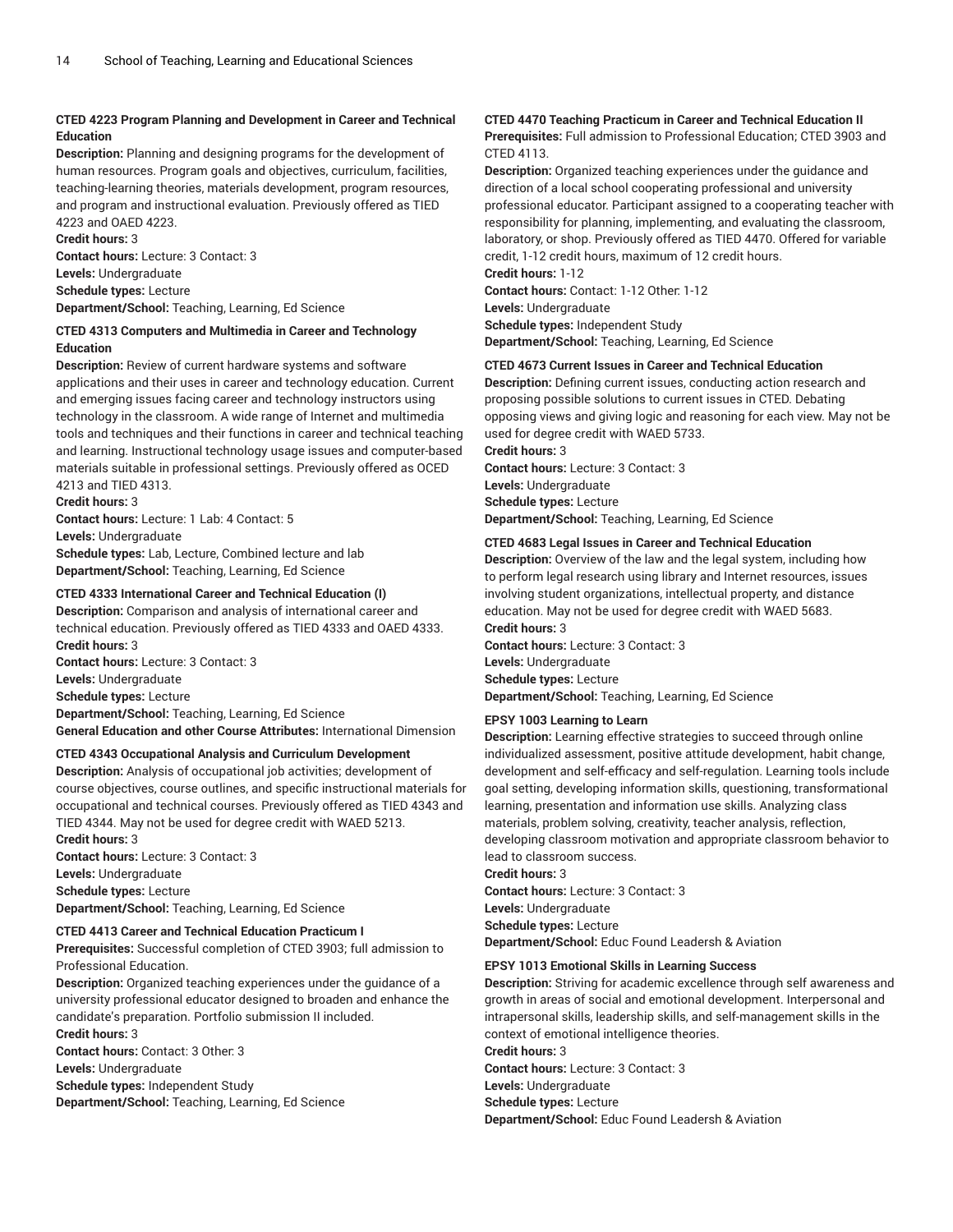### **EPSY 2513 Foundations of Ethical Leadership**

**Prerequisites:** 24 hours in good standing; admission into the UGLC or consent of instructor.

**Description:** Introduces students to a variety of theoretical views of ethics and leadership studies through the identification of contemporary ethical challenges and the development of foundational leadership skills to meet those challenges. Same course as HESA 2513.

**Credit hours:** 3 **Contact hours:** Lecture: 3 Contact: 3 **Levels:** Undergraduate

**Schedule types:** Lecture

**Department/School:** Educ Found Leadersh & Aviation

### **EPSY 3063 Critical Thinking, Problem Solving, and Creative Processes Description:** Learning theory in developing strategies for promoting

critical thinking, problem solving, and creativity.

**Credit hours:** 3 **Contact hours:** Lecture: 3 Contact: 3 **Levels:** Undergraduate **Schedule types:** Lecture **Department/School:** Educ Found Leadersh & Aviation

#### **EPSY 3110 Educational Psychology Seminar**

**Description:** Problems, trends, contemporary topics, and pertinent issues in educational psychology. Concentrated study of selected areas not usually addressed in the undergraduate curriculum. Offered for variable credit, 1-3 credit hours, maximum of 3 credit hours.

**Credit hours:** 1-3 **Contact hours:** Contact: 1-3 Other: 1-3 **Levels:** Undergraduate **Schedule types:** Independent Study **Department/School:** Educ Found Leadersh & Aviation

#### **EPSY 3113 Psychological Foundations of Childhood**

**Description:** The child from conception to puberty with focus on educational implications of development in cognitive, affective and psychomotor domains. Previously offered as ABSE 3113. **Credit hours:** 3

**Contact hours:** Lecture: 3 Contact: 3 **Levels:** Undergraduate **Schedule types:** Lecture **Department/School:** Educ Found Leadersh & Aviation

#### **EPSY 3213 Psychology of Adolescence**

**Description:** The adolescent from pubescence to adulthood with focus on educational implications of development in cognitive, affective and psychomotor domain. Course previously offered as ABSE 3213. **Credit hours:** 3

**Contact hours:** Lecture: 3 Contact: 3 **Levels:** Undergraduate **Schedule types:** Lecture **Department/School:** Educ Found Leadersh & Aviation

#### **EPSY 3413 Child and Adolescent Development**

**Description:** The person from conception through adolescence with focus on education implications of development in cognitive, affective, social, and physical domains. Course previously offered as ABSE 3413. **Credit hours:** 3 **Contact hours:** Lecture: 3 Contact: 3 **Levels:** Undergraduate **Schedule types:** Lecture

**Department/School:** Educ Found Leadersh & Aviation

## **EPSY 3533 Motivating Learners**

**Description:** Current practices in learner motivation, school age through adult. Developing positive attitudes and building community in classrooms to stimulate motivation of all learners.

**Credit hours:** 3

**Contact hours:** Lecture: 3 Contact: 3 **Levels:** Undergraduate **Schedule types:** Lecture

**Department/School:** Educ Found Leadersh & Aviation

### **EPSY 4063 Exploration of the Creative Experience**

**Description:** The creative experience in art (visual to performing), articulation (oratory to literature), thought (philosophy to psychology), business (practices to products), leisure (procreation to recreation). Western and Eastern viewpoints. Personal creative development fostered by modeling and by investigation of proven techniques. A wide range of creative endeavor with an experiential approach. Future-oriented applications. Course previously offered as ABSE 4063.

**Credit hours:** 3 **Contact hours:** Lecture: 3 Contact: 3 **Levels:** Undergraduate

**Schedule types:** Lecture **Department/School:** Educ Found Leadersh & Aviation

### **EPSY 4223 Psychological Foundations of Learning and Instruction**

**Description:** Instructional psychology focusing on the study of teaching and learning theory as part of an instructional program to deal with individual, cultural, and environmental differences. Case studies and group discussion emphasizing motivation, planning, evaluation, classroom problems and management.

**Credit hours:** 3

**Contact hours:** Lecture: 3 Contact: 3 **Levels:** Undergraduate **Schedule types:** Lecture **Department/School:** Educ Found Leadersh & Aviation

**EPSY 4503 Ethical Leadership for the Common Good**

**Prerequisites:** EPSY 2513 or HESA 2513.

**Description:** Builds on foundational model of ethical theory and leadership studies through application of ethical theory and leadership skills to specific contexts and evaluation of their results. Same course as HESA 4513.

#### **Credit hours:** 3

**Contact hours:** Lecture: 3 Contact: 3 **Levels:** Undergraduate **Schedule types:** Lecture **Department/School:** Educ Found Leadersh & Aviation

#### **EPSY 4533 Competency Motivation**

**Description:** Development of competence through the application of research strategies in achievement motivation. Examines intellectual ability, motives, goals, attributions, competence perceptions and values as they relate to developmental issues, demographics, contextual influences, culture, and self-regulation.

#### **Credit hours:** 3

**Contact hours:** Lecture: 3 Contact: 3 **Levels:** Undergraduate **Schedule types:** Lecture **Department/School:** Educ Found Leadersh & Aviation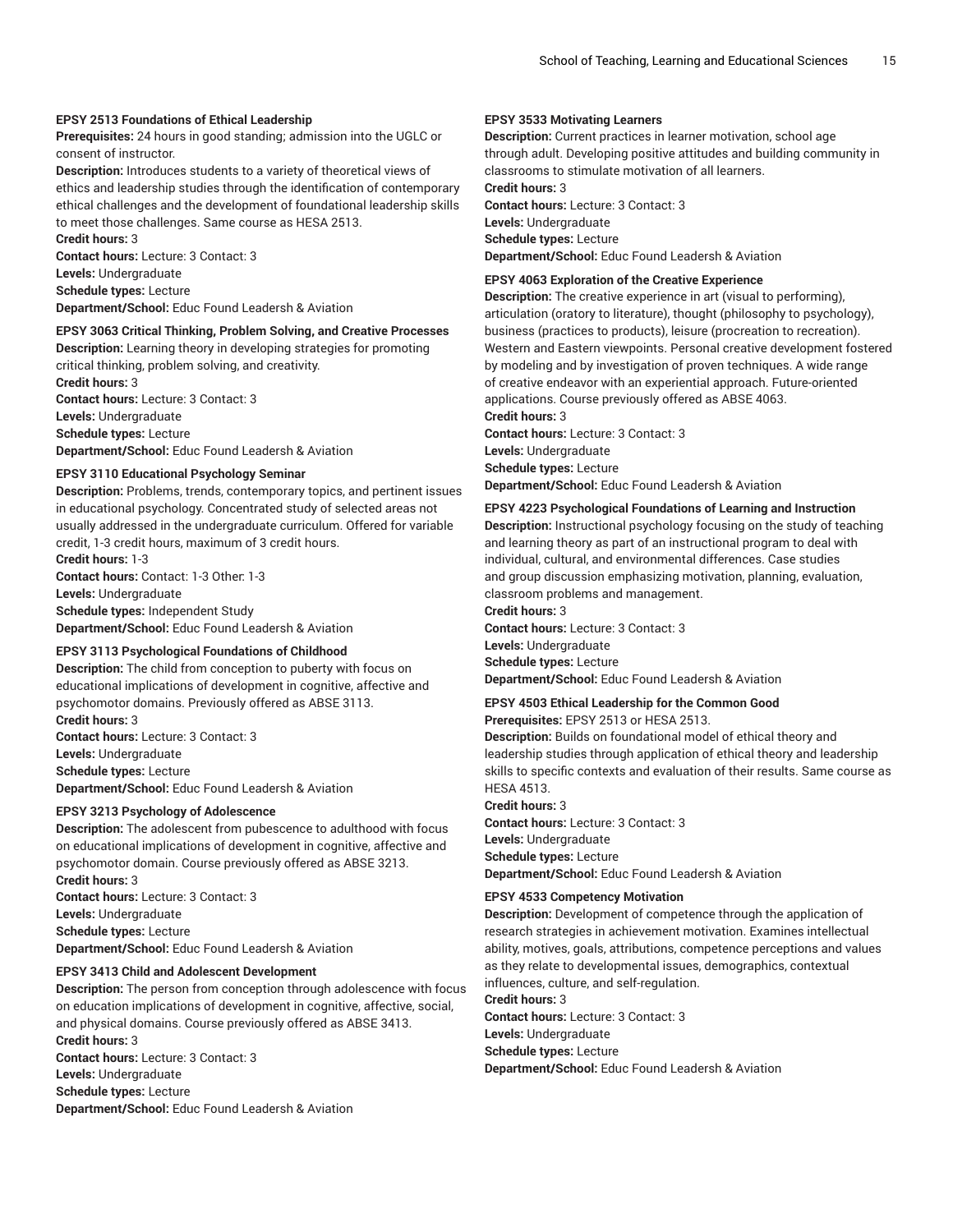### **EPSY 4743 Learning, Motivation, and Social Justice**

**Description:** Foundational principles of learning, motivation, and global identity; critical analysis of contemporary cultures; and application of learning in addressing global issues of social justice.

**Credit hours:** 3 **Contact hours:** Lecture: 3 Contact: 3 **Levels:** Undergraduate **Schedule types:** Lecture

**Department/School:** Educ Found Leadersh & Aviation

### **EPSY 5000 Master's Thesis**

**Prerequisites:** Consent of advisory committee chairperson.

**Description:** Report of research conducted by a student in the master's program in school and educational psychology. Credit given and grade assigned upon completion and acceptance of the thesis. Offered for variable credit, 1-6 credit hours, maximum of 6 credit hours.

**Credit hours:** 1-6 **Contact hours:** Contact: 1-6 Other: 1-6 **Levels:** Graduate **Schedule types:** Independent Study **Department/School:** Educ Found Leadersh & Aviation

#### **EPSY 5001 Colloquium: Educational Psychology**

**Description:** Discussion of issues related to graduate study in educational psychology and related fields. **Credit hours:** 1 **Contact hours:** Contact: 1 Other: 1 **Levels:** Graduate **Schedule types:** Discussion **Department/School:** Educ Found Leadersh & Aviation

#### **EPSY 5103 Human Development in Psychology**

**Description:** Introduction to basic research and theories of cognitive, emotional and social development. Applications to educational and family settings. Course previously offered as ABSE 5103. **Credit hours:** 3 **Contact hours:** Lecture: 3 Contact: 3 **Levels:** Graduate **Schedule types:** Lecture **Department/School:** Educ Found Leadersh & Aviation

#### **EPSY 5320 Seminar in Educational Psychology**

**Description:** In-depth exploration of contemporary topics in educational psychology. Offered for variable credit, 3-9 credit hours, maximum of 9 credit hours.

**Credit hours:** 3-9 **Contact hours:** Contact: 3-9 Other: 3-9 **Levels:** Graduate **Schedule types:** Independent Study **Department/School:** Educ Found Leadersh & Aviation

#### **EPSY 5403 Issues in Adolescent Development**

**Description:** Current issues in adolescent development in an educational context and culture, including self, family, peers, school and work relationships. Gender differences within culture, race and class examined. Current dilemmas explored using critical theory and action research. **Credit hours:** 3

**Contact hours:** Lecture: 3 Contact: 3 **Levels:** Graduate **Schedule types:** Lecture **Department/School:** Educ Found Leadersh & Aviation

#### **EPSY 5463 Psychology of Learning**

**Description:** Evaluation of, and application to, education, psychology, and other learning contexts of research-based, contemporary psychological theories of human learning. Course previously offered as ABSE 5463. **Credit hours:** 3

**Contact hours:** Lecture: 3 Contact: 3 **Levels:** Graduate **Schedule types:** Lecture

**Department/School:** Educ Found Leadersh & Aviation

### **EPSY 5473 Psychology of Adult Learning**

**Description:** Analysis of the psychological foundation of adult learning both in and out of learning programs across the lifespan. Differentiates among adults of all ages in terms of practice and performance in a variety of settings, including classroom, community, and work environments. Examines the intellectual, social, cultural, emotional, motivational, and performance components of the psychology of adult learning.

**Credit hours:** 3

**Contact hours:** Lecture: 3 Contact: 3 **Levels:** Graduate **Schedule types:** Lecture **Department/School:** Educ Found Leadersh & Aviation

#### **EPSY 5553 Motivation in Educational Contexts**

**Description:** An overview of empirically informed theories of motivation from a psychological perspective with emphasis on contextual influences in and outside the classroom. Topics include beliefs about ability and intelligence, goals, casual attributions, the value of academic tasks, and psychological needs.

#### **Credit hours:** 3

**Contact hours:** Lecture: 3 Contact: 3 **Levels:** Graduate **Schedule types:** Lecture **Department/School:** Educ Found Leadersh & Aviation

#### **EPSY 5603 Developmental Issues in Instruction**

**Prerequisites:** Three hours in developmental psychology, educational psychology or consent of instructor.

**Description:** Developmental issues in instruction at all levels from early childhood through adulthood. Specific impacts of developmental stages on the acquisition and retention of cognitive, affective and psychomotor development at various levels and contexts will be examined and applications to instruction will be provided.

**Credit hours:** 3

**Contact hours:** Lecture: 3 Contact: 3 **Levels:** Graduate **Schedule types:** Lecture

**Department/School:** Educ Found Leadersh & Aviation

#### **EPSY 5663 Creativity for Teachers**

**Description:** Theoretical origins of creativity and their concomitant applications in the learning environment. Blocks to creative thinking, imagination, imagery, creativity testing, developing ideas and innovations, creative problem solving and teaching techniques and methods to maximize creative potential in all kinds and types of students. Course previously offered as ABSE 5663.

**Credit hours:** 3

**Contact hours:** Lecture: 3 Contact: 3

**Levels:** Graduate

**Schedule types:** Lecture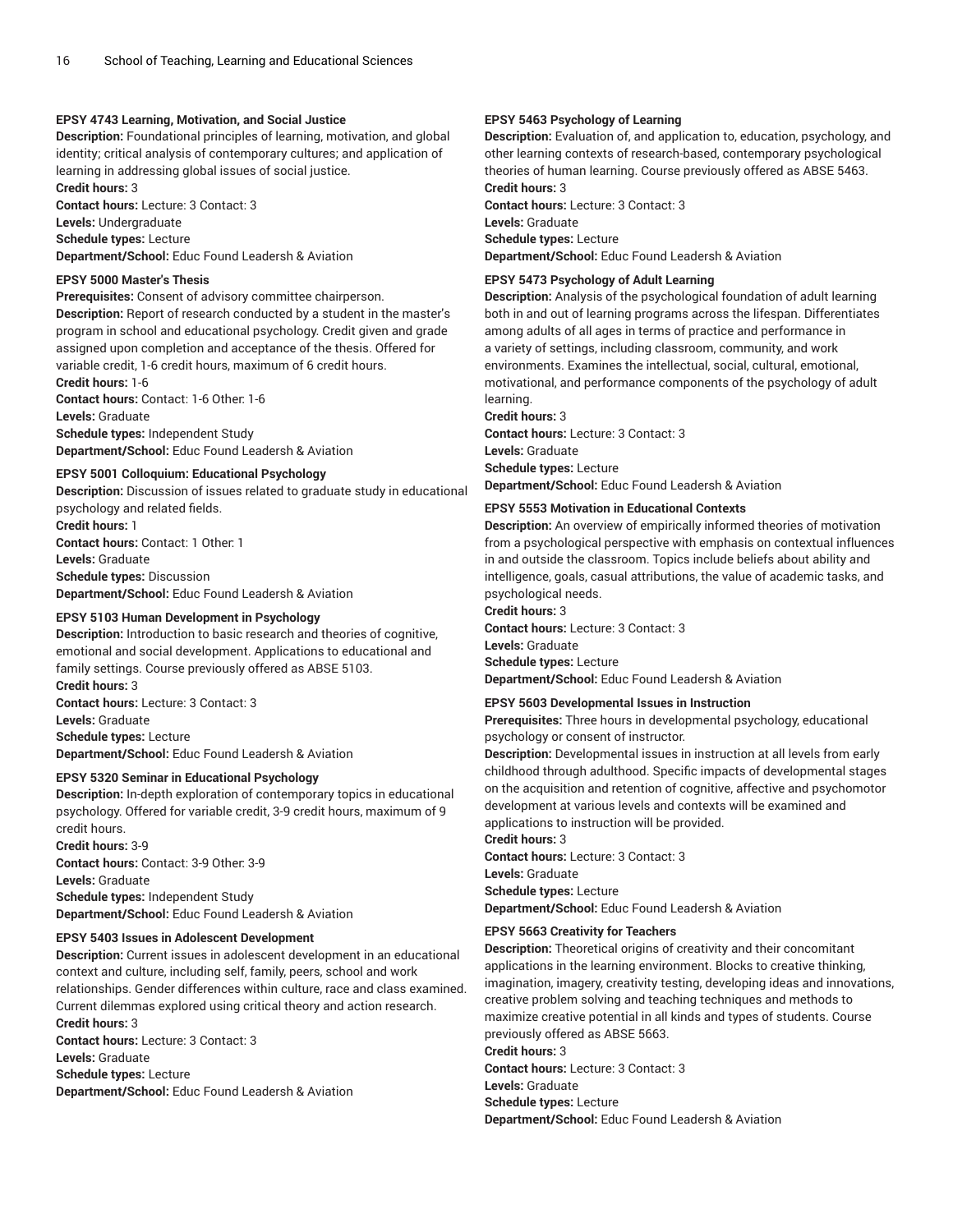#### **EPSY 5713 Transpersonal Human Development**

**Description:** Human development in terms of individual consciousness, focusing on the implications of such extraordinary states of consciousness as those associated with hallucinogenic drugs and mystical religious experience. Integration of psychological and religious interpretations of development. Applications to practical problems in education and psychology. Course previously offered as ABSE 5713. **Credit hours:** 3

**Contact hours:** Lecture: 3 Contact: 3 **Levels:** Graduate **Schedule types:** Lecture

**Department/School:** Educ Found Leadersh & Aviation

#### **EPSY 5720 Educational and School Psychology Workshop**

**Description:** Workshop on various topics related to educational and school psychology. Offered for variable credit, 1-9 credit hours, maximum of 9 credit hours.

**Credit hours:** 1-9 **Contact hours:** Contact: 1-9 Other: 1-9 **Levels:** Graduate **Schedule types:** Independent Study **Department/School:** Educ Found Leadersh & Aviation

#### **EPSY 5773 Individual Intellectual Assessment**

**Description:** Intensive study of various intelligence and achievement batteries, including the Wechsler scales and the Woodcock Johnson Tests of Achievement. Emphasis and practice in administration, scoring, interpretation. Further emphasis on issues related to report writing, nondiscriminatory assessment, and the history of intelligence testing. **Credit hours:** 3

**Contact hours:** Lecture: 3 Contact: 3 **Levels:** Graduate **Schedule types:** Lecture

**Department/School:** Educ Found Leadersh & Aviation

#### **EPSY 5963 Developing Resources to Support Educational Programs**

**Description:** Development, management and evaluation of programs in intra- and extra-class settings. Program types include parent, volunteer, mentor, tutor, group sponsors in technology, business involvement, curricular enhancement and service learning. Developing community and business interest through public relations, financial development, grantsmanship or resource information sources. Developing Internet resources to support learners. Course previously offered as EPSY 5962. **Credit hours:** 3

**Contact hours:** Lecture: 3 Contact: 3 **Levels:** Graduate **Schedule types:** Lecture **Department/School:** Educ Found Leadersh & Aviation

### **EPSY 5983 Instructional Effectiveness in Higher Education**

**Prerequisites:** Graduate standing or consent of instructor. **Description:** For teaching assistants in all areas. The many aspects of teaching in higher education. Both theory, e.g., traditional instructional design and practical applications, e.g., how to create a lecture. Issues related to instructional design, development of classroom climate, understanding and assessment of students, classroom practices, materials creation for teaching and development of support systems. **Credit hours:** 3

**Contact hours:** Lecture: 3 Contact: 3 **Levels:** Graduate **Schedule types:** Lecture **Department/School:** Educ Found Leadersh & Aviation

### **EPSY 6000 Doctoral Dissertation**

**Prerequisites:** Consent of advisory committee chairperson.

**Description:** Report of research conducted by a student in the doctoral program in educational school psychology. Credit given and grade assigned upon completion and acceptance of the doctoral thesis. Offered for variable credit, 1-25 credit hours, maximum of 25 credit hours. **Credit hours:** 1-25

**Contact hours:** Contact: 1-25 Other: 1-25

**Levels:** Graduate

**Schedule types:** Independent Study

**Department/School:** Educ Found Leadersh & Aviation

#### **EPSY 6001 Colloquium II: The Job Search in Educational Psychology and Related Fields**

**Description:** Discussion of issues related to the job search process in educational psychology and related fields. **Credit hours:** 1

**Contact hours:** Contact: 1 Other: 1 **Levels:** Graduate **Schedule types:** Discussion **Department/School:** Educ Found Leadersh & Aviation

#### **EPSY 6043 Adult Development**

**Description:** Theory and research concerning human development during the adult years. Practical applications for serving adult populations in education and education-related settings. Course previously offered as ABSE 6043.

**Credit hours:** 3

**Contact hours:** Lecture: 3 Contact: 3

**Levels:** Graduate **Schedule types:** Lecture

**Department/School:** Educ Found Leadersh & Aviation

#### **EPSY 6110 Seminar in School Psychology**

**Description:** An assessment of psychological techniques applied to problems encountered in the internship. Course previously offered as ABSE 6110. Offered for variable credit, 1-3 credit hours, maximum of 6 credit hours. **Credit hours:** 1-3

**Contact hours:** Contact: 1-3 Other: 1-3

**Levels:** Graduate

**Schedule types:** Independent Study

**Department/School:** Educ Found Leadersh & Aviation

#### **EPSY 6153 Advanced Research in Educational Psychology**

**Description:** Research in educational psychology in areas such as recent trends in the field, exploration of research designs in Educational Psychology, writing and dissemination of research, ethics and collaboration, and development of skills to be competent consumers of the literature. **Credit hours:** 3

**Contact hours:** Lecture: 3 Contact: 3 **Levels:** Graduate **Schedule types:** Lecture **Department/School:** Educ Found Leadersh & Aviation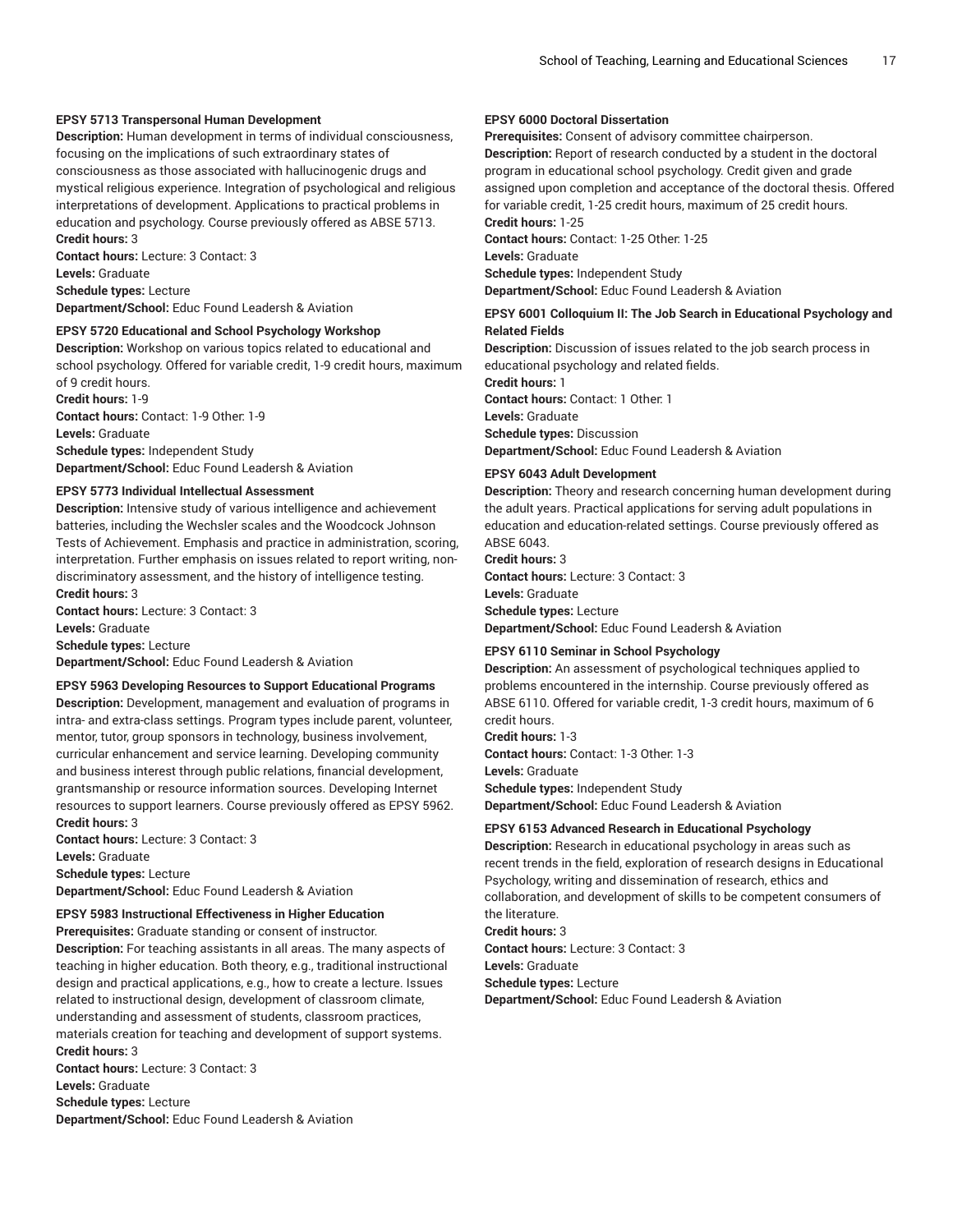### **EPSY 6163 Emotion and Cognition**

**Description:** The relationship between emotion and cognition as it relates to knowing and learning. History, wisdom and the interdependence of affect and cognition, the effects of mood on memory, emotion in feminist epistemology, the role of feeling in the writing process, intuition, and narrative thought. Exploration of potential research. Course previously offered as ABSE 6163.

### **Credit hours:** 3

**Contact hours:** Lecture: 3 Contact: 3 **Levels:** Graduate **Schedule types:** Lecture

**Department/School:** Educ Found Leadersh & Aviation

#### **EPSY 6213 Advanced Educational Psychology**

**Prerequisites:** Three hours in developmental psychology or consent of instructor.

**Description:** Learning and its effect upon coping and adjustment. How learning, environmental and personality factors interact to change human behavior. Course previously offered as EPSY 5213.

**Credit hours:** 3 **Contact hours:** Lecture: 3 Contact: 3 **Levels:** Graduate

**Schedule types:** Lecture

**Department/School:** Educ Found Leadersh & Aviation

#### **EPSY 6323 Psychological Consultation**

**Prerequisites:** Admission to graduate program in the SAHEP or psychology program.

**Description:** Models and strategies for the delivery of special services in the schools and other agencies that focus on serving the mental health needs of children, adolescents and adults. The use of consultation as a problem solving alternative to the assessment/label approach. Same course as CPSY 6323, students can receive credit in only one of the courses. Course previously offered as ABSE 6323. **Credit hours:** 3

**Contact hours:** Lecture: 3 Contact: 3 **Levels:** Graduate **Schedule types:** Lecture

**Department/School:** Educ Found Leadersh & Aviation

### **EPSY 6443 Theories and Problems in Educational Psychology**

**Prerequisites:** Admission to the doctoral program in educational psychology or consent of instructor.

**Description:** Theoretical foundations and nature of the problems studied in educational psychology; current issues and historical overview. **Credit hours:** 3

**Contact hours:** Lecture: 3 Contact: 3

**Levels:** Graduate

**Schedule types:** Lecture

**Department/School:** Educ Found Leadersh & Aviation

### **EPSY 6460 Internship in Educational Psychology**

**Prerequisites:** Consent of instructor.

**Description:** May be repeated for credit when work assignment varies. Required of all teaching assistants in educational psychology during the first semester of each new teaching assignment. Includes cooperative planning and evaluation. Course previously offered as ABSE 6460. Offered for variable credit, 1-9 credit hours, maximum of 9 credit hours.

**Credit hours:** 1-9

**Contact hours:** Contact: 1-9 Other: 1-9

**Levels:** Graduate

**Schedule types:** Independent Study **Department/School:** Educ Found Leadersh & Aviation

### **EPSY 6533 Human Motivation**

**Description:** A theoretically-oriented approach to the concept of motivation; essential precursors to human behavior and applications to the solution of real and hypothetical problems. Course previously offered as ABSE 6533.

**Credit hours:** 3

**Contact hours:** Lecture: 3 Contact: 3 **Levels:** Graduate **Schedule types:** Lecture **Department/School:** Educ Found Leadersh & Aviation

# **EPSY 6850 Directed Readings in Educational and School Psychology**

**Prerequisites:** Consent of instructor.

**Description:** Directed reading for students with advanced graduate standing in educational and school psychology. Course previously offered as ABSE 6850. Offered for variable credit, 1-6 credit hours, maximum of 6 credit hours.

**Credit hours:** 1-6 **Contact hours:** Contact: 1-6 Other: 1-6 **Levels:** Graduate **Schedule types:** Independent Study **Department/School:** Educ Found Leadersh & Aviation

**EPSY 6880 Internship in Education**

**Prerequisites:** Admission to advanced graduate program and consent of area coordinator.

**Description:** Directed off-campus experiences designed to relate ideas and concepts to problems encountered in the management of the school program. Course previously offered as ABSE 6880. Offered for variable credit, 1-6 credit hours, maximum of 6 credit hours.

**Credit hours:** 1-6

**Contact hours:** Contact: 1-6 Other: 1-6

**Levels:** Graduate

**Schedule types:** Independent Study **Department/School:** Educ Found Leadersh & Aviation

#### **FDEP 5183 Theories of Social Psychology**

**Prerequisites:** Permission of instructor.

**Description:** History, theories, and empirical findings regarding the interactions between individual and group functioning. Previously offered as EPSY 5183.

**Credit hours:** 3

**Contact hours:** Lecture: 3 Contact: 3

**Levels:** Graduate

**Schedule types:** Lecture

**Department/School:** Teaching, Learning, Ed Science

### **FDEP 5493 Psychology of Learning and Behavior**

**Description:** An introduction to the psychology of learning and behavior. Examination of the principles of Classical and Operant conditioning and integration of these and other learning theories into applied settings. **Credit hours:** 3

**Contact hours:** Lecture: 3 Contact: 3 **Levels:** Graduate

**Schedule types:** Lecture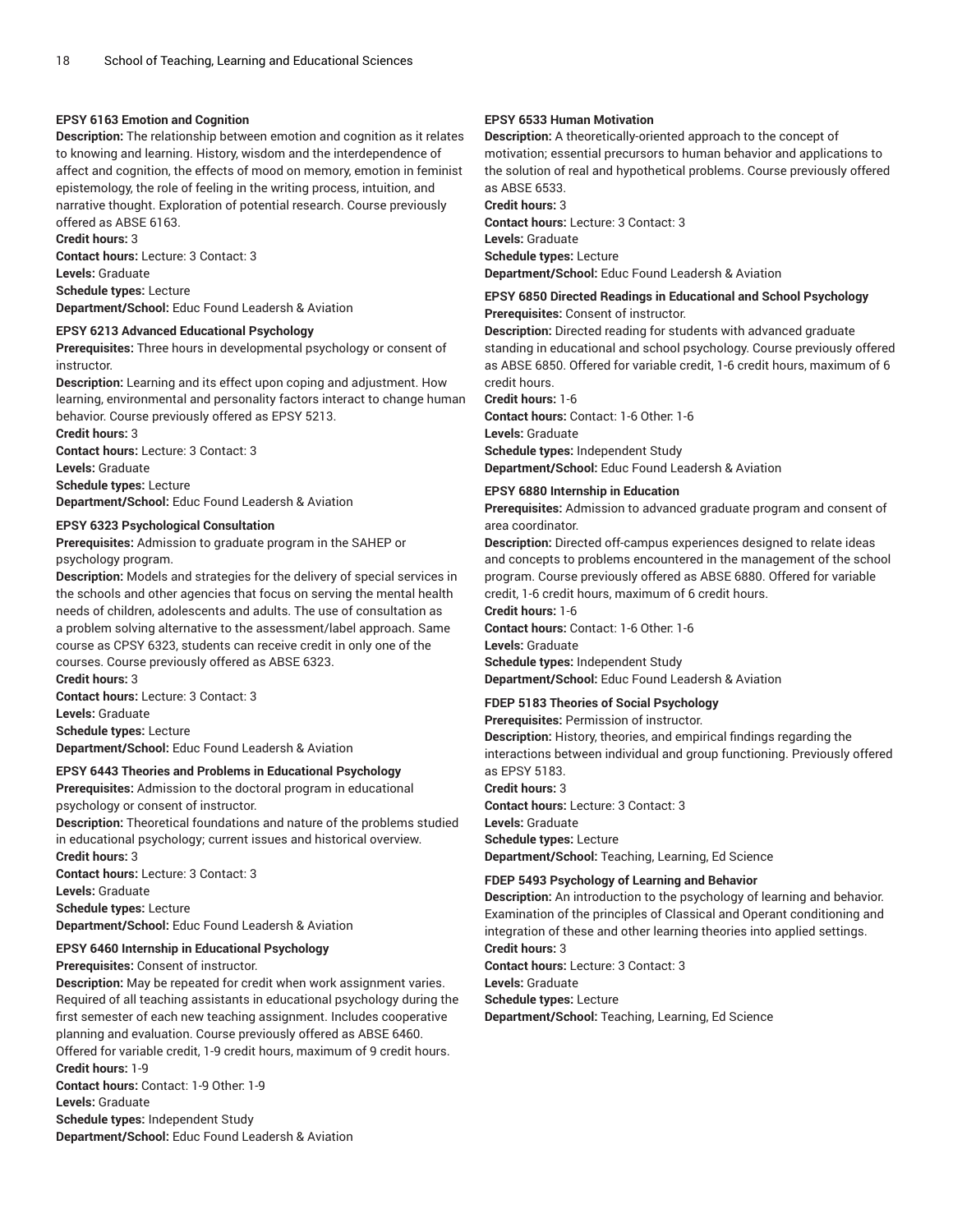### **FDEP 6123 Biological Bases of Behavior**

**Description:** A study of the physiological basis for behavior. A survey of neurophysiology with emphasis placed upon sensory and motor processes, and the effect which emotion and motivation have upon the organization of behavior.

**Credit hours:** 3 **Contact hours:** Lecture: 3 Contact: 3 **Levels:** Graduate **Schedule types:** Lecture **Department/School:** Teaching, Learning, Ed Science

#### **FDEP 6133 History and Systems of Psychology**

**Description:** History and systems of psychology related to contemporary applied psychology. Previously offered as EPSY 6133. **Credit hours:** 3 **Contact hours:** Lecture: 3 Contact: 3 **Levels:** Graduate **Schedule types:** Lecture

**Department/School:** Teaching, Learning, Ed Science

### **GTED 5063 Introduction to Gifted and Talented Education**

**Description:** Concepts, techniques, and strategies for providing differentiated educational programs and experiences for the gifted and talented. State and Federal legislation; development of gifts and talents; program types; identification systems; program development; materials development; teaching techniques and methodologies. Previously offered as EPSY 5063.

**Credit hours:** 3 **Contact hours:** Lecture: 3 Contact: 3 **Levels:** Graduate **Schedule types:** Lecture **Department/School:** Teaching, Learning, Ed Science

### **GTED 5163 Counseling Techniques for Teachers of Gifted and Talented Students**

**Description:** Techniques for dealing with the conflicts experienced by gifted and talented students. Strategies for consulting with teachers, peers, and parents regarding optimal development of gifted. Peer counseling techniques, dealing with self-concept, social and emotional concerns, problem solving and decision making, referral procedures and self-analysis for teachers related to learning and teaching philosophy and style. Previously offered as EPSY 5163.

**Credit hours:** 3 **Contact hours:** Lecture: 3 Contact: 3 **Levels:** Graduate **Schedule types:** Lecture **Department/School:** Teaching, Learning, Ed Science

#### **GTED 5363 Differentiating Curriculum for Gifted Learners**

**Description:** Development of curriculum for horizontal and vertical expansion and acceleration. Commercial and teacher prepared materials in imagination; imagery; analogy; metaphor; inductive, deductive and abductive thinking; sciencing; philosophy; logic systems; problem solving; psychology; concept learning; creativity; creative dramatics, etc. Conceptual approaches to the use of the preceding in various interest based and non-interest based curricular formats. Previously offered as EPSY 5363.

#### **Credit hours:** 3

**Contact hours:** Lecture: 3 Contact: 3 **Levels:** Graduate **Schedule types:** Lecture **Department/School:** Teaching, Learning, Ed Science

### **GTED 5620 Practicum with Exceptional Learners**

**Description:** Supervised individual and group experience with exceptional learners. The particular experience (learning disability, mental retardation, gifted, etc.) is determined by the student's field of specialization.

Previously offered as EPSY 5620. Offered for variable credit, 1-6 credit hours, maximum of 8 credit hours.

**Credit hours:** 1-6

**Contact hours:** Contact: 1-6 Other: 1-6 **Levels:** Graduate **Schedule types:** Independent Study **Department/School:** Teaching, Learning, Ed Science

### **GTED 5763 Teaching Methods and Techniques for Gifted Education**

**Description:** Development of curriculum for horizontal and vertical expansion and acceleration. Commercial and teacher prepared materials in imagination; imagery, analogy, metaphor; inductive, deductive and abductive thinking; sciencing; philosophy; logic systems; problem solving; psychology; concept learning; creativity; creative dramatics, etc. Conceptual approaches to the use of the preceding in various interest based and non-interest based curricular formats. Previously offered as EPSY 5763.

**Credit hours:** 3 **Contact hours:** Lecture: 3 Contact: 3 **Levels:** Graduate **Schedule types:** Lecture **Department/School:** Teaching, Learning, Ed Science

#### **GTED 5863 Developing Programs for the Gifted and Talented**

**Description:** Programs based on various philosophies and structural concepts of gifted and talented education, e.g., inclusion, self-contained, pullouts, magnet schools, time blocking, acceleration and enrichment. Programs designed for general and specific academic ability; however, exposure will be provided to creative and productive thinking programs, leadership programs, and visual and performing arts programs. Specific models included. Previously offered as EPSY 5863.

**Credit hours:** 3

**Contact hours:** Lecture: 3 Contact: 3

**Levels:** Graduate

**Schedule types:** Lecture

**Department/School:** Teaching, Learning, Ed Science

### **GTED 5993 Identification and Behavioral Characteristics of the Gifted and Talented**

**Description:** Cognitive, affective, and behavioral characteristics of the gifted and talented. Selections of tests and interest inventories. Selection and/or developing of nomination/recommendation forms/ models, inventories, checklists, rating scales, sociograms as well as data abstraction from cumulative and anecdotal records. Functions of gifted/ talented identification committees. Previously offered as EPSY 5993. **Credit hours:** 3

**Contact hours:** Lecture: 3 Contact: 3 **Levels:** Graduate **Schedule types:** Lecture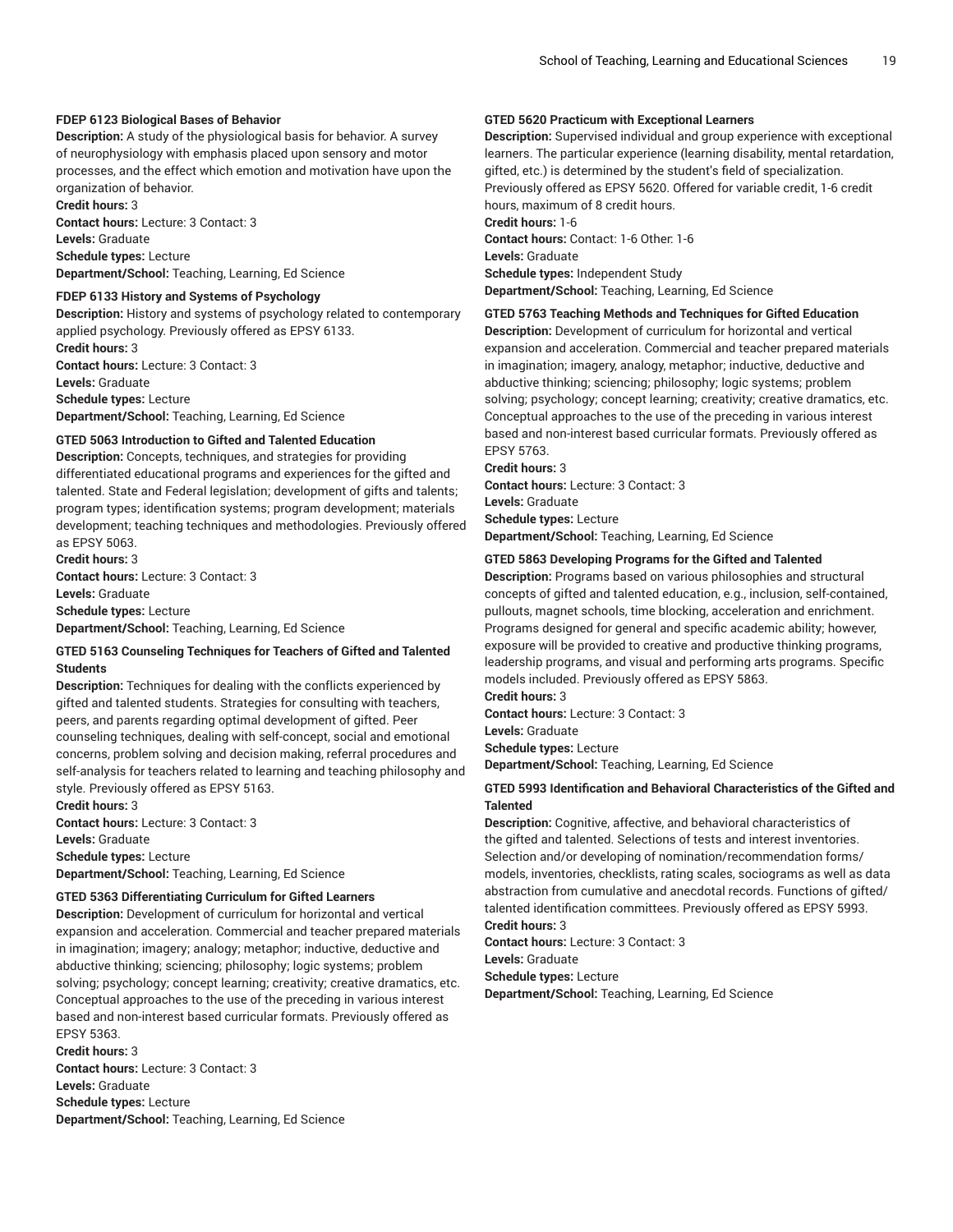### **LLCE 6083 Seminar in Writing Pedagogy**

**Prerequisites:** Graduate standing with Graduate College.

**Description:** Seminal works in theory and research related to the teaching of writing in K-16 settings are examined. Students will examine the scholarship on genre theories, writing process theory, and writing pedagogy, considering the practical classroom implications and applications for this work. This course relies on reading, discussion, synthesis of key concepts, and individual inquiry as central learning processes. Previously offered as CIED 6083. **Credit hours:** 3

**Contact hours:** Lecture: 3 Contact: 3

**Levels:** Graduate

**Schedule types:** Lecture **Department/School:** Teaching, Learning, Ed Science

### **LLCE 6093 English Language Learners: Theory, Research, Policy and Practice**

**Description:** History, theory, research, policy and practice of teaching English Language Learners and Emergent Multilingual students in PK-12 settings. Emphasis is placed on the critical pedagogical and theoretical aspects of teaching ELL, research and policy, as well as how assessments are used for the identification and placement of ELL students. Previously offered as CIED 6093.

**Credit hours:** 3 **Contact hours:** Lecture: 3 Contact: 3

**Levels:** Graduate

**Schedule types:** Lecture

**Department/School:** Teaching, Learning, Ed Science

### **LLCE 6183 Colloquium in Cultural Studies**

**Prerequisites:** Graduate standing. For those in education, recommend SCFD 6113 and SCFD 6983.

**Description:** The study of culture and the problematics of culture beyond national boundaries and disciplinary divisions through interdisciplinary and post-disciplinary lenses in, but not limited to, the context of language and multiliteracies.

**Credit hours:** 3 **Contact hours:** Lecture: 3 Contact: 3 **Levels:** Graduate **Schedule types:** Lecture **Department/School:** Teaching, Learning, Ed Science

**LLCE 6193 21st Century Literacies: Theory, Research, and Practice**

## **Description:** Theory and research on new literacies for the 21st

Century including digital literacies, multimodalities, multi-literacies, participatory culture, and popular culture, considering the implications and applications for K-20 classroom. Previously offered as CIED 6193. **Credit hours:** 3

**Contact hours:** Lecture: 3 Contact: 3 **Levels:** Graduate **Schedule types:** Lecture **Department/School:** Teaching, Learning, Ed Science

#### **LLCE 6513 Staff Development in Literacy Education**

**Description:** Design and delivery of research related to staff development experiences in literacy. Previously offered as CIED 5510 and CIED 6513. **Credit hours:** 3 **Contact hours:** Lecture: 3 Contact: 3

**Levels:** Graduate

**Schedule types:** Lecture

**Department/School:** Teaching, Learning, Ed Science

### **LLCE 6653 Issues and Trends in Adolescent Literacy**

**Description:** This course addresses current issues and trends in adolescent literacy education including theory, research, and practice. Previously offered as CIED 6653.

**Credit hours:** 3

**Contact hours:** Lecture: 3 Contact: 3 **Levels:** Graduate **Schedule types:** Lecture **Department/School:** Teaching, Learning, Ed Science

#### **LLCE 6673 Theory and Research on Teaching Contemporary Children's and YA Literature**

**Description:** Theory and research related to teaching literacy through and with Contemporary Children's Adolescent, and Young Adult Literature. Previously offered as CIED 6673.

**Credit hours:** 3 **Contact hours:** Lecture: 3 Contact: 3

**Levels:** Graduate **Schedule types:** Lecture

**Department/School:** Teaching, Learning, Ed Science

### **LLCE 6683 Language, Literacy and Culture**

**Description:** The social-cultural perspectives related to the role of language in mediating literate behaviors, cognition and action in learning contexts. Aspects of language use within various learning contexts (situated cognition) and its academic, technical and everyday discourse in understanding the interrelationships among teaching, learning, knowledge and culture. Previously offered as CIED 6684 and CIED 6683. **Credit hours:** 3

**Contact hours:** Lecture: 3 Contact: 3 **Levels:** Graduate **Schedule types:** Lecture

**Department/School:** Teaching, Learning, Ed Science

#### **SMED 1012 Inquiry Approaches to Teaching**

**Prerequisites:** Interest in exploring teaching as a career.

**Description:** Master teachers introduce students to examples of highquality inquiry-based lessons and model the educational concepts to which they are being introduced. Students prepare and participate in the teaching of multiple lessons in elementary classrooms. Previously offered as SMED 1011.

**Credit hours:** 2

**Contact hours:** Lecture: 1 Lab: 2 Contact: 3

**Levels:** Undergraduate

**Schedule types:** Lab, Lecture, Combined lecture and lab **Department/School:** Teaching, Learning, Ed Science

### **SMED 2011 Inquiry-Based Lesson Design-Step 2**

**Prerequisites:** SMED 1011 and an interest in exploring teaching as a career.

**Description:** Master teachers introduce students to examples of highquality inquiry-based lessons and model the educational concepts to which they are being introduced. In Step 2, students prepare and participate in the teaching of three (3) lessons in middle school classrooms.

#### **Credit hours:** 1

**Contact hours:** Lab: 2 Contact: 2

**Levels:** Undergraduate

**Schedule types:** Lab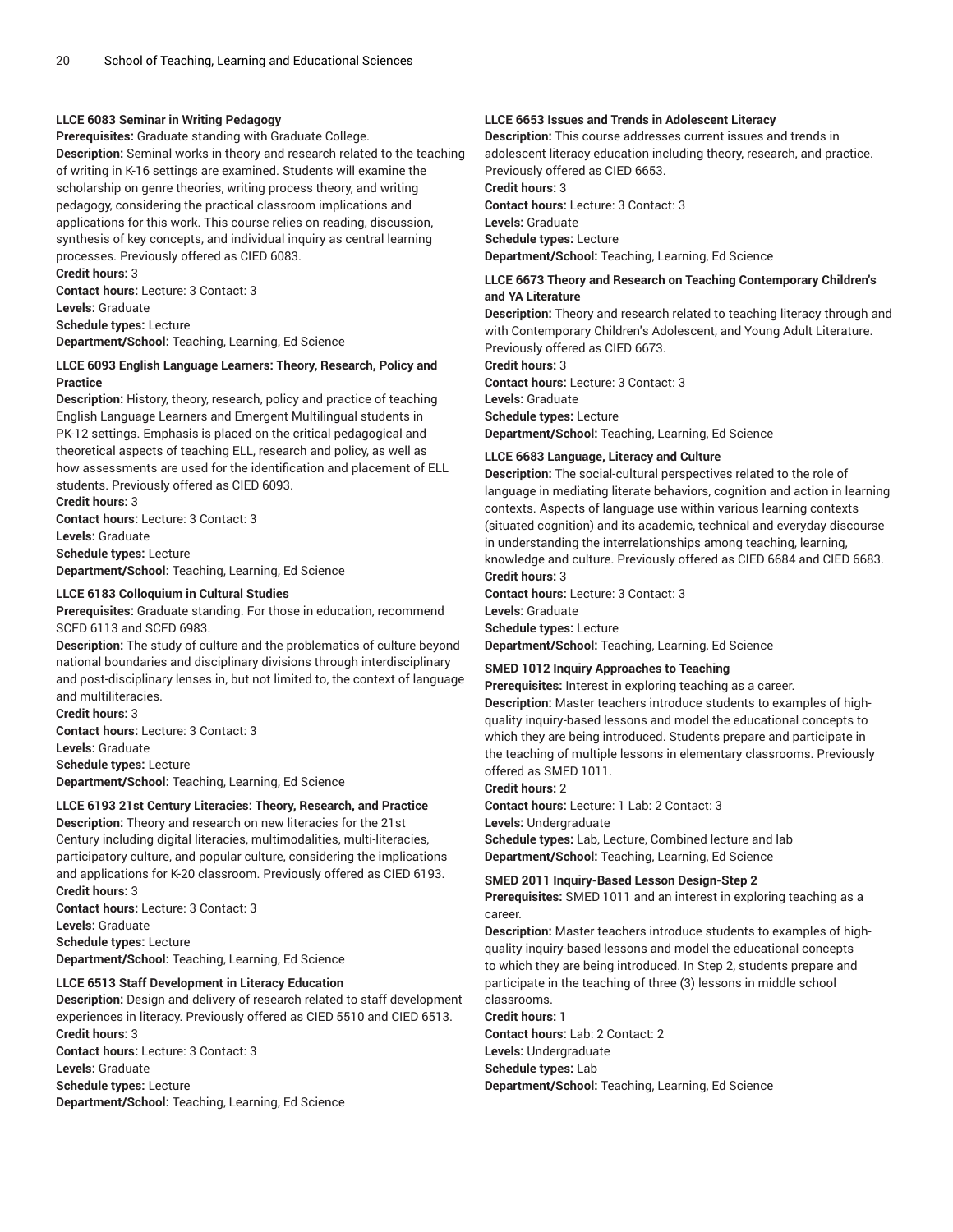### **SMED 2100 Seminar in Mathematics Education**

**Description:** This course provides students with exposure to topics of interest in the Mathematics Education field. Seminar topics will differ depending on current interests and topics in the field. Offered for variable credit, 1-6 credit hours, maximum of 6 credit hours.

**Credit hours:** 1-6

**Contact hours:** Lecture: 1-6 Contact: 1-6

**Levels:** Undergraduate **Schedule types:** Lecture

**Department/School:** Teaching, Learning, Ed Science

#### **SMED 2153 Teaching Algebra, Data and Probability Across the Elementary Curriculum**

**Description:** Explores underlying concepts and pedagogical strategies for teaching algebra, data, and probability. Best pedagogical practices, formative assessment and common student misconceptions will be focused around all topics.

**Credit hours:** 3

**Contact hours:** Lecture: 3 Contact: 3 **Levels:** Undergraduate

**Schedule types:** Lecture

**Department/School:** Teaching, Learning, Ed Science

#### **SMED 2200 Seminar in Science Education**

**Description:** This course provides students with exposure to topics of interest in the Science Education field. Seminar topics will differ depending on current interests and topics in the field. Offered for variable credit, 1-6 credit hours, maximum of 6 credit hours. **Credit hours:** 1-6

**Contact hours:** Lecture: 1-6 Contact: 1-6

**Levels:** Undergraduate

**Schedule types:** Lecture

**Department/School:** Teaching, Learning, Ed Science

### **SMED 3013 Knowing and Learning in Mathematics and Science**

**Prerequisites:** SMED 1011 and SMED 2011.

**Description:** Expands the prospective teacher's understanding of current theories of learning and conceptual development. Students examine their own assumptions about learning and critically examine the needs of a diverse student population in the classroom.

**Credit hours:** 3

**Contact hours:** Lecture: 3 Contact: 3 **Levels:** Undergraduate **Schedule types:** Lecture **Department/School:** Teaching, Learning, Ed Science

### **SMED 3100 Workshop In Mathematics Education**

**Description:** This course provides students with exposure to a specific topic of interest in the Mathematics Education field. Workshop topics will differ depending on current interests and topics in the field. Offered for variable credit, 1-6 credit hours, maximum of 6 credit hours. **Credit hours:** 1-6

**Contact hours:** Lecture: 1-6 Contact: 1-6 **Levels:** Undergraduate **Schedule types:** Lecture **Department/School:** Teaching, Learning, Ed Science

### **SMED 3153 Teaching Mathematics at the Primary Level**

**Prerequisites:** Grade of "C" or better in MATH 3403 or MATH 3603; six hours from MATH 1483, MATH 1493, MATH 1513, MATH 1613, MATH 2103, MATH 2144 or STAT 2013; consent of instructor. **Description:** Developmental levels in selection and organization of content and procedures for primary mathematics education. **Credit hours:** 3 **Contact hours:** Lecture: 2 Lab: 2 Contact: 4

**Levels:** Undergraduate

**Schedule types:** Lab, Lecture, Combined lecture and lab

**Department/School:** Teaching, Learning, Ed Science

#### **SMED 3200 Workshop in Science Education**

**Description:** This course provides students with exposure to a specific topic of interest in the Science Education field. Workshop topics will differ depending on current interests and topics in the field. Offered for variable credit, 1-6 credit hours, maximum of 6 credit hours.

**Credit hours:** 1-6

**Contact hours:** Lecture: 1-6 Contact: 1-6

**Levels:** Undergraduate

**Schedule types:** Lecture

**Department/School:** Teaching, Learning, Ed Science

### **SMED 4003 Teaching Fundamental Concepts of Mathematics**

#### **Prerequisites:** Full admission to Professional Education.

**Description:** Teaching of the basic skill areas. Study and comparison of contemporary basic mathematics textbooks. Recommended to be taken concurrently with public school practicum experiences. Course previously offered as CIED 4003. May not be used for degree credit with SMED 5003. **Credit hours:** 3

**Contact hours:** Lecture: 3 Contact: 3 **Levels:** Undergraduate **Schedule types:** Lecture **Department/School:** Teaching, Learning, Ed Science

### **SMED 4013 Classroom Interactions**

**Prerequisites:** SMED 1011, SMED 2011, SMED 3013 and full admission to Professional Education.

**Description:** A close examination of the interplay between teachers, students, and content, and how such interactions enable students to develop deep conceptual understanding. Students will learn how content and pedagogy combine to create effective teaching.

## **Credit hours:** 3

**Contact hours:** Lecture: 2 Lab: 2 Contact: 4

**Levels:** Undergraduate

**Schedule types:** Lab, Lecture, Combined lecture and lab **Department/School:** Teaching, Learning, Ed Science

#### **SMED 4023 Problem-Based Learning in Mathematics and Science**

**Prerequisites:** SMED 1011, SMED 2011, SMED 3013, SMED 4013, CIED 4613 or CIED 4003, and full admission to Professional Education. **Description:** Explores authentic, important, and meaningful questions of real concern to students. Students will work in teams to formulate questions, make predictions, design investigations, collect and analyze data, make products and share ideas.

**Credit hours:** 3

**Contact hours:** Lecture: 2 Lab: 2 Contact: 4

**Levels:** Undergraduate

**Schedule types:** Lab, Lecture, Combined lecture and lab **Department/School:** Teaching, Learning, Ed Science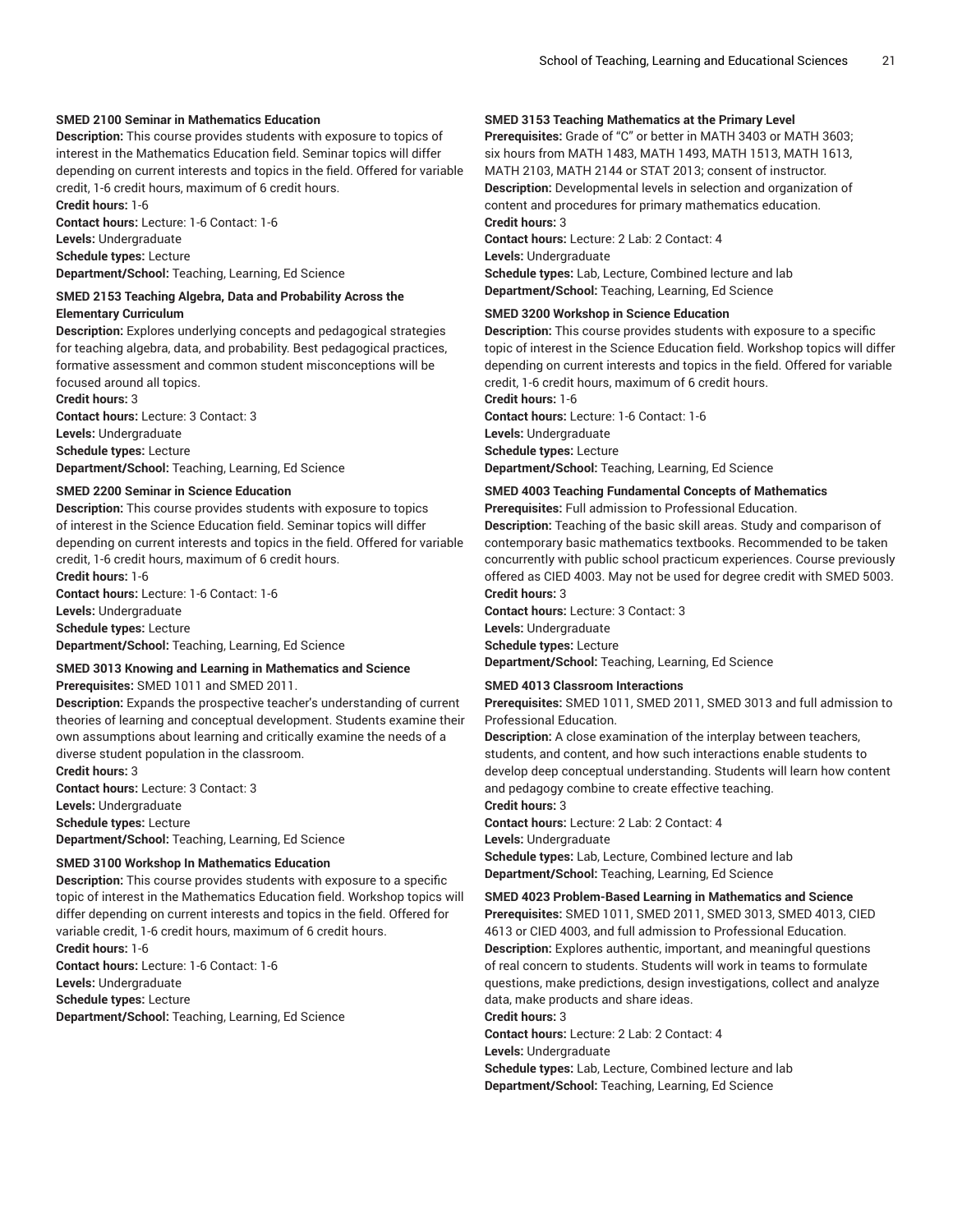### **SMED 4053 Teaching Geometry in the Secondary School**

**Prerequisites:** Full admission to Professional Education.

**Description:** Overview of the present secondary geometry curricula and future trends. Axiomatic development of Euclidean geometry, proofs and transformational geometry from the perspective of the secondary mathematics teachers. Study and comparison of contemporary basic mathematics textbooks. Recommended to be taken after or concurrently with MATH 4403. Course previously offered as CIED 4053. May not be used for degree credit with SMED 5053. **Credit hours:** 3

**Contact hours:** Lecture: 3 Contact: 3 **Levels:** Undergraduate **Schedule types:** Lecture **Department/School:** Teaching, Learning, Ed Science

#### **SMED 4153 Teaching Mathematics at the Intermediate Level**

**Prerequisites:** SMED 3153 or SMED 5013 (for Graduate Students) and MATH 3403 and MATH 3603, full admission to Professional Education. **Description:** Selection and organization of content, procedures for instruction, and evaluation of outcomes in teaching the mathematics of the intermediate grades. Some attention to instruction in upper grades of the elementary school. Course previously offered as CIED 4153. May not be used for degree credit with SMED 5103. **Credit hours:** 3

**Contact hours:** Lecture: 2 Lab: 2 Contact: 4

**Levels:** Undergraduate

**Schedule types:** Lab, Lecture, Combined lecture and lab **Department/School:** Teaching, Learning, Ed Science

### **SMED 4353 Science in the Elementary School Curriculum**

**Prerequisites:** Completion of 12 hours with a grade of "C" or better in required science courses and be fully admitted to Professional Education. **Description:** The purposes, selection and organization of content, teaching and learning procedures and evaluation of outcomes in elementary school science. Course previously offered as CIED 4353. **Credit hours:** 3

**Contact hours:** Lecture: 2 Lab: 2 Contact: 4 **Levels:** Undergraduate **Schedule types:** Lab, Lecture, Combined lecture and lab

**Department/School:** Teaching, Learning, Ed Science

### **SMED 4560 Environmental Education**

**Description:** Development of (teacher/leader) competencies in the content, methods, philosophy, and historical perspective of contemporary environmental education curricula using both indoor and outdoor settings as a multidisciplinary learning laboratory. Same course as CIED 5730. Course previously offered as CIED 4560. May not be used for degree credit with SMED 5560. Offered for variable credit, 1-4 credit hours, maximum of 4 credit hours.

**Credit hours:** 1-4 **Contact hours:** Lecture: 1-4 Contact: 1-4 **Levels:** Undergraduate **Schedule types:** Lecture **Department/School:** Teaching, Learning, Ed Science

### **SMED 4611 Authentic Research in the Science Classroom**

**Prerequisites:** SMED 1011; SMED 2011; SMED 3013; SMED 4013; and concurrent enrollment in SMED 4613.

**Description:** This course is designed to strengthen pre-service science teachers' understanding of how scientific knowledge is generated by engaging in an authentic research experience under the mentorship of a STEM mentor. Students will also learn how to write a scientific manuscript.

**Credit hours:** 1 **Contact hours:** Lab: 2 Contact: 2 **Levels:** Undergraduate **Schedule types:** Lab **Department/School:** Teaching, Learning, Ed Science

### **SMED 4613 Teaching the Nature of Science Through an Inquiry Approach**

**Prerequisites:** Full admission to professional education. **Description:** This course is designed to assist pre-service science teachers in developing skills to teach science through an inquiry approach. Guided readings, discussions, group activities, and classroom field experiences, will focus on strengthening views on the nature of science. Course previously offered as CIED 4613. May not be used for degree credit with SMED 5203.

**Credit hours:** 3 **Contact hours:** Lecture: 3 Contact: 3 **Levels:** Undergraduate **Schedule types:** Lecture **Department/School:** Teaching, Learning, Ed Science

#### **SMED 4713 Teaching and Learning Science in the Secondary School**

**Prerequisites:** CIED 4613, and full admission to Professional Education. **Description:** Assists students in developing safe classroom practices, science curriculum, and educational assessments supported by teaching and learning theories. Weekly classroom field experiences are required. Must be taken the semester prior to student teaching/internship. May not be used for degree credit with SMED 5713.

**Credit hours:** 3

**Contact hours:** Lecture: 2 Lab: 2 Contact: 4 **Levels:** Undergraduate **Schedule types:** Lab, Lecture, Combined lecture and lab **Department/School:** Teaching, Learning, Ed Science

### **SMED 4723 Senior Seminar in Secondary Mathematics and Science Education**

**Prerequisites:** SMED 1011, SMED 2011, SMED 3013, SMED 4013, SMED 4023, CIED 4613 or CIED 4003, and CIED 4713 or CIED 4053, and full admission to Professional Education.

**Description:** Explores classroom management and discipline approaches as well as teacher research, parental involvement, school climate and community relations. May not be used for degree credit with SMED 5723. **Credit hours:** 3

**Contact hours:** Lecture: 3 Contact: 3 **Levels:** Undergraduate **Schedule types:** Lecture **Department/School:** Teaching, Learning, Ed Science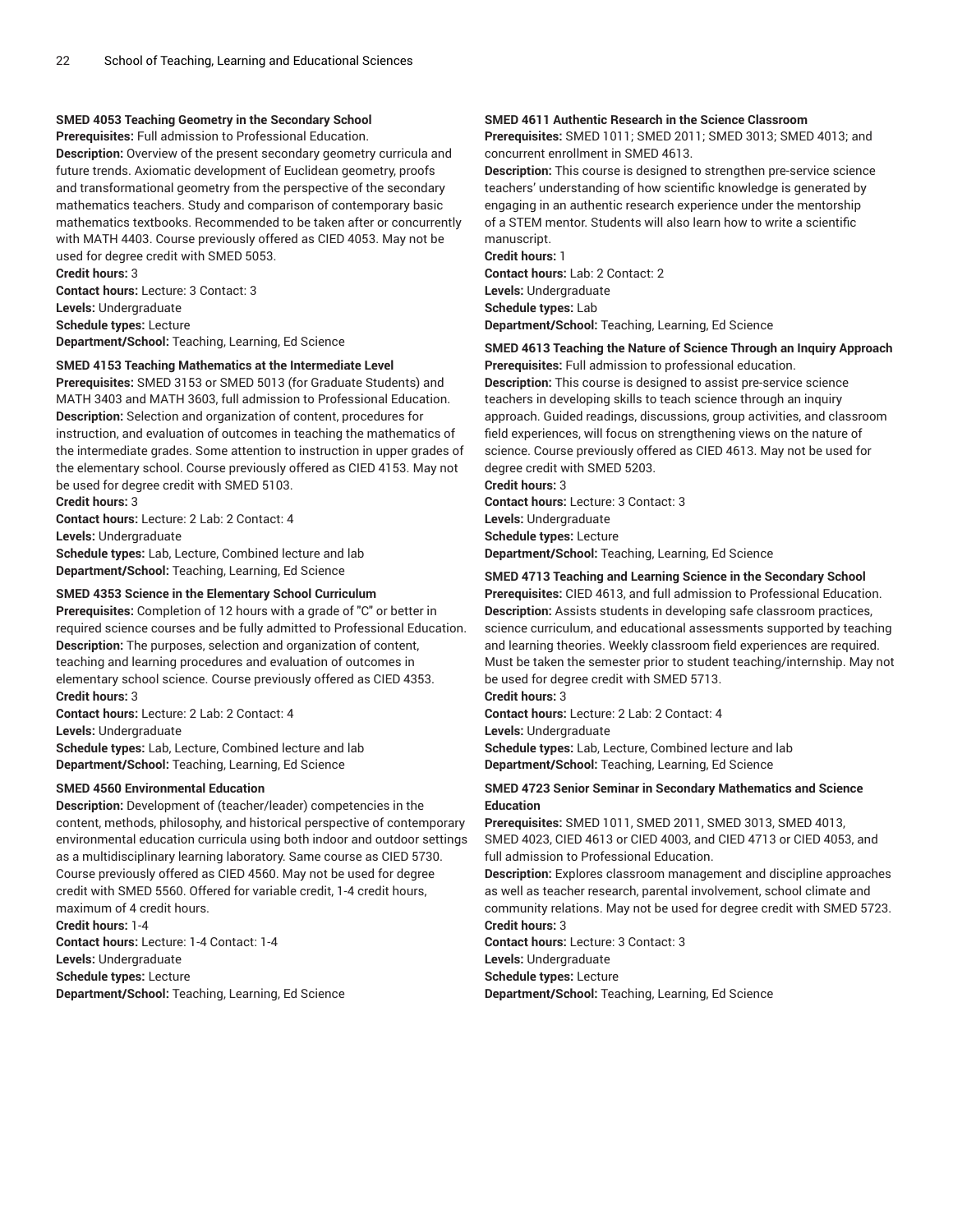#### **SMED 4813 Yellowstone Science for Educators (N)**

**Description:** Explore the science of the Greater Yellowstone Area (GYA). This course focuses on the systematic study of natural processes and mechanisms associated with the GYA. Emphasis is placed on the biological and physical (chemistry, earth, and physic) science concepts that have formed the parks that exist today. Consequences of human intervention are addressed. Applications of science content to K-12 classroom curricula are addressed. Required field trip to the GYA. **Credit hours:** 3

**Contact hours:** Lecture: 2 Lab: 2 Contact: 4 **Levels:** Undergraduate

**Schedule types:** Lab, Lecture, Combined lecture and lab **Department/School:** Teaching, Learning, Ed Science **General Education and other Course Attributes:** Natural Sciences

#### **SMED 5003 Teaching Fundamental Concepts of Mathematics**

**Prerequisites:** Full admission to Professional Education. **Description:** Teaching of the basic skill areas. Study and comparison of contemporary basic mathematics textbooks. Recommended to be taken concurrently with public school practicum experiences. May not be used for degree credit with SMED 4003.

**Credit hours:** 3 **Contact hours:** Lecture: 3 Contact: 3 **Levels:** Graduate **Schedule types:** Lecture **Department/School:** Teaching, Learning, Ed Science

### **SMED 5013 Mathematics Education: Theory and Practice(Grade 1-4) Prerequisites:** MATH 3403 and MATH 3603, Admission to MAT, Full admission to Professional Education.

**Description:** Curriculum, materials, methods, and procedures related to the theory and practices of teaching mathematics in grades 1-4. Meets with SMED 3153. No degree credit for those with credit in SMED 3153. **Credit hours:** 3

**Contact hours:** Lecture: 2 Lab: 2 Contact: 4 **Levels:** Graduate

**Schedule types:** Lab, Lecture, Combined lecture and lab **Department/School:** Teaching, Learning, Ed Science

#### **SMED 5050 Seminar in Integrated Mathematics and Science Applications**

**Description:** Seminar topics may differ depending upon the nature of current interests and topics in mathematics and science education. Course previously offered as CIED 5050. Offered for variable credit, 1-6 credit hours, maximum of 6 credit hours.

**Credit hours:** 1-6 **Contact hours:** Lecture: 1-6 Contact: 1-6 **Levels:** Graduate **Schedule types:** Lecture **Department/School:** Teaching, Learning, Ed Science

#### **SMED 5053 Teaching Geometry in the Secondary School**

**Prerequisites:** Full admission to Professional Education.

**Description:** Overview of the present secondary geometry curricula and future trends. Axiomatic development of Euclidean geometry, proofs and transformational geometry from the perspective of the secondary mathematics teachers. Study and comparison of contemporary basic mathematics textbooks. Recommended to be taken after or concurrently with MATH 4403. May not be used for degree credit with SMED 4053. **Credit hours:** 3

**Contact hours:** Lecture: 3 Contact: 3 **Levels:** Graduate **Schedule types:** Lecture **Department/School:** Teaching, Learning, Ed Science

### **SMED 5083 Teaching Science in the Elementary School (Grades 1-8)**

**Description:** Curriculum, materials, methods, and procedures related to the theory and practice of science teaching in grades 1-8. Course previously offered as CIED 5083.

**Credit hours:** 3

**Contact hours:** Lecture: 3 Contact: 3 **Levels:** Graduate **Schedule types:** Lecture **Department/School:** Teaching, Learning, Ed Science

### **SMED 5103 Teaching Mathematics at the Intermediate Level**

**Description:** Selection and organization of content procedures for instruction, and evaluation of outcomes in teaching the mathematics of the intermediate grades. Some attention to instruction in upper grades of the elementary school. May not be used for degree credit with SMED 4153.

#### **Credit hours:** 3

**Contact hours:** Lecture: 3 Contact: 3 **Levels:** Graduate **Schedule types:** Lecture **Department/School:** Teaching, Learning, Ed Science

#### **SMED 5113 Knowing and Learning in Mathematics and Science**

**Prerequisites:** Admission to MAT program or consent of instructor. **Description:** Expands the prospective teacher's understanding of current theories of learning and conceptual development. Students examine their own assumptions about learning and what it means to teach. They critically examine the needs of a diverse student population in the classroom. Meets with SMED 3013. No degree credit for those with credit in SMED 3013.

#### **Credit hours:** 3

**Contact hours:** Lecture: 3 Contact: 3 **Levels:** Graduate **Schedule types:** Lecture

**Department/School:** Teaching, Learning, Ed Science

#### **SMED 5123 Classroom Interactions in Mathematics and Science**

**Prerequisites:** SMED 5113 and Admission to MAT program or consent of instructor.

**Description:** A close examination of the interplay between teachers, students, and content, and how such interactions enable students to develop deep conceptual understanding. Students will learn how content and pedagogy combine to make effective teaching. Includes a schoolbased field experience. Meets with SMED 4013. No degree credit for those with credit in SMED 4013.

**Credit hours:** 3

**Contact hours:** Lecture: 3 Contact: 3

**Levels:** Graduate

**Schedule types:** Lecture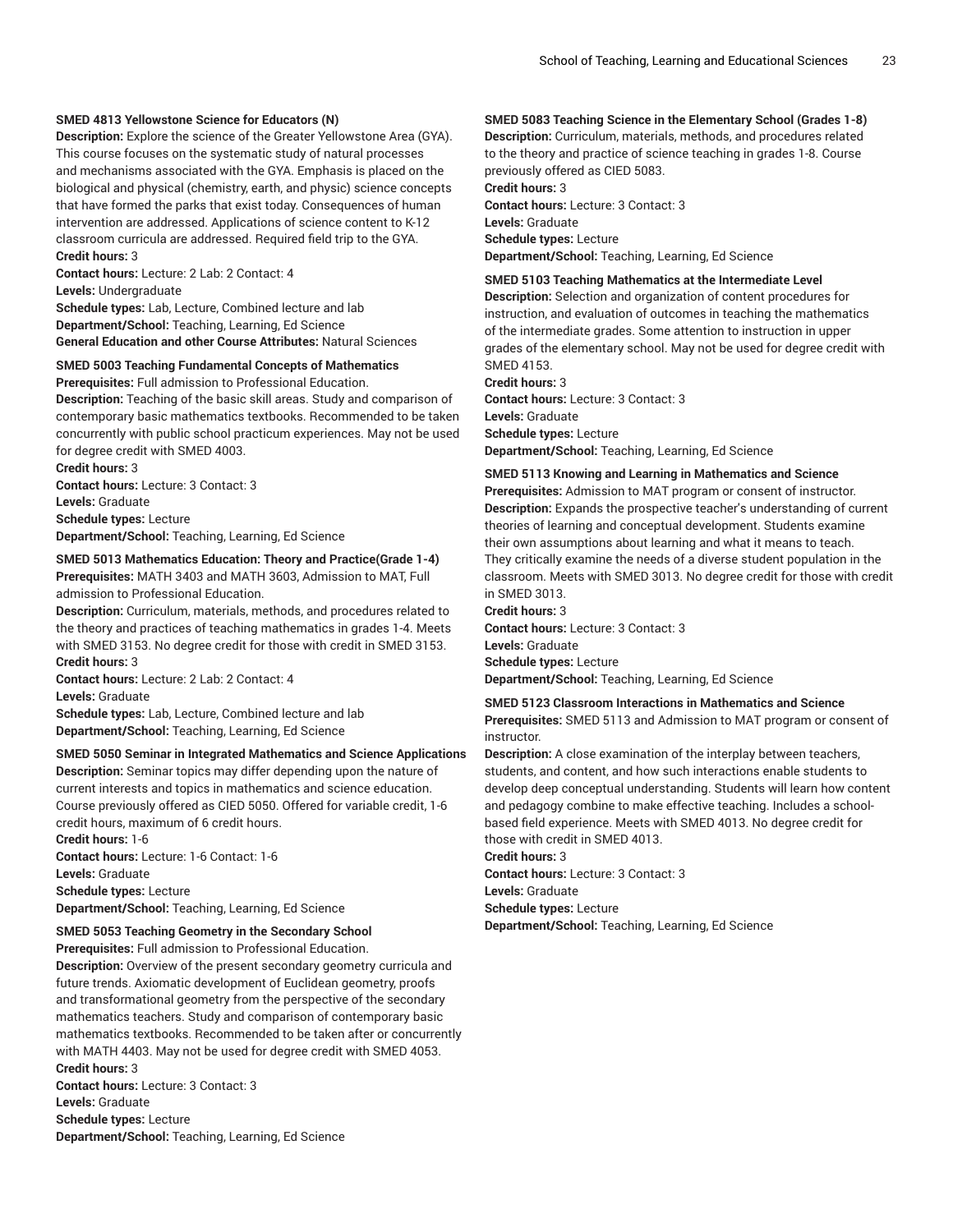### **SMED 5133 Problem-Based Learning in Mathematics and Science**

**Prerequisites:** SMED 5113 and Admission to MAT program or consent of instructor.

**Description:** Explores authentic, important, and meaningful questions of real concern to students. Students will work in teams to formulate questions, make predictions, design investigations, collect and analyze data, make products and share ideas. Includes a school-based field experience. Meets with SMED 4023. No degree credit for those with credit in SMED 4023.

**Credit hours:** 3 **Contact hours:** Lecture: 3 Contact: 3 **Levels:** Graduate **Schedule types:** Lecture **Department/School:** Teaching, Learning, Ed Science

### **SMED 5143 Methods for Teaching Secondary Science**

**Prerequisites:** Admission into the Secondary Teaching Graduate Certificate Program or permission of instructor.

**Description:** Examines current trends and issues in secondary school science. The major focus is to provide an overview of instructional strategies, assessment techniques, and curriculum development. Course is required in the Secondary Education Graduate Certificate Program. **Credit hours:** 3

**Contact hours:** Lecture: 3 Contact: 3 **Levels:** Graduate **Schedule types:** Lecture **Department/School:** Teaching, Learning, Ed Science

### **SMED 5153 Methods for Teaching Secondary Math**

**Prerequisites:** Admission into the Graduate Certificate for Effective Teaching in the Secondary Schools program or permission of instructor. **Description:** Examines current trends and issues in secondary school mathematics. The major focus is to provide an overview of instructional strategies, assessment techniques, and curriculum development. Course is required in the Graduate Certificate for Effective Teaching in the Secondary Schools program.

**Credit hours:** 3 **Contact hours:** Lecture: 3 Contact: 3

**Levels:** Graduate

**Schedule types:** Lecture **Department/School:** Teaching, Learning, Ed Science

### **SMED 5183 Social Justice by the Numbers: Learning to Teach Science & Math for Understanding & Equity**

**Description:** This course explores principles of social justice in education as a lens for rethinking school mathematics and science.

**Credit hours:** 3 **Contact hours:** Lecture: 3 Contact: 3 **Levels:** Graduate **Schedule types:** Lecture **Department/School:** Teaching, Learning, Ed Science

### **SMED 5193 Inquiry and Problem-Based Learning in Science Education**

**Prerequisites:** Completion of Bachelor's degree.

**Description:** Different aspects of teaching science through inquiry methods. Using current research as a guide, students will define scientific inquiry teaching and learning, explore assessing inquiry, and evaluate the roles of students, teachers, and discourse in the science classroom. **Credit hours:** 3 **Contact hours:** Lecture: 3 Contact: 3

**Levels:** Graduate **Schedule types:** Lecture **Department/School:** Teaching, Learning, Ed Science

### **SMED 5203 Teaching the Nature of Science Through and Inquiry Approach**

**Prerequisites:** Full admission to professional education. **Description:** This course is designed to assist pre-service science teachers in developing skills to teach science through an inquiry approach. Guided readings, discussions, group activities, and classroom field experiences, will focus on strengthening views on the nature of science. May not be used for degree credit with SMED 4613.

**Credit hours:** 3 **Contact hours:** Lecture: 3 Contact: 3 **Levels:** Graduate **Schedule types:** Lecture **Department/School:** Teaching, Learning, Ed Science

#### **SMED 5223 Teaching Science in the Schools**

**Description:** Materials, methods and classroom procedures related to science in grades K-12. Course previously offered as CIED 5223. **Credit hours:** 3 **Contact hours:** Lecture: 3 Contact: 3 **Levels:** Graduate **Schedule types:** Lecture **Department/School:** Teaching, Learning, Ed Science

#### **SMED 5243 Environmental Education in the Curriculum**

**Description:** Integration of environmental concepts in the total school curriculum. Review of P-12 environmental education curricula and methods of teaching environmental education in formal and nonformal settings. Course previously offered as CIED 5243.

**Credit hours:** 3 **Contact hours:** Lecture: 3 Contact: 3 **Levels:** Graduate

**Schedule types:** Lecture

**Department/School:** Teaching, Learning, Ed Science

#### **SMED 5253 Teaching Rational Number Concepts, Proportional Reasoning, and Classroom Interactions**

**Prerequisites:** Completion of a Bachelor's degree.

**Description:** Focus on teaching rational number concepts and developing proportional reasoning skills; attention given to learning methods which facilitate appropriate classroom interactions.

**Credit hours:** 3

**Contact hours:** Lecture: 3 Contact: 3 **Levels:** Graduate

**Schedule types:** Lecture

**Department/School:** Teaching, Learning, Ed Science

### **SMED 5263 Assessment and Evaluation in School Mathematics**

**Description:** Focus on classroom assessment to help teachers identify what students know about critical mathematics concepts, skills, procedures, and facts. Emphasis would be on using that information to inform their instructional decisions and enhance student learning. Course previously offered as CIED 5263.

**Credit hours:** 3

**Contact hours:** Lecture: 3 Contact: 3 **Levels:** Graduate

**Schedule types:** Lecture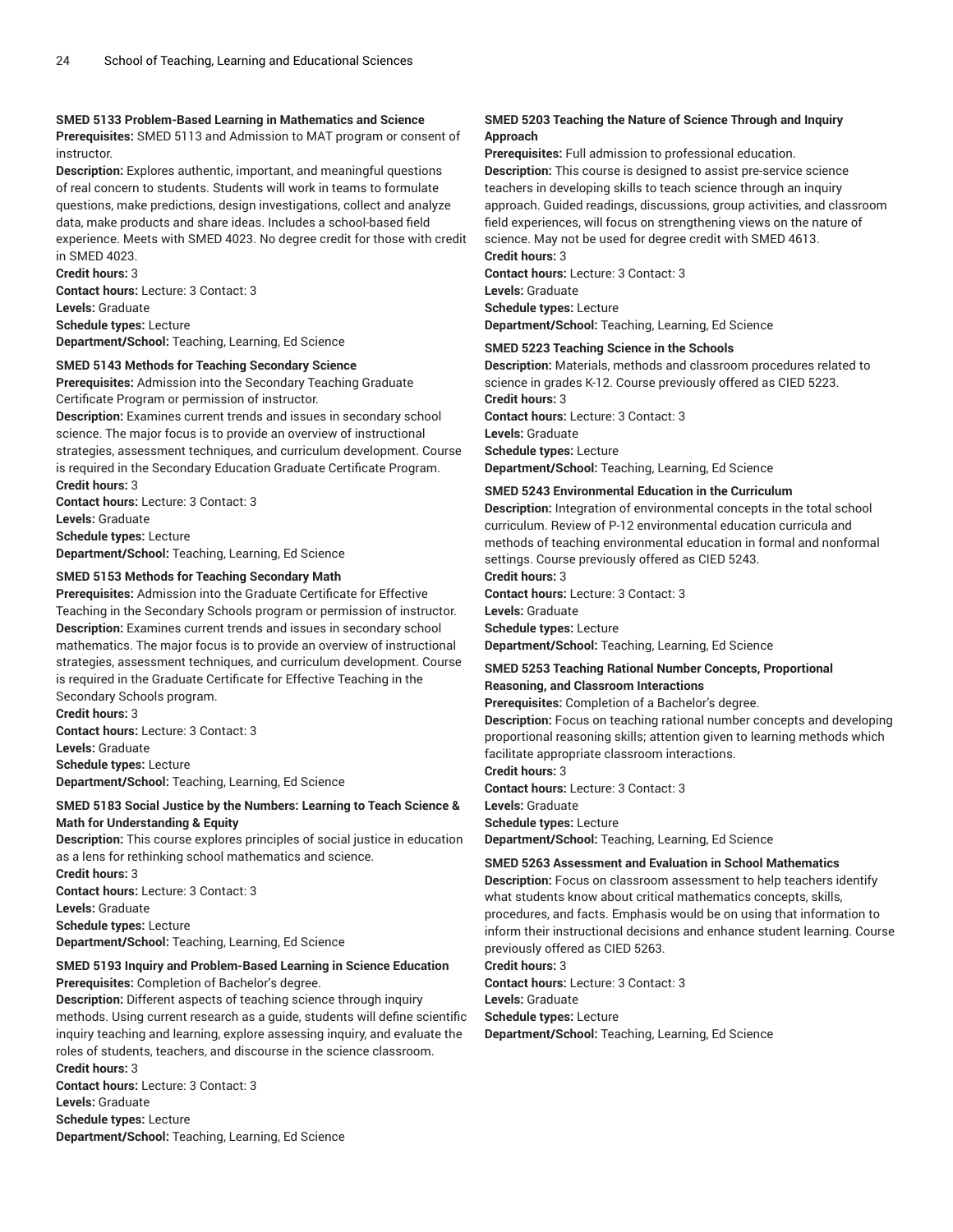### **SMED 5270 Practicum in School Mathematics**

**Description:** Diagnostic and therapeutic procedures in mathematics with students of all ages. Laboratory classes provide for clinical experiences in evaluation and instruction with children experiencing difficulty in mathematics. Course previously offered as CIED 5270. Offered for variable credit, 1-3 credit hours, maximum of 6 credit hours. **Credit hours:** 1-3

**Contact hours:** Contact: 1-3 Other: 1-3 **Levels:** Graduate

**Schedule types:** Independent Study **Department/School:** Teaching, Learning, Ed Science

### **SMED 5273 Number Concepts and Assessment at the Elementary Level (PK-6)**

**Description:** Analysis and construction of effective mathematical tasks in teaching number systems and operations at the PK-6 level; attention is also given to the expansion of content knowledge and issues related to assessment. Course previously offered as CIED 5273.

**Credit hours:** 3 **Contact hours:** Lecture: 3 Contact: 3 **Levels:** Graduate **Schedule types:** Lecture **Department/School:** Teaching, Learning, Ed Science

#### **SMED 5280 Workshop in Science Education**

**Description:** Explores topics in science education, including developing, and/or implementing elementary and/or secondary science programming. Course previously offered as CIED 5280. Offered for variable credit, 1-8 credit hours, maximum of 8 credit hours. **Credit hours:** 1-8

**Contact hours:** Lecture: 1-8 Contact: 1-8 **Levels:** Graduate **Schedule types:** Lecture **Department/School:** Teaching, Learning, Ed Science

#### **SMED 5283 Problem-Centered Learning in Mathematics**

**Description:** Focus on the different aspects of a problem-centered learning environment. Using current research as a guide, students will examine tasks, collaborative work, and the roles of students, teachers and discourse. Course previously offered as CIED 5283. **Credit hours:** 3

**Contact hours:** Lecture: 3 Contact: 3 **Levels:** Graduate **Schedule types:** Lecture **Department/School:** Teaching, Learning, Ed Science

### **SMED 5293 Teaching and Learning Mathematics in Technology**

**Description:** The focus of this course is on research and methods of teaching and learning with technology in the mathematics classroom. Topics will include philosophical, social, developmental and theoretical issues associated with the development and use of technology and school reform. Activities and applications will be explored as they relate to the potential for providing a technology-rich learning environment conducive to student construction of mathematical knowledge. Course previously offered as CIED 5293.

**Credit hours:** 3

**Contact hours:** Lecture: 3 Contact: 3 **Levels:** Graduate **Schedule types:** Lecture **Department/School:** Teaching, Learning, Ed Science

### **SMED 5313 Introduction to K-12 Engineering Education**

**Prerequisites:** Completion of a Bachelors Degree.

**Description:** Involves the study of engineering education topics within the K-12 setting, which includes exploring current related literature as well as the implementation of the engineering design process.

**Credit hours:** 3 **Contact hours:** Lecture: 3 Contact: 3 **Levels:** Graduate **Schedule types:** Lecture **Department/School:** Teaching, Learning, Ed Science

**SMED 5323 Technology for the K-12 STEM Educator**

**Prerequisites:** Completion of a Bachelor's Degree. **Description:** Survey of current innovative technologies for K-12 STEM classrooms. **Credit hours:** 3 **Contact hours:** Lecture: 3 Contact: 3 **Levels:** Graduate **Schedule types:** Lecture **Department/School:** Teaching, Learning, Ed Science

#### **SMED 5333 Developing Informal and Formal STEM Programs in Schools Prerequisites:** Completion of a Bachelor's Degree.

**Description:** Examines the areas of Science, Technology, Engineering, and Mathematics (STEM) that relate to curriculum development, instruction practices and leadership integration in schools and districts. Students will gain knowledge and skills to support STEM infusion throughout formal and informal environments.

**Credit hours:** 3 **Contact hours:** Lecture: 3 Contact: 3 **Levels:** Graduate **Schedule types:** Lecture **Department/School:** Teaching, Learning, Ed Science

#### **SMED 5560 Environmental Education**

**Description:** Development of (teacher/leader) competencies in the content, methods, philosophy, and historical perspective of contemporary environmental education curricula using both indoor and outdoor settings as a multidisciplinary learning laboratory. May not be used for degree credit with SMED 4560. Offered for variable credit, 1-4 credit hours, maximum of 4 credit hours.

**Credit hours:** 1-4

**Contact hours:** Lecture: 1-4 Contact: 1-4 **Levels:** Graduate

**Schedule types:** Lecture

**Department/School:** Teaching, Learning, Ed Science

### **SMED 5613 Effective Teaching of Mathematics in the Secondary School Prerequisites:** Consent of instructor.

**Description:** Directed advanced practicum in secondary school mathematical education. Includes study of current research findings in mathematical education, teaching strategies, materials and evaluation procedures in the secondary school. For experienced classroom teachers, superintendents, principals and supervisors. Course previously offered as CIED 5613.

#### **Credit hours:** 3

**Contact hours:** Lecture: 3 Contact: 3 **Levels:** Graduate **Schedule types:** Lecture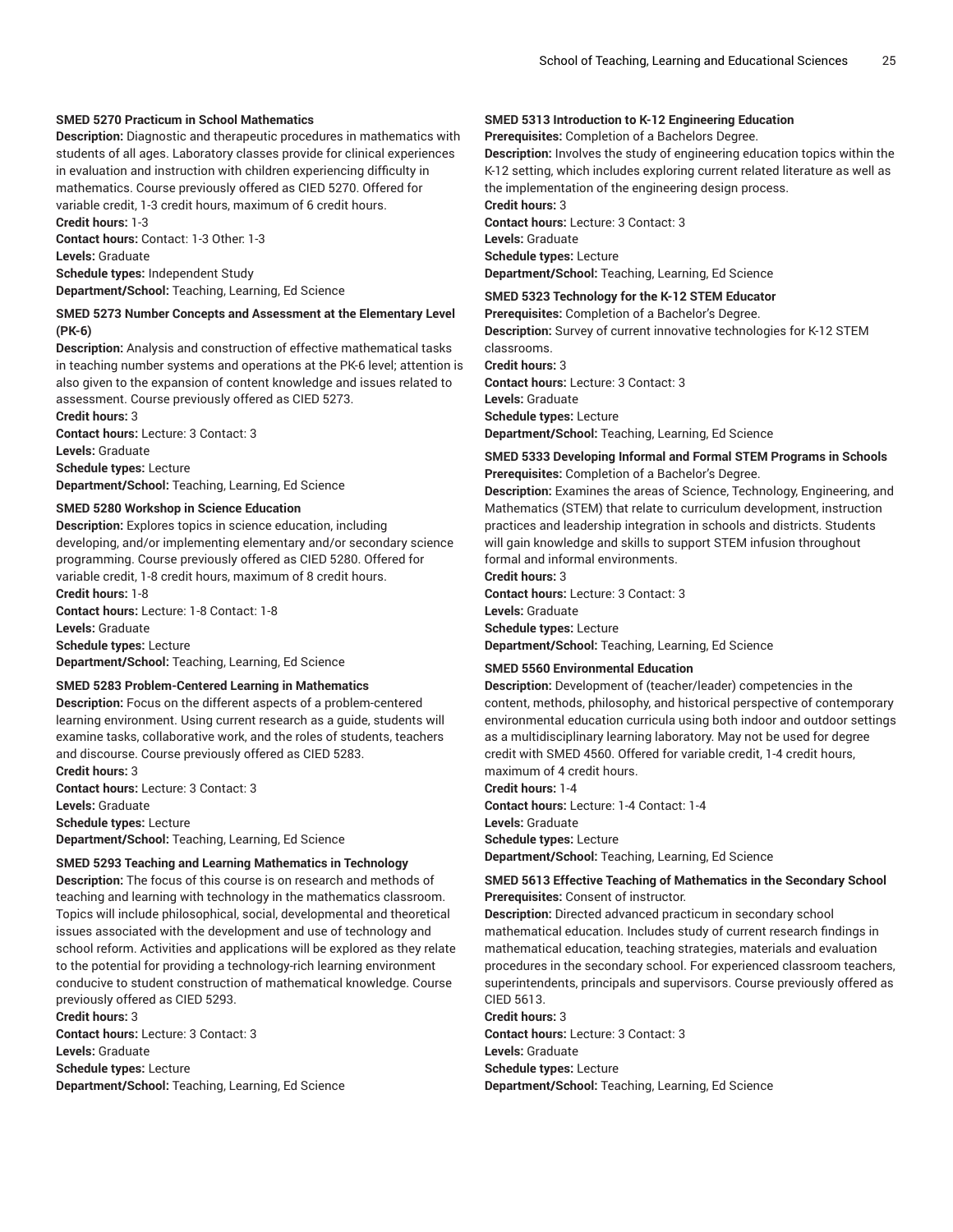### **SMED 5713 Teaching and Learning Science in the Secondary School**

**Prerequisites:** Full admission to Professional Education. **Description:** This course is designed to assist preservice science teachers in developing skills to teach science through an inquiry approach. The three components of science literacy: science content knowledge, practices of science, and nature of science are taught throughout the lens of a mentored science research apprenticeship. May not be used for degree credit with SMED 4713.

**Credit hours:** 3

**Contact hours:** Lecture: 2 Lab: 2 Contact: 4 **Levels:** Graduate

**Schedule types:** Lab, Lecture, Combined lecture and lab **Department/School:** Teaching, Learning, Ed Science

### **SMED 5723 Senior Seminar in the Secondary Mathematics and Science Education**

**Description:** Explores classroom management and discipline approaches as well as teacher research, parental involvement, school climate and community relations. May not be used for degree credit with SMED 4723. **Credit hours:** 3

**Contact hours:** Lecture: 3 Contact: 3 **Levels:** Graduate **Schedule types:** Lecture **Department/School:** Teaching, Learning, Ed Science

#### **SMED 5750 Seminar in Mathematics Education**

**Prerequisites:** Consent of instructor.

**Description:** Problems, issues and trends in mathematics education. Course previously offered as CIED 5750. Offered for variable credit, 1-6 credit hours, maximum of 6 credit hours.

**Credit hours:** 1-6

**Contact hours:** Lecture: 1-6 Contact: 1-6

**Levels:** Graduate

**Schedule types:** Lecture **Department/School:** Teaching, Learning, Ed Science

### **SMED 5813 Assessment in Science Education**

**Prerequisites:** Completion of a Bachelor's degree. **Description:** Guided readings, discussions, and group activities focus on strengthening students' understanding of state and national assessments in science education. Previously offered as SMED 6013. **Credit hours:** 3 **Contact hours:** Lecture: 3 Contact: 3

**Levels:** Graduate

**Schedule types:** Lecture **Department/School:** Teaching, Learning, Ed Science

### **SMED 5913 Teaching Geometry and Spatial Visualization**

**Prerequisites:** Completion of a Bachelor's degree.

**Description:** Focus on the development of geometric concepts and spatial visualization. Attention given to the understanding of learning trajectories and their role in student learning. Course previously offered as CIED 5913.

**Credit hours:** 3 **Contact hours:** Lecture: 3 Contact: 3 **Levels:** Graduate **Schedule types:** Lecture **Department/School:** Teaching, Learning, Ed Science

### **SMED 5923 Teaching Algebra and Mathematical Tasks**

**Prerequisites:** Completion of a Bachelor's degree.

**Description:** Focus on algebra concepts of functional thinking and generalized arithmetic. Attention will be given to the analysis and construction of effective mathematical tasks in the teaching of algebra. Course previously offered as CIED 5923.

**Credit hours:** 3

**Contact hours:** Lecture: 3 Contact: 3 **Levels:** Graduate **Schedule types:** Lecture **Department/School:** Teaching, Learning, Ed Science

### **SMED 5933 Teaching Data and Probability in Schools**

**Prerequisites:** Completion of a Bachelor's degree. **Description:** Focus on statistical literacy and the teaching of PK-12 data and probability concepts; emphasis on the use of instructional technology to enhance student learning.

**Credit hours:** 3 **Contact hours:** Lecture: 3 Contact: 3 **Levels:** Graduate

**Schedule types:** Lecture

**Department/School:** Teaching, Learning, Ed Science

### **SMED 5943 Mathematics Leadership and Coaching**

**Prerequisites:** Completion of a Bachelor's degree and nine hours from SMED 5253, SMED 5273, SMED 5913, SMED 5923, and SMED 5933. **Description:** Develops skills and knowledge for school mathematics program design and leadership, and for coaching other teaching professionals in mathematics teaching. Course previously offered as CIED 5943.

### **Credit hours:** 3

**Contact hours:** Lecture: 3 Contact: 3 **Levels:** Graduate **Schedule types:** Lecture **Department/School:** Teaching, Learning, Ed Science

#### **SMED 6123 Teaching the Nature of Science in Secondary Science Education**

**Prerequisites:** Successful completion of a bachelor's degree. **Description:** Guided readings, discussions, and group activities focus on strengthening views on the nature of science. Course previously offered as CIED 6123.

**Credit hours:** 3 **Contact hours:** Lecture: 3 Contact: 3 **Levels:** Graduate **Schedule types:** Lecture

**Department/School:** Teaching, Learning, Ed Science

### **SMED 6223 Instruction and Learning in Science and Mathematics Education**

**Prerequisites:** Acceptance into a doctoral program.

**Description:** Focus on learning and teaching in science and mathematics education contexts. Students will analyze and synthesize research in science and mathematics education that are related to the learning sciences. Course previously offered as CIED 6223.

**Credit hours:** 3

**Contact hours:** Lecture: 3 Contact: 3

**Levels:** Graduate

**Schedule types:** Lecture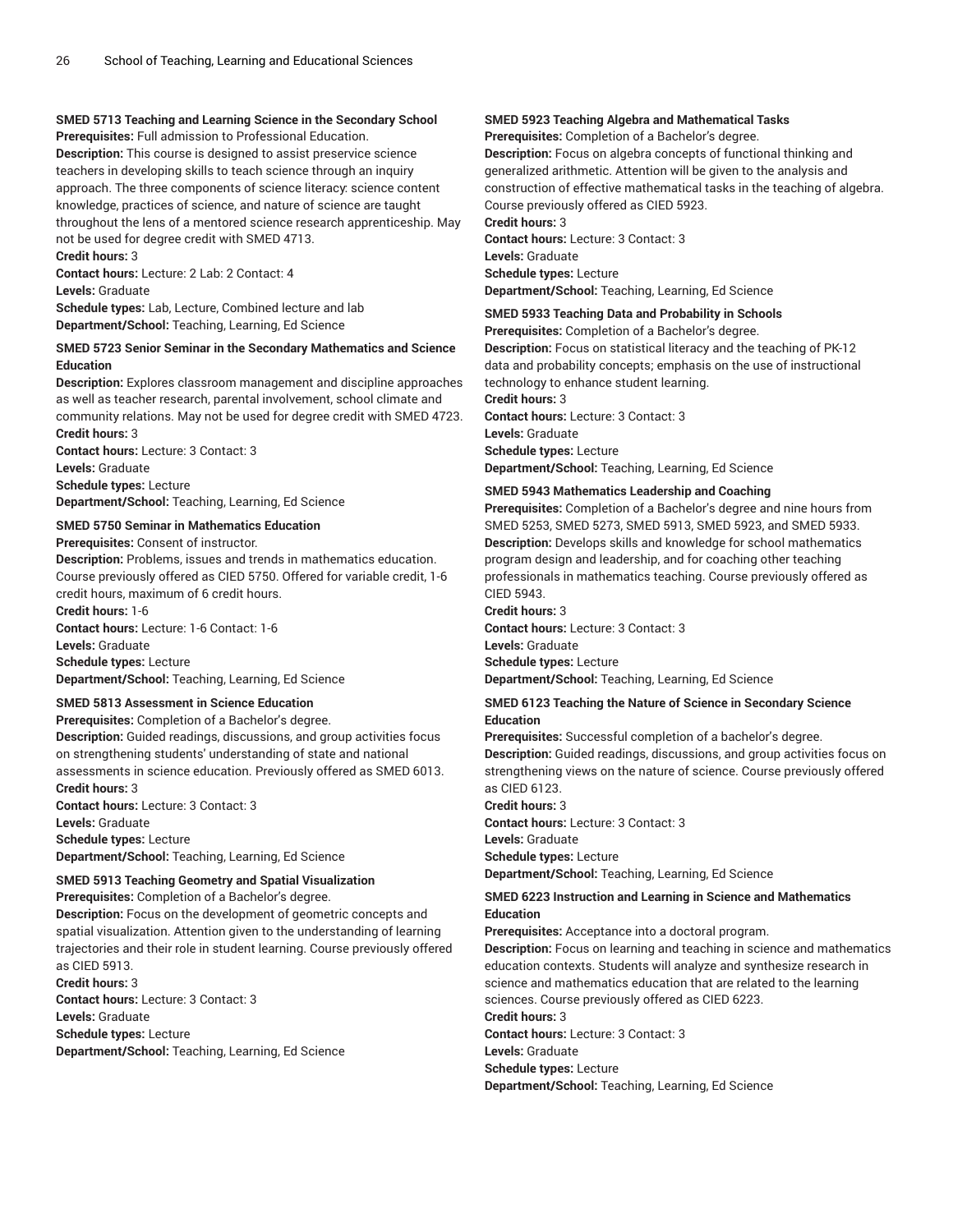## **SMED 6233 Affective Issues in Teaching Mathematics and Sciences**

**Prerequisites:** Bachelor's Degree

**Description:** Explores current affective issues that influence the teaching and learning of mathematics and science. Students will explore topics such as beliefs, attitudes, emotions, motivation, efficacy, identity, and anxiety.

**Credit hours:** 3 **Contact hours:** Lecture: 3 Contact: 3 **Levels:** Graduate **Schedule types:** Lecture **Department/School:** Teaching, Learning, Ed Science

### **SMED 6753 Research in Mathematics and Science Education**

**Description:** The examination of current research in mathematics and science teaching and learning, research designs, and the generation of new hypotheses. Course previously offered as CIED 6750 and SMED 6750.

**Credit hours:** 3 **Contact hours:** Lecture: 3 Contact: 3 **Levels:** Graduate **Schedule types:** Lecture **Department/School:** Teaching, Learning, Ed Science

### **SPED 3202 Educating Exceptional Learners (D)**

**Description:** Learning characteristics, needs and problems of educating the exceptional learner in the public schools. Implications of the learning, environmental and cultural characteristics; planning and program assistance available for accommodating the exceptional learner in regular and special education programs; observation of exceptional learners. Previously offered as ABSE 3202.

**Credit hours:** 2

**Contact hours:** Lecture: 1 Lab: 2 Contact: 3

**Levels:** Undergraduate **Schedule types:** Lab, Lecture, Combined lecture and lab **Department/School:** Teaching, Learning, Ed Science **General Education and other Course Attributes:** Diversity

### **SPED 3623 Characteristics of Students with Mild/Moderate Disabilities Credit hours:** 3

**Contact hours:** Lecture: 3 Contact: 3 **Levels:** Undergraduate **Schedule types:** Lecture **Department/School:** Teaching, Learning, Ed Science

#### **SPED 3683 Models of Instruction in the Inclusive Classroom**

**Description:** Current techniques, models, and approaches used to teach students with mild-moderate disabilities and the theoretical bases for these techniques and approaches in inclusive classrooms will be presented. May not be used for degree credit with SPED 5683. **Credit hours:** 3 **Contact hours:** Lecture: 3 Contact: 3 **Levels:** Undergraduate

**Schedule types:** Lecture **Department/School:** Teaching, Learning, Ed Science

### **SPED 3743 Planning, Compliance, and Current Practices in SPED Prerequisites:** SPED 3202 Teaching Exception Children.

**Description:** Examination of current and past policies and procedures that govern identification, referral, eligibility, and Individualized Education Programs of PK-12 students with disabilities. Current practices for planning and implementing instruction within a continuum of service delivery models. May not be used for degree credit with SPED 5743. **Credit hours:** 3

**Contact hours:** Lecture: 3 Contact: 3 **Levels:** Undergraduate **Schedule types:** Lecture **Department/School:** Teaching, Learning, Ed Science

### **SPED 4723 Transition Into Adulthood for Individuals with Disabilities**

**Description:** Strategies for preparing youth and young adults with disabilities for transitioning into adulthood. Previously offered as ABSE 4723. May not be used for degree credit with SPED 5723.

**Credit hours:** 3

**Contact hours:** Lecture: 3 Contact: 3 **Levels:** Undergraduate **Schedule types:** Lecture

**Department/School:** Teaching, Learning, Ed Science

#### **SPED 4753 Techniques of Behavior Management and Counseling with Exceptional Individuals**

**Description:** Techniques to develop and evaluate programs of behavior change for exceptional students including counseling with the exceptional individual and conferencing with professionals and parents. Previously offered as ABSE 4753.

**Credit hours:** 3

**Contact hours:** Lecture: 3 Contact: 3 **Levels:** Undergraduate **Schedule types:** Lecture

**Department/School:** Teaching, Learning, Ed Science

#### **SPED 5000 Master's Thesis**

**Description:** Previously offered as ABSE 5000. Offered for variable credit, 1-6 credit hours, maximum of 6 credit hours.

**Credit hours:** 1-6 **Contact hours:** Contact: 1-6 Other: 1-6 **Levels:** Graduate

**Schedule types:** Independent Study

**Department/School:** Teaching, Learning, Ed Science

### **SPED 5123 Characteristics and Teaching Methods for Students with Autism Spectrum Disorders**

**Prerequisites:** Graduate standing or permission of instructor. **Description:** Designed to provide a foundation for understanding educational and psychological theory and best practices used in teaching students with Autism Spectrum Disorders (ASD). Characteristics and diagnostic procedures of ASD will be introduced, as well as such teaching methods as incidental teaching, visual supports, workstations, discrete trial teaching, and social stories.

**Credit hours:** 3 **Contact hours:** Lecture: 3 Contact: 3 **Levels:** Graduate **Schedule types:** Lecture **Department/School:** Teaching, Learning, Ed Science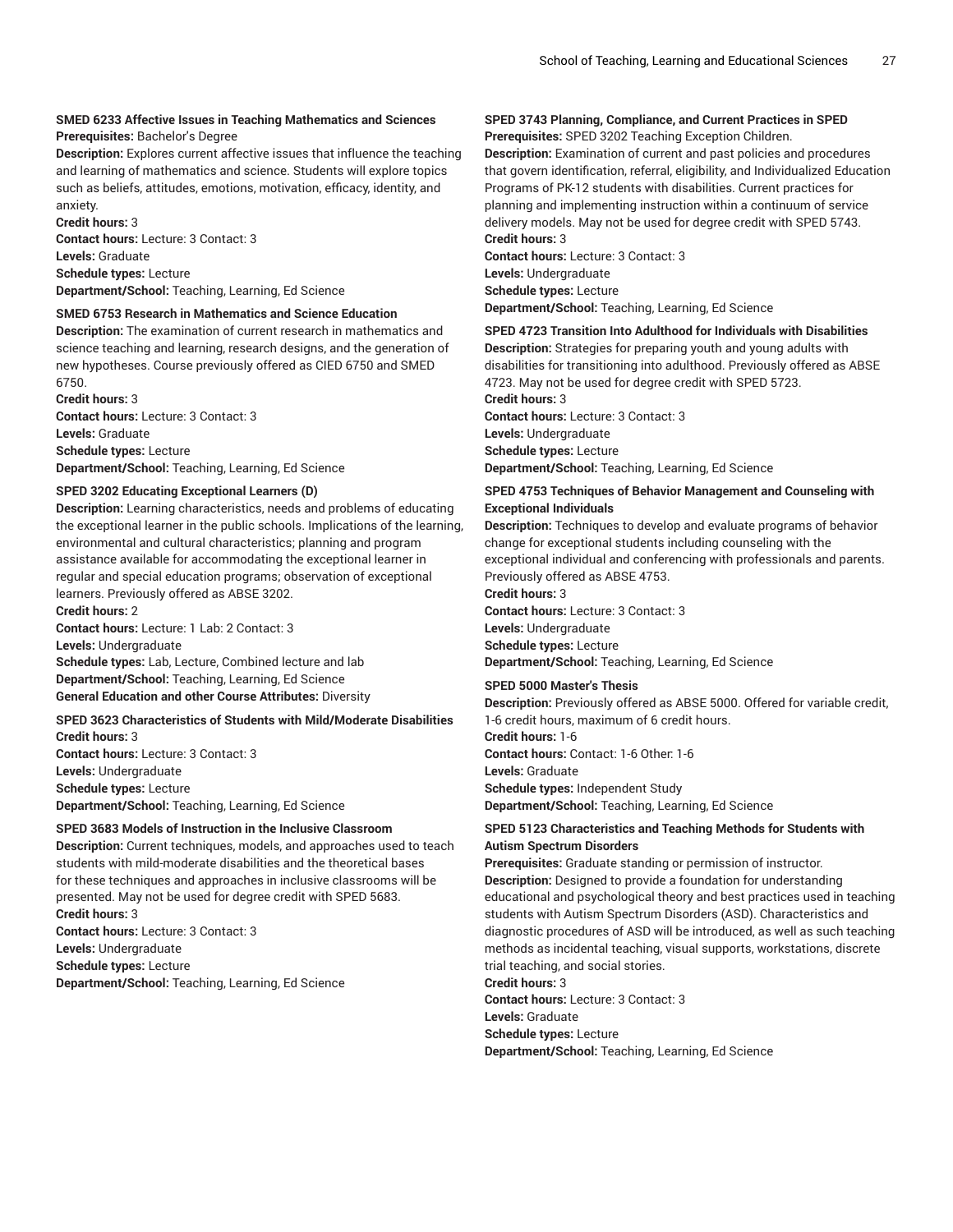### **SPED 5150 Seminar in Special Education**

**Description:** Seminar topics will differ depending on interests and topics regarding Special Education. Offered for variable credit, 1-6 credit hours, maximum of 6 credit hours.

**Credit hours:** 1-6 **Contact hours:** Lecture: 1-6 Contact: 1-6 **Levels:** Graduate **Schedule types:** Lecture

**Department/School:** Teaching, Learning, Ed Science

#### **SPED 5320 Seminar in Applied Behavioral Studies**

**Description:** In-depth exploration of contemporary problems of applied behavioral studies. Offered for variable credit, 1-24 credit hours, maximum of 24 credit hours. **Credit hours:** 1-24 **Contact hours:** Lecture: 1-24 Contact: 1-24 **Levels:** Graduate

**Schedule types:** Lecture

**Department/School:** Teaching, Learning, Ed Science

#### **SPED 5573 Communication Strategies for Individuals with Severe and Profound Disabilities**

**Description:** Methods for communicating with severely or profoundly disabled persons and for facilitating their communication through speech, sign, assistive devices and technology. **Credit hours:** 3

**Contact hours:** Lecture: 3 Contact: 3 **Levels:** Graduate **Schedule types:** Lecture **Department/School:** Teaching, Learning, Ed Science

#### **SPED 5620 Practicum with Exceptional Learners**

**Prerequisites:** Consent of instructor.

**Description:** Supervised individual and group experience with exceptional learners. The particular experience (learning disability, mental retardation, gifted, etc.) determined by the student's field of specialization. Offered for variable credit, 1-8 credit hours, maximum of 8 credit hours. **Credit hours:** 1-8

**Contact hours:** Contact: 1-8 Other: 1-8 **Levels:** Graduate **Schedule types:** Independent Study **Department/School:** Teaching, Learning, Ed Science

### **SPED 5623 Characteristics of Students with Mild/Moderate Disabilities**

**Description:** Educational, psychological and physiological characteristics of individuals with mild and moderate disabilities. Professional roles of the teacher, professional ethics, and assessment of children with disabilities.

**Credit hours:** 3 **Contact hours:** Lecture: 3 Contact: 3 **Levels:** Graduate **Schedule types:** Lecture **Department/School:** Teaching, Learning, Ed Science

#### **SPED 5633 Behavior Characteristics of Exceptional Individuals**

**Description:** Individual differences and problems that exceptional individuals experience. Educational programs and resources available to assist administrators, teachers and parents in dealing with unique individual needs. Previously offered as ABSE 5633. **Credit hours:** 3

**Contact hours:** Lecture: 3 Contact: 3 **Levels:** Graduate **Schedule types:** Lecture **Department/School:** Teaching, Learning, Ed Science

### **SPED 5643 Counseling Parents of Exceptional Children**

**Description:** Aiding the classroom teacher and other professional personnel in the understanding of unique activities and interpersonal relations involved in counseling with parents of exceptional children. Previously offered as ABSE 5643.

**Credit hours:** 3 **Contact hours:** Lecture: 3 Contact: 3 **Levels:** Graduate **Schedule types:** Lecture **Department/School:** Teaching, Learning, Ed Science

#### **SPED 5653 Play Therapy in Special Education**

**Description:** Theories and practices of the principles of play therapy. The application of play therapy for special education children. Supervised clinical experience with children with emotional, social and psychological problems. Previously offered as ABSE 5653.

**Credit hours:** 3 **Contact hours:** Lecture: 3 Contact: 3 **Levels:** Graduate **Schedule types:** Lecture **Department/School:** Teaching, Learning, Ed Science

#### **SPED 5673 Improving Literacy Skills of Individuals with Disabilities**

**Description:** Normal language development and variations from norms demonstrated by exceptional learner. Assessment techniques and intervention strategies appropriate for exceptional infants and children; theoretical approaches to language training, formal and informal; assessment techniques and techniques for exceptional individuals. Previously offered as ABSE 5673.

**Credit hours:** 3

**Contact hours:** Lecture: 3 Contact: 3 **Levels:** Graduate **Schedule types:** Lecture **Department/School:** Teaching, Learning, Ed Science

### **SPED 5683 Models of Instruction in the Inclusive Classroom**

**Description:** Current techniques, models and approaches used to teach students with mild-moderate disabilities and the theoretical bases for these techniques and approaches in inclusive classrooms will be presented. Students complete 20 hour field experience as part of the course. Previously offered as ABSE 5683.

**Credit hours:** 3

**Contact hours:** Lecture: 3 Contact: 3 **Levels:** Graduate **Schedule types:** Lecture **Department/School:** Teaching, Learning, Ed Science

#### **SPED 5723 Transition Into Adulthood for Individuals with Disabilities**

**Description:** Strategies for preparing youth and young adults with disabilities for transitioning into adulthood. Students complete 20-hour field experience as part of the course. May not be used for degree credit with SPED 4723.

**Credit hours:** 3 **Contact hours:** Lecture: 3 Contact: 3 **Levels:** Graduate **Schedule types:** Lecture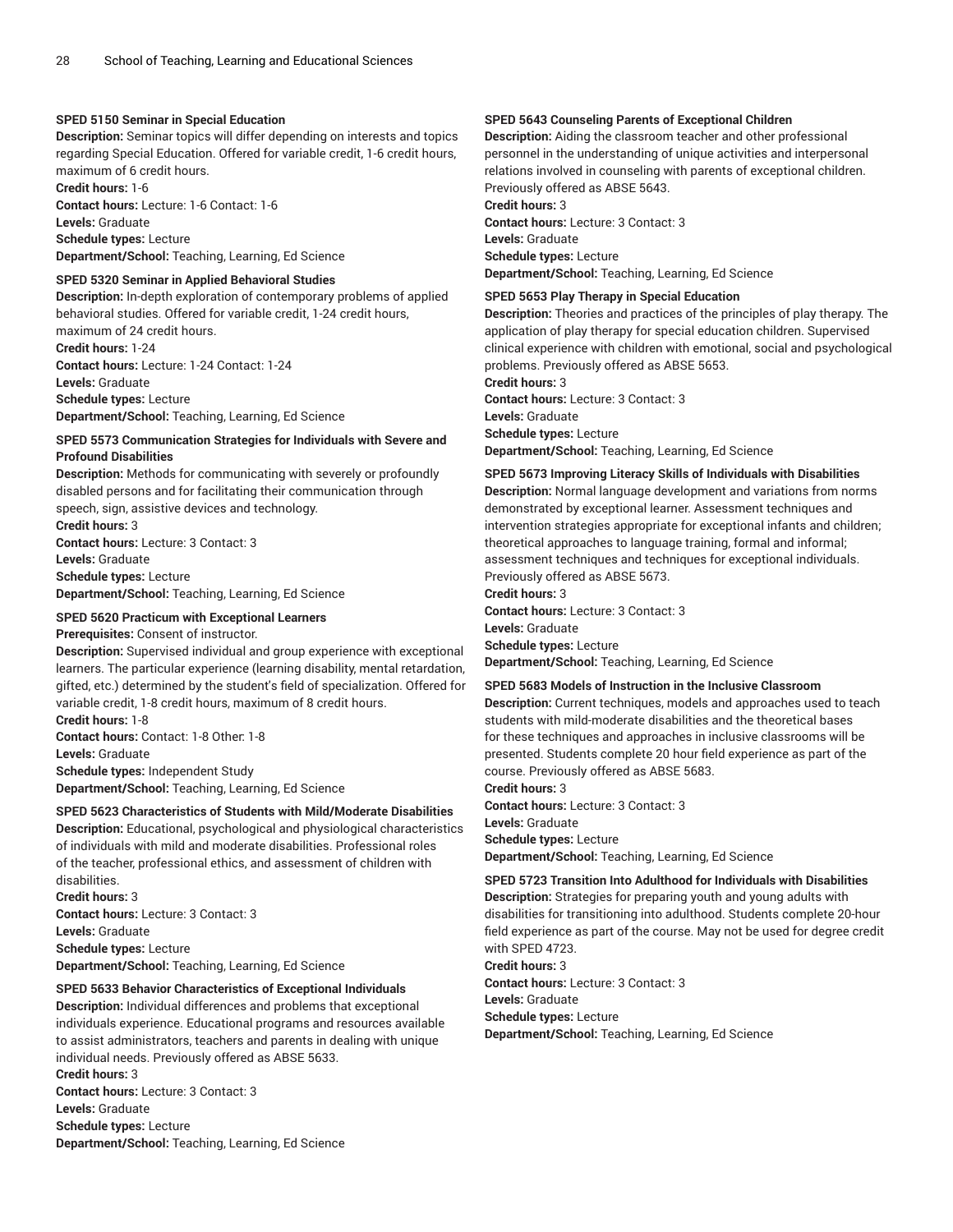### **SPED 5733 Teaching Strategies for Students with Physical and Health Disabilities**

**Prerequisites:** SPED 5523 and graduate student standing. **Description:** Design and implementation of educational programs, collaboration with families and other professionals, and advocacy for students with disabilities. Previously offered as ABSE 5733. **Credit hours:** 3

**Contact hours:** Lecture: 3 Contact: 3 **Levels:** Graduate **Schedule types:** Lecture **Department/School:** Teaching, Learning, Ed Science

### **SPED 5743 Planning, Compliance and Current Practices**

**Description:** Current practices for planning and implementing instruction within a continuum of service delivery models. Examination of current and past policies and procedures that govern identification, referral, eligibility, and individualized Education Programs of PK-12 students with disabilities.

**Credit hours:** 3 **Contact hours:** Lecture: 3 Contact: 3 **Levels:** Graduate **Schedule types:** Lecture **Department/School:** Teaching, Learning, Ed Science

#### **SPED 5783 Assessing Students with Disabilities**

**Description:** The practice and practicality of the assessment process used in schools for students with disabilities.

**Credit hours:** 3 **Contact hours:** Lecture: 3 Contact: 3 **Levels:** Graduate **Schedule types:** Lecture **Department/School:** Teaching, Learning, Ed Science

#### **SPED 5883 Classroom and Behavior Management**

**Description:** Classroom and behavior management strategies designed to improve learning and behavior within instructional settings. Students complete 20 hour field experience as part of the course. Previously offered as ABSE 5883.

**Credit hours:** 3 **Contact hours:** Lecture: 3 Contact: 3 **Levels:** Graduate **Schedule types:** Lecture **Department/School:** Teaching, Learning, Ed Science

#### **SPED 5993 Culturally Responsive Teaching in Special Education**

**Description:** Examination of the influence of ethnic, socioeconomic class, and gender factors on students with disabilities. Ethnographic inquiry through Service-Learning field placements for understanding cultural diversity and special education. Teaching attitudes and expectations, and curricular and instructional strategies for improving students' school performance. **Credit hours:** 3

**Contact hours:** Lecture: 3 Contact: 3 **Levels:** Graduate **Schedule types:** Lecture **Department/School:** Teaching, Learning, Ed Science

### **SPED 6000 Doctoral Thesis**

**Description:** Required of all candidates for doctorate in applied behavioral studies. Credit given upon completion and acceptance of thesis. Previously offered as ABSE 6000. Offered for variable credit, 1-25 credit hours, maximum of 25 credit hours. **Credit hours:** 1-25 **Contact hours:** Contact: 1-25 Other: 1-25 **Levels:** Graduate **Schedule types:** Independent Study

**Department/School:** Teaching, Learning, Ed Science

#### **SPED 6183 Legal Aspects in Special Education**

**Description:** Familiarization and analysis of legal rights and responsibilities of students, educators, and administrators in special education; federal and state mandates, case law and recent legal developments affecting special education. Previously offered as ABSE 6183.

#### **Credit hours:** 3

**Contact hours:** Lecture: 3 Contact: 3 **Levels:** Graduate **Schedule types:** Lecture **Department/School:** Teaching, Learning, Ed Science

#### **SPED 6543 School and Interagency Collaboration**

**Prerequisites:** Graduate student status or instructor permission. **Description:** An advanced course to examine models for interdisciplinary teamwork in the design, delivery and evaluation of services for students with disabilities and at risk. Both school-based and interagency collaborative services and strategies for communicating with multiple stakeholders are emphasized.

**Credit hours:** 3 **Contact hours:** Lecture: 3 Contact: 3 **Levels:** Graduate **Schedule types:** Lecture

**Department/School:** Teaching, Learning, Ed Science

#### **SPED 6603 Current Trends and Issues in Special Education**

**Description:** Current research and literature regarding the education of exceptional children. Previously offered as ABSE 6603.

**Credit hours:** 3 **Contact hours:** Lecture: 3 Contact: 3 **Levels:** Graduate **Schedule types:** Lecture **Department/School:** Teaching, Learning, Ed Science

### **SPED 6743 Single Subject Design in Special Education Prerequisites:** Consent of instructor.

**Description:** Conduct research utilizing single subject and single case study design with emphasis on special education. Advanced procedures in single subject research methodology, including design strategies and

experimental control are emphasized.

**Credit hours:** 3

**Contact hours:** Lecture: 3 Contact: 3 **Levels:** Graduate **Schedule types:** Lecture **Department/School:** Teaching, Learning, Ed Science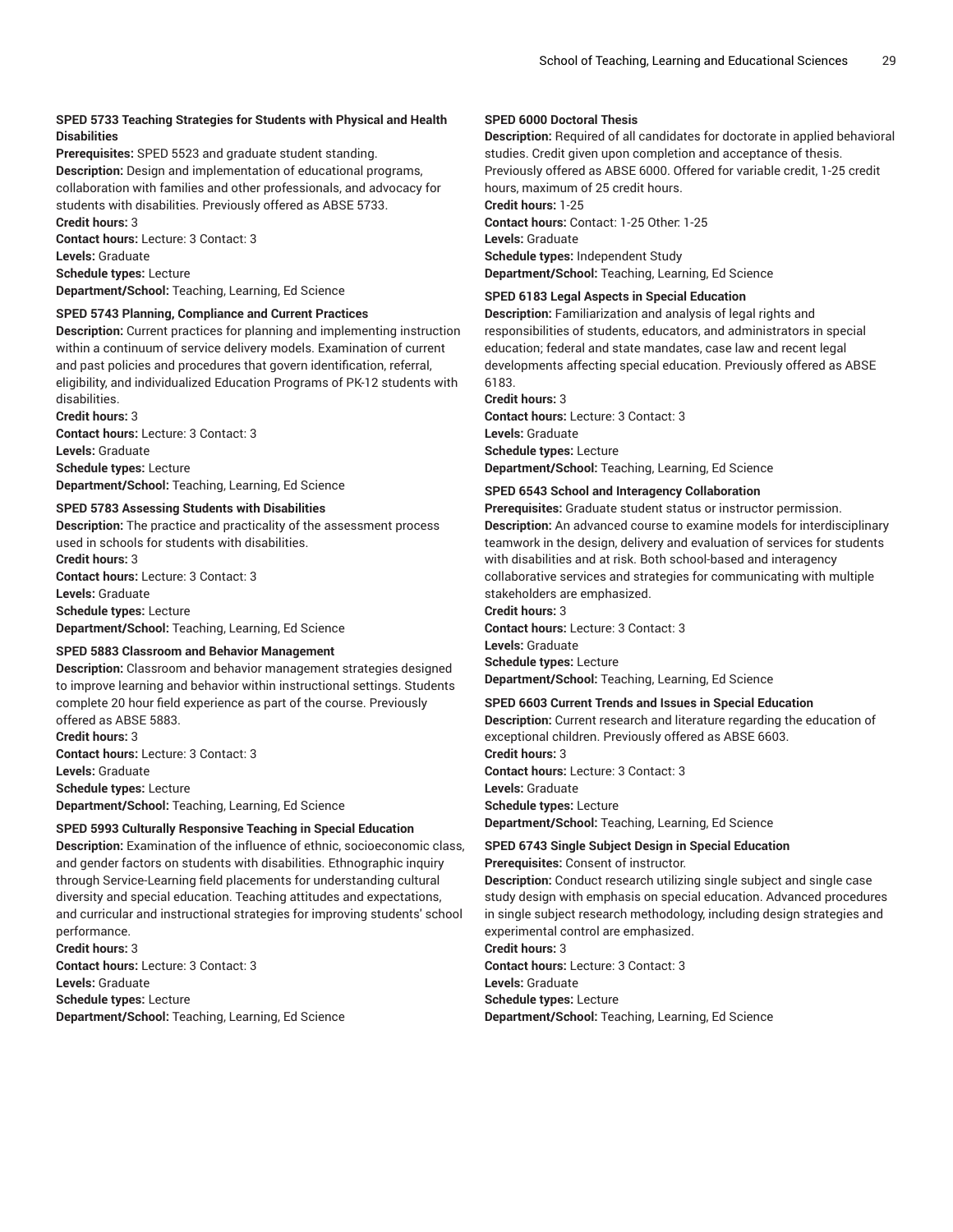#### **SPED 6850 Directed Reading**

**Prerequisites:** Consent of instructor.

**Description:** Directed reading for students with advanced graduate standing. Offered for variable credit, 1-6 credit hours, maximum of 6 credit hours.

**Credit hours:** 1-6 **Contact hours:** Contact: 1-6 Other: 1-6 **Levels:** Graduate

**Schedule types:** Independent Study **Department/School:** Teaching, Learning, Ed Science

#### **SPED 6880 Internship in Education**

**Description:** Directed off-campus experiences designed to relate ideas and concepts to problems encountered in the management of the school program. Offered for variable credit, 1-8 credit hours, maximum of 8 credit hours.

**Credit hours:** 1-8 **Contact hours:** Contact: 1-8 Other: 1-8 **Levels:** Graduate **Schedule types:** Independent Study **Department/School:** Teaching, Learning, Ed Science

#### **WAED 5000 Thesis or Report**

**Description:** Students studying for a master's degree may enroll for a total of two credit hours if they write a report or six hours if they write a thesis. Students working on a specialist's degree may earn a maximum of 10 hours credit. Previously offered as OCED 5000. Offered for variable credit, 2-10 credit hours, maximum of 10 credit hours. **Credit hours:** 2-10

**Contact hours:** Contact: 2-10 Other: 2-10

**Levels:** Graduate

**Schedule types:** Independent Study

**Department/School:** Educ Found Leadersh & Aviation

#### **WAED 5010 Seminar**

**Description:** Graduate student seminars focusing on current and critical issues and common problems relevant to workforce and adult education. Previously offered as OCED 5010. Offered for variable credit, 1-3 credit hours, maximum of 6 credit hours.

**Credit hours:** 1-3 **Contact hours:** Contact: 1-3 Other: 1-3 **Levels:** Graduate **Schedule types:** Independent Study **Department/School:** Educ Found Leadersh & Aviation

#### **WAED 5013 Characteristics of Adult Learners**

**Description:** Learning patterns, interests and participation patterns among adults in a variety of educational settings. Theories of learning and behavior modification for adults, with implications for adult and continuing education programs. Particular attention given to learners in occupational, adult basic, community junior college, extension and proprietary program settings. Previously offered as HRAE 5213 and EDLE 5313.

**Credit hours:** 3 **Contact hours:** Lecture: 3 Contact: 3 **Levels:** Graduate **Schedule types:** Lecture **Department/School:** Educ Found Leadersh & Aviation

### **WAED 5110 Career and Technical Information**

**Description:** New development in scientific and technical information and knowledge that are relevant to current career, technical and trade practices. May not be used for degree credit with CTED 4110. Offered for variable credit, 1-6 credit hours, maximum of 12 credit hours. **Credit hours:** 1-6

**Contact hours:** Contact: 1-6 Other: 1-6 **Levels:** Graduate **Schedule types:** Independent Study **Department/School:** Educ Found Leadersh & Aviation

#### **WAED 5113 Principles of Leadership in Workforce Education**

**Description:** Principles and analysis of leadership in today's workforce education organizations and the effect of leadership practices on organizational climate and governance. Understanding today's labor market and the connection among education, government, and workforce development policy. Previously offered as OCED 5113.

**Credit hours:** 3 **Contact hours:** Lecture: 3 Contact: 3

**Levels:** Graduate **Schedule types:** Lecture **Department/School:** Educ Found Leadersh & Aviation

#### **WAED 5123 Evaluation of Workforce and Adult Education Programs and Instruction**

**Description:** Principles of evaluation applied to instructional programs in workforce and adult education. Techniques and strategies for designing, conducting, reporting, and applying evaluations of programs in occupational/technical schools, government agencies, and public or private sector workplaces. Course previously offered as TIED 5223 and OCED 5123.

**Credit hours:** 3 **Contact hours:** Lecture: 3 Contact: 3 **Levels:** Graduate **Schedule types:** Lecture **Department/School:** Educ Found Leadersh & Aviation

#### **WAED 5133 Internationalism, Globalization and Workforce Education**

**Description:** Preparing a globally competitive workforce. Analysis of comparative international occupational/technical education systems, and critical issues in internationalism and globalization in workforce education development. Course previously offered as OAED 5133 and OCED 5133.

**Credit hours:** 3 **Contact hours:** Lecture: 3 Contact: 3 **Levels:** Graduate **Schedule types:** Lecture **Department/School:** Educ Found Leadersh & Aviation

#### **WAED 5143 Organization and Administration of Adult Education**

**Description:** Organizational procedures and administrative practices for effective planning, implementation and management of adult and continuing education programs. Analyses of legislation, finances and community groups that influence and impact upon adult and continuing education programs. Previously offered as HRAE 5223.

**Credit hours:** 3

**Contact hours:** Lecture: 3 Contact: 3

**Levels:** Graduate

**Schedule types:** Lecture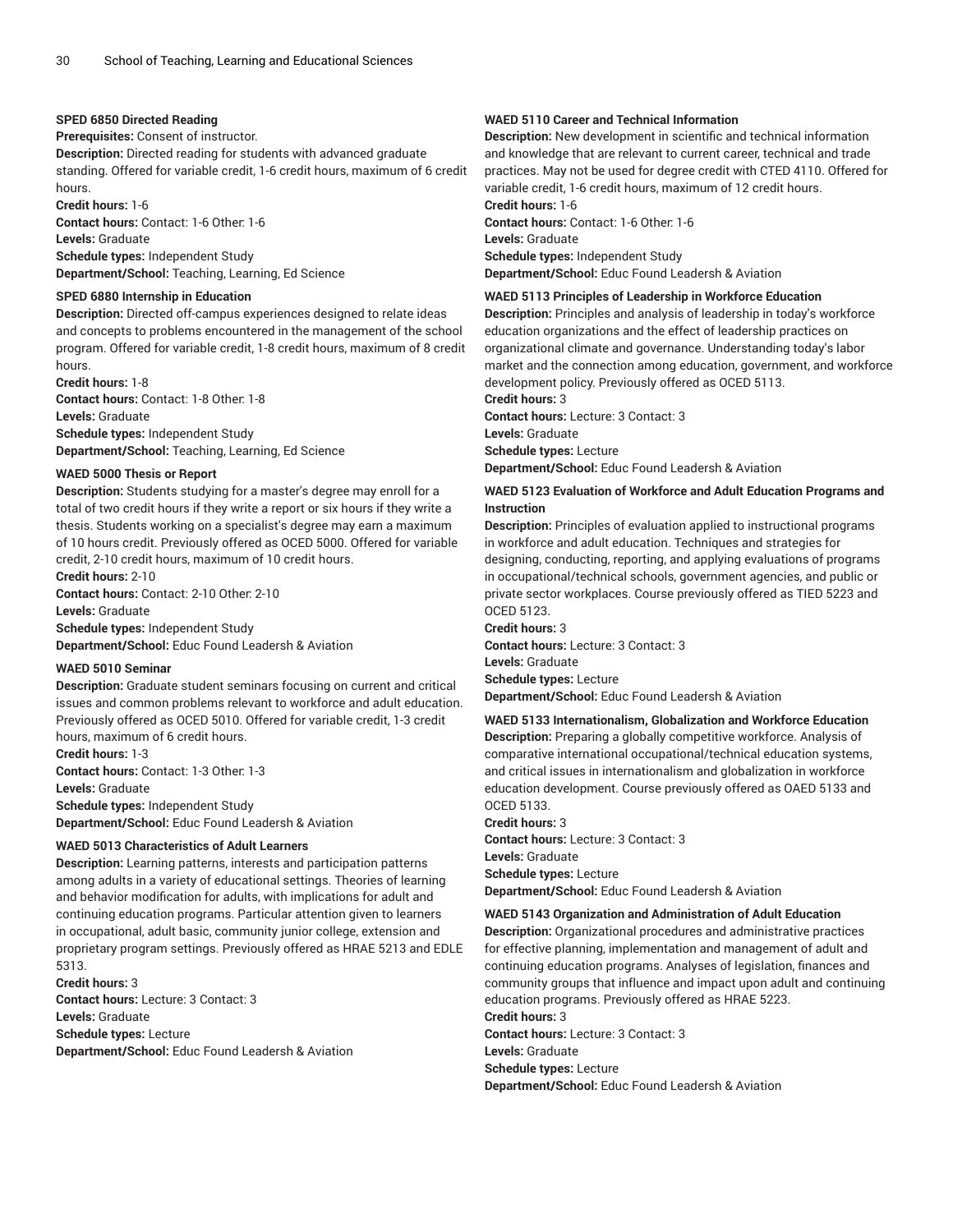### **WAED 5153 Curriculum Planning in Workforce and Adult Education**

**Description:** Principles and procedures for curriculum planning, development and management in workforce and adult education with analyses of current trends and practices and their implications for program quality. Course previously offered as OAED 5153 and OCED 5153.

**Credit hours:** 3 **Contact hours:** Lecture: 3 Contact: 3 **Levels:** Graduate **Schedule types:** Lecture **Department/School:** Educ Found Leadersh & Aviation

#### **WAED 5163 Instructional Procedures in Career and Technical Education**

**Description:** Methods and techniques for effective teaching and learning in career and technical classroom, laboratories, and technology-based environments. May not be used for degree credit with CTED 4103.

**Credit hours:** 3 **Contact hours:** Lecture: 3 Contact: 3 **Levels:** Graduate **Schedule types:** Lecture **Department/School:** Educ Found Leadersh & Aviation

#### **WAED 5170 CTED Workshop**

**Description:** Professional workshops of various topics and lengths. Focus on a particular topic from such areas as the development, use, and evaluation of instructional methods and materials. May not be used for degree credit with WAED 4010. Offered for variable credit, 1-6 credit hours, maximum of 12 credit hours.

**Credit hours:** 1-6 **Contact hours:** Contact: 1-6 Other: 1-6

**Levels:** Graduate

**Schedule types:** Independent Study

**Department/School:** Educ Found Leadersh & Aviation

#### **WAED 5183 Coordinating Career and Technical Student Organizations and Activities**

**Description:** Student organizations and activities in career and technical education at local, state and national levels. Procedures for planning programs of work, incorporation of student organization activities into curriculum, adviser characteristics and responsibilities, fundraising activities, and techniques for recognizing outstanding members and community supporters. May not be used for degree credit with CTED 4123.

**Credit hours:** 3 **Contact hours:** Lecture: 3 Contact: 3 **Levels:** Graduate **Schedule types:** Lecture **Department/School:** Educ Found Leadersh & Aviation

#### **WAED 5193 Safety, Organization and Management of Learning Facilities**

**Description:** Techniques and procedures for organizing and managing career and technical laboratory facilities and learner activities to enhance the quality of instruction and improve efficiency of equipment and space utilization, including all safety rules and procedures. May not be used for degree credit with CTED 4213.

**Credit hours:** 3 **Contact hours:** Lecture: 3 Contact: 3 **Levels:** Graduate **Schedule types:** Lecture **Department/School:** Educ Found Leadersh & Aviation

### **WAED 5203 Foundations of Adult and Continuing Education**

**Description:** Societal trends, issues and institutions which have influenced the development and current status of adult and continuing education. Analyses and critiques of contemporary adult and continuing education activities, materials and clientele groups served, and their implications for new existing programs in the field. Previously offered as HRAE 5203 and EDLE 5203.

### **Credit hours:** 3

**Contact hours:** Lecture: 3 Contact: 3 **Levels:** Graduate **Schedule types:** Lecture **Department/School:** Educ Found Leadersh & Aviation

#### **WAED 5213 Occupational Analysis and Curriculum Development**

**Description:** Analysis of occupational job activities; development of course objectives, course outlines, and specific instructional materials for occupational and technical courses. May not be used for degree credit with CTED 4343.

**Credit hours:** 3 **Contact hours:** Lecture: 3 Contact: 3 **Levels:** Graduate **Schedule types:** Lecture

**Department/School:** Educ Found Leadersh & Aviation

#### **WAED 5223 Program Planning for Workforce and Adult Educators**

**Description:** Approaches to program planning designed around continuous improvement methods for problem solving, flow charting, budgeting, gaining program support, and research proven models applicable to workforce and adult education. Previously offered as OCED 5223.

#### **Credit hours:** 3

**Contact hours:** Lecture: 3 Contact: 3 **Levels:** Graduate **Schedule types:** Lecture **Department/School:** Educ Found Leadersh & Aviation

#### **WAED 5232 Teaching Related Information**

**Description:** Selection of job-related topics common to most workforce and adult education programs; procedures for incorporating those topics into the regular curriculum. Course previously offered as TIED 5232 and OCED 5232.

**Credit hours:** 2 **Contact hours:** Lecture: 2 Contact: 2 **Levels:** Graduate **Schedule types:** Lecture **Department/School:** Educ Found Leadersh & Aviation

### **WAED 5233 Advanced Instructional Procedures in Workforce and Adult Education**

**Description:** Advanced methods and procedures for effective teaching and learning in workforce and adult education classrooms and laboratories. Teaching basic education and employment skills and the selection of job-related topics common to most occupations with procedures for incorporating those topics into the regular curriculum. Course previously offered as TIED 5233 and OCED 5233.

#### **Credit hours:** 3

**Contact hours:** Lecture: 3 Contact: 3

**Levels:** Graduate

**Schedule types:** Lecture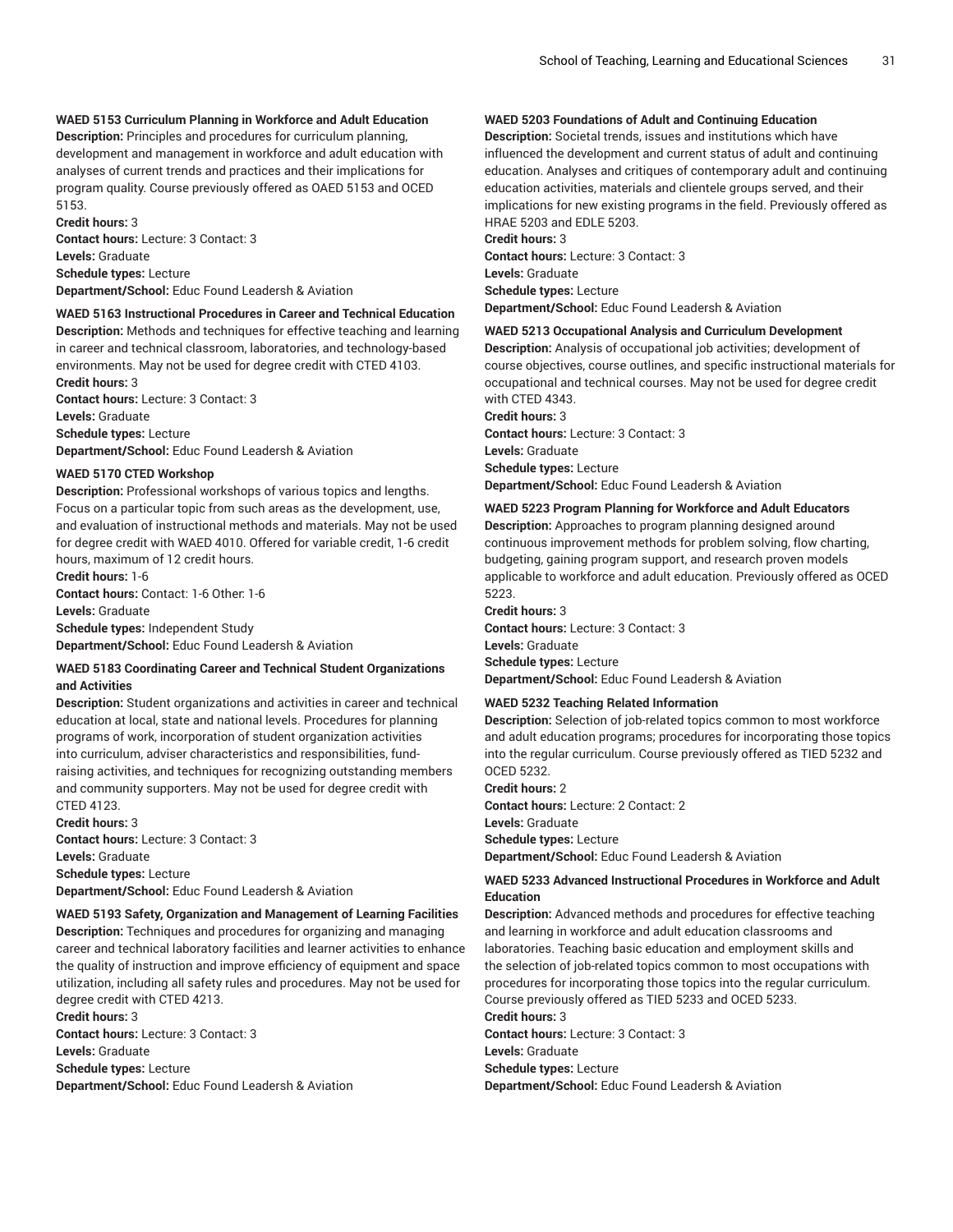### **WAED 5313 History, Principles, and Organization of Workforce Education**

**Description:** History, underlying principles and evolving social, political and economic forces acting upon workforce education. In-depth with critical analysis of educational programs and service areas and resulting implications for leadership development and program responsibility. Course previously offered as OAED 5313 and OCED 5313. **Credit hours:** 3

**Contact hours:** Lecture: 3 Contact: 3 **Levels:** Graduate **Schedule types:** Lecture **Department/School:** Educ Found Leadersh & Aviation

### **WAED 5333 Administration and Supervision of Workforce Education Programs**

**Description:** Understanding and critically analyzing the quality of workforce education courses and the value they hold. Course previously offered as OAED 5333 and OCED 5333.

**Credit hours:** 3 **Contact hours:** Lecture: 3 Contact: 3 **Levels:** Graduate **Schedule types:** Lecture **Department/School:** Educ Found Leadersh & Aviation

## **WAED 5340 Special Problems in Workforce and Adult Education**

**Description:** Directed independent study of special topics involving assigned readings, library research, field work or a combination of these. Offered for variable credit, 1-6 credit hours, maximum of 6 credit hours. Previously offered as OCED 5340.

**Credit hours:** 1-6 **Contact hours:** Contact: 1-6 Other: 1-6 **Levels:** Graduate **Schedule types:** Independent Study

**Department/School:** Educ Found Leadersh & Aviation

#### **WAED 5353 Instructional Strategies for Adults**

**Description:** An analysis and application of the various techniques and materials available to facilitate the learning process for adults. Concentration on the process of designing effective learning experiences for adults and developing competencies of the facilitators of group and self-directed learning. Previously offered as HRAE 5253 and EDLE 5353. **Credit hours:** 3

**Contact hours:** Lecture: 3 Contact: 3 **Levels:** Graduate **Schedule types:** Lecture **Department/School:** Educ Found Leadersh & Aviation

### **WAED 5423 Individualized Competency Based Instruction and Customized Training**

**Description:** Principles, techniques, and technologies for creating and delivering individualized competency-based instruction and customized workplace training. Includes LAP systems and customizing for industry. Course previously offered as TIED 5443 and OCED 5423.

**Credit hours:** 3 **Contact hours:** Lecture: 3 Contact: 3

**Levels:** Graduate

**Schedule types:** Lecture

**Department/School:** Educ Found Leadersh & Aviation

### **WAED 5443 Interpreting Research in Workforce and Adult Education**

**Description:** Seminar on the methods of research, review, synthesis and interpretation with application to particular fields of workforce and adult education. Course previously offered as OAED 5443 and OCED 5443. **Credit hours:** 3

**Contact hours:** Lecture: 3 Contact: 3 **Levels:** Graduate **Schedule types:** Lecture **Department/School:** Educ Found Leadersh & Aviation

#### **WAED 5683 Legal Issues in Career and Technical Education**

**Description:** Overview of the law and the legal system, including how to perform legal research using library and internet resources, issues involving student organizations, intellectual property, and distance education. May not be used for degree credit with CTED 4683.

**Credit hours:** 3 **Contact hours:** Lecture: 3 Contact: 3 **Levels:** Graduate **Schedule types:** Lecture **Department/School:** Educ Found Leadersh & Aviation

### **WAED 5703 Adult Learning in Diverse Settings**

**Description:** The study of adult learning in diverse geographic and cultural settings. Interaction with experts in the field and reflection upon their experiences after returning from travel. Previously offered as HRAE 5703.

**Credit hours:** 3 **Contact hours:** Lecture: 3 Contact: 3 **Levels:** Graduate **Schedule types:** Lecture **Department/School:** Educ Found Leadersh & Aviation

### **WAED 5720 Workshop**

**Description:** Professional workshops of various topics and lengths. Each workshop designed to meet unique or special needs of individuals concerned with adult education and workplace learning. Previously offered as OCED 5720. Offered for variable credit, 1-3 credit hours, maximum of 10 credit hours. **Credit hours:** 1-3

**Contact hours:** Contact: 1-3 Other: 1-3

**Levels:** Graduate

**Schedule types:** Independent Study

**Department/School:** Educ Found Leadersh & Aviation

### **WAED 5730 Special Topics in Adult Education**

**Description:** The practice, theory and research related to a current topic in adult education. Previously offered as HRAE 5730. Offered for variable credit, 1-3 credit hours, maximum of 6 credit hours. **Credit hours:** 1-3

**Contact hours:** Contact: 1-3 Other: 1-3 **Levels:** Graduate

**Schedule types:** Independent Study **Department/School:** Educ Found Leadersh & Aviation

#### **WAED 5733 Current Issues in Career and Technical Education**

**Description:** Defining current issues, conducting action research and proposing possible solutions to current issues in CTED. Debating opposing views and giving logic and reasoning for each view. May not be used for degree credit with CTED 4673. **Credit hours:** 3 **Contact hours:** Lecture: 3 Contact: 3 **Levels:** Graduate **Schedule types:** Lecture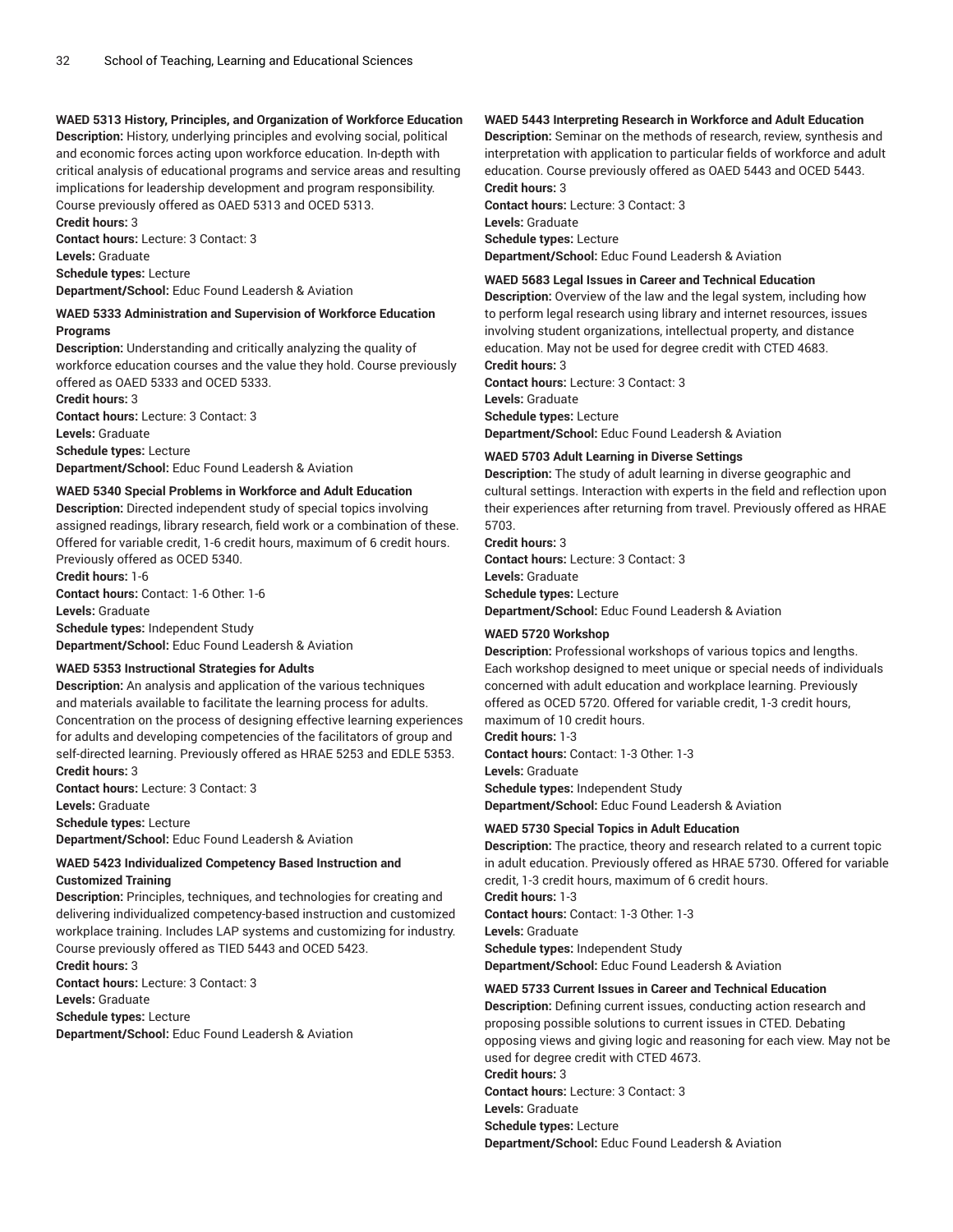### **WAED 5833 Global Consulting**

**Description:** The consulting process, including contract, entry, diagnosis, response, disengagement, closure and ethical considerations. The competencies of successful consultants and trainers in the international environment, including cultural adaptations of self and of training materials. Previously offered as HRAE 5833.

**Credit hours:** 3 **Contact hours:** Lecture: 3 Contact: 3

**Levels:** Graduate

**Schedule types:** Lecture

**Department/School:** Educ Found Leadersh & Aviation

#### **WAED 5880 Internship in Workforce and Adult Education**

**Description:** Supervised experience working in business, industry, human service, or education settings. Previously offered as OCED 5880. Offered for variable credit, 3-6 credit hours, maximum of 6 credit hours.

**Credit hours:** 3-6 **Contact hours:** Contact: 3-6 Other: 3-6 **Levels:** Graduate **Schedule types:** Independent Study **Department/School:** Educ Found Leadersh & Aviation

#### **WAED 5910 Developing and Analyzing Teaching Content**

**Description:** Provides opportunity for experienced teachers to incorporate the latest workforce and adult education methodology, strategy, and/or technology into their course of study. Previously offered as OCED 5910. Offered for variable credit, 1-3 credit hours, maximum of 6 credit hours. **Credit hours:** 1-3

**Contact hours:** Contact: 1-3 Other: 1-3 **Levels:** Graduate

**Schedule types:** Independent Study **Department/School:** Educ Found Leadersh & Aviation

#### **WAED 6000 Doctoral Dissertation**

**Description:** Required of all candidates for the Doctor of Philosophy degree. Credit is given upon completion of the dissertation. Previously offered as OCED 6000. Offered for variable credit, 1-25 credit hours, maximum of 25 credit hours.

**Credit hours:** 1-25 **Contact hours:** Contact: 1-25 Other: 1-25 **Levels:** Graduate **Schedule types:** Independent Study

**Department/School:** Educ Found Leadersh & Aviation

### **WAED 6103 Philosophy of Workforce and Adult Education**

**Description:** Alternative perspectives for developing a philosophic position in workforce and adult education. Course previously offered as OAED 6103 and OCED 6103.

**Credit hours:** 3 **Contact hours:** Lecture: 3 Contact: 3 **Levels:** Graduate **Schedule types:** Lecture **Department/School:** Educ Found Leadersh & Aviation

#### **WAED 6110 Graduate Reading in Workforce and Adult Education**

**Description:** Supervised readings of significant literature not included in regularly scheduled courses. Previously offered as OCED 6110. Offered for variable credit, 1-6 credit hours, maximum of 6 credit hours. **Credit hours:** 1-6 **Contact hours:** Contact: 1-6 Other: 1-6

**Levels:** Graduate **Schedule types:** Independent Study **Department/School:** Educ Found Leadersh & Aviation

### **WAED 6113 Supervision of Workforce Education Instruction**

**Description:** Theoretical and practical application of current instructional supervision in workforce education setting. Strategies for effective supervision are learned through practice in analyzing teacher instruction for provisional and standard certifications and for industry certified instructors. Course previously offered as OAED 6113 and OCED 6113. **Credit hours:** 3

**Contact hours:** Lecture: 3 Contact: 3 **Levels:** Graduate **Schedule types:** Lecture **Department/School:** Educ Found Leadersh & Aviation

#### **WAED 6123 Foundations of Lifelong Learning**

**Description:** The definitions, historical and philosophical development, and the scope and function of lifelong learning. Previously offered as HRAE 6103.

**Credit hours:** 3

**Contact hours:** Lecture: 3 Contact: 3 **Levels:** Graduate **Schedule types:** Lecture **Department/School:** Educ Found Leadersh & Aviation

#### **WAED 6213 Lifelong Learning and Performance**

**Description:** Lifelong learning theory within the context of applications in formal and informal settings in the community as well as in the workplace. Synthesis of research findings on changes of cognitive performance due to aging and analysis of recent literature on participation in adult education and training. Previously offered as OAED 6213 and HRAE 6213.

**Credit hours:** 3 **Contact hours:** Lecture: 3 Contact: 3

**Levels:** Graduate **Schedule types:** Lecture **Department/School:** Educ Found Leadersh & Aviation

#### **WAED 6223 Current Research in Adult Education**

**Description:** Analysis of the major research trends in the field of adult education. Recent research studies in the field. Previously offered as HRAE 6223. **Credit hours:** 3

**Contact hours:** Lecture: 3 Contact: 3 **Levels:** Graduate **Schedule types:** Lecture **Department/School:** Educ Found Leadersh & Aviation

#### **WAED 6233 Managing Knowledge in Learning Organizations**

**Description:** Analyze the knowledge management concepts of informal learning, communities of practice, knowledge/learning transfer, organizational learning, and knowledge creation in learning organizations and workplaces. Conduct self-directed research projects on courserelated topics and develop a conceptual map of learning concepts. Previously offered as OCED 6233.

**Credit hours:** 3

**Contact hours:** Lecture: 3 Contact: 3 **Levels:** Graduate

**Schedule types:** Lecture